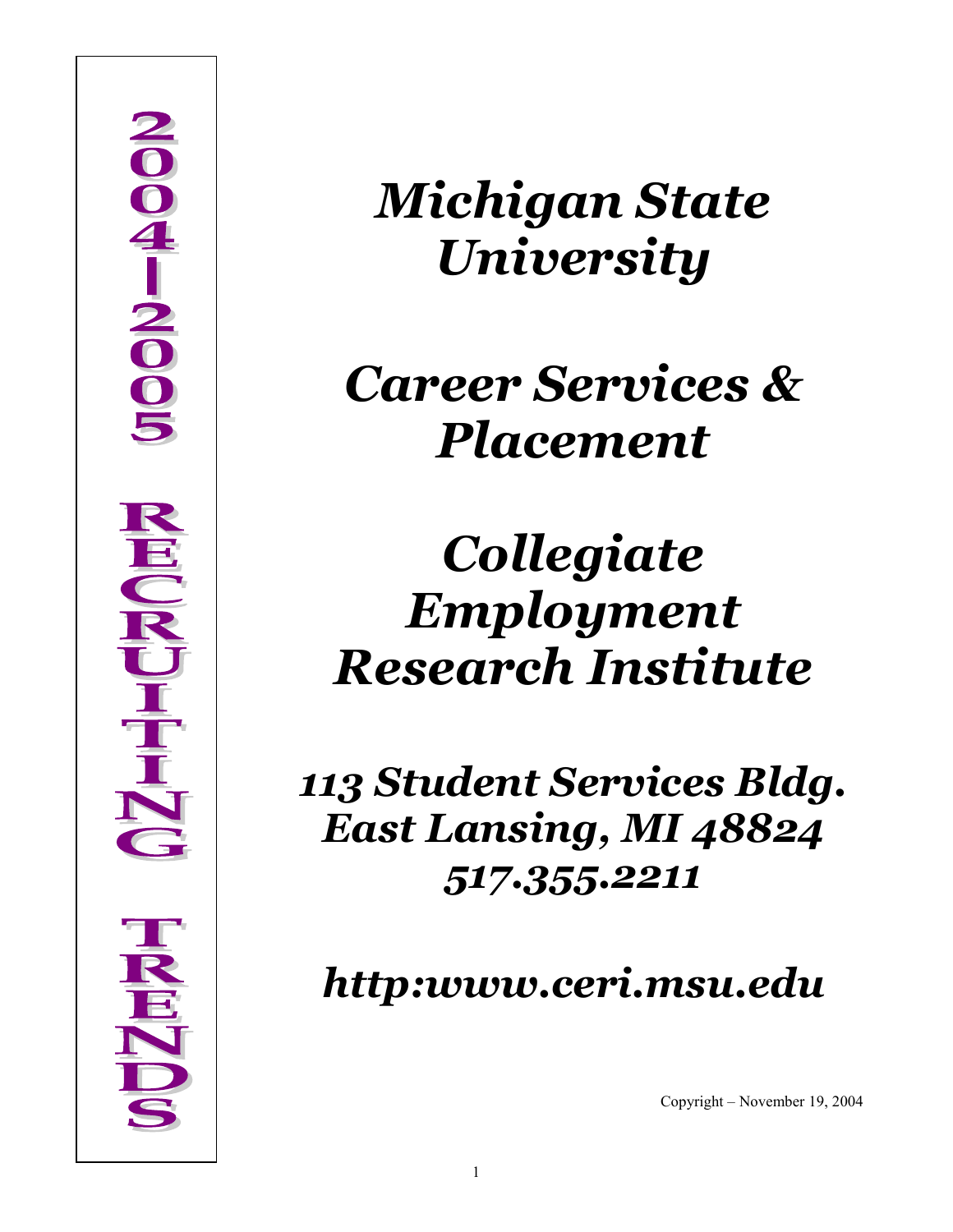#### **EXECUTIVE SUMMARY**

For many of the 582 respondents to Michigan State University's 2004-05 national college employment survey, the economy has finally begun to generate enough jobs to push the college labor market forward. Not all employers feel the economy is performing strongly; but they feel compelled to add workers after 3 ½ years of very limited hiring. Hiring is expected to increase by a robust 20% for associates, bachelors, and masters graduates. MBAs will experience their first expanding job market in four years at a more modest 7%. The expanding knowledge economy, as reflected in the growth of opportunities in the professional service sector, and the continued strength of retail services have pushed this expansion. Even in manufacturing where the economic climate is viewed as poor by respondents hiring is expanding among those active in the labor market. The good news continues with modest increases in starting salaries. MBAs, however, may not see increases as their salaries are still being held down by an over supply situation as well as continued labor substitution in positions once assigned to MBAs.

Key findings from this year include:

- 47% of respondents have set definite hiring targets for 2004-05, an improvement of  $6\%$ over last year; 72% will increase hiring or hire at the same levels as last year.
- Employers with definite plans to hire will stimulate a 23% expansion in job opportunities; those companies facing more uncertainty will actually decrease hiring by 20%.
- Among bachelor's graduates the most sought after majors are "all majors," accounting, marketing and all business. A growing number of sales positions await these graduates.
- Computer science graduates will find an expanding market for the first, even though the number of companies seeking them remains small compared to the dot.com craze. IT trained individuals are finding opportunities across all sectors of the economy. This pattern is good news for a segment of the labor market that has been misaligned for several years.
- Small employers are increasing their hiring after sitting out last year. These employers are still cautious; worried about rising health care costs and its impact on job growth.
- Public agencies will not expand hiring this year, except for security related positions. State agencies will continue to shrink employment opportunities.
- The MBA labor market shows signs of life after four terrible years. While the growth is not as robust as for other degrees, the modest expansion of 7% is welcome.
- Two key factors are shaping the labor market: productivity demands and skill requirements.
- Starting salaries will increase for associates and bachelor's degree graduates by 3% to 7%; MBAs will see little growth in salaries.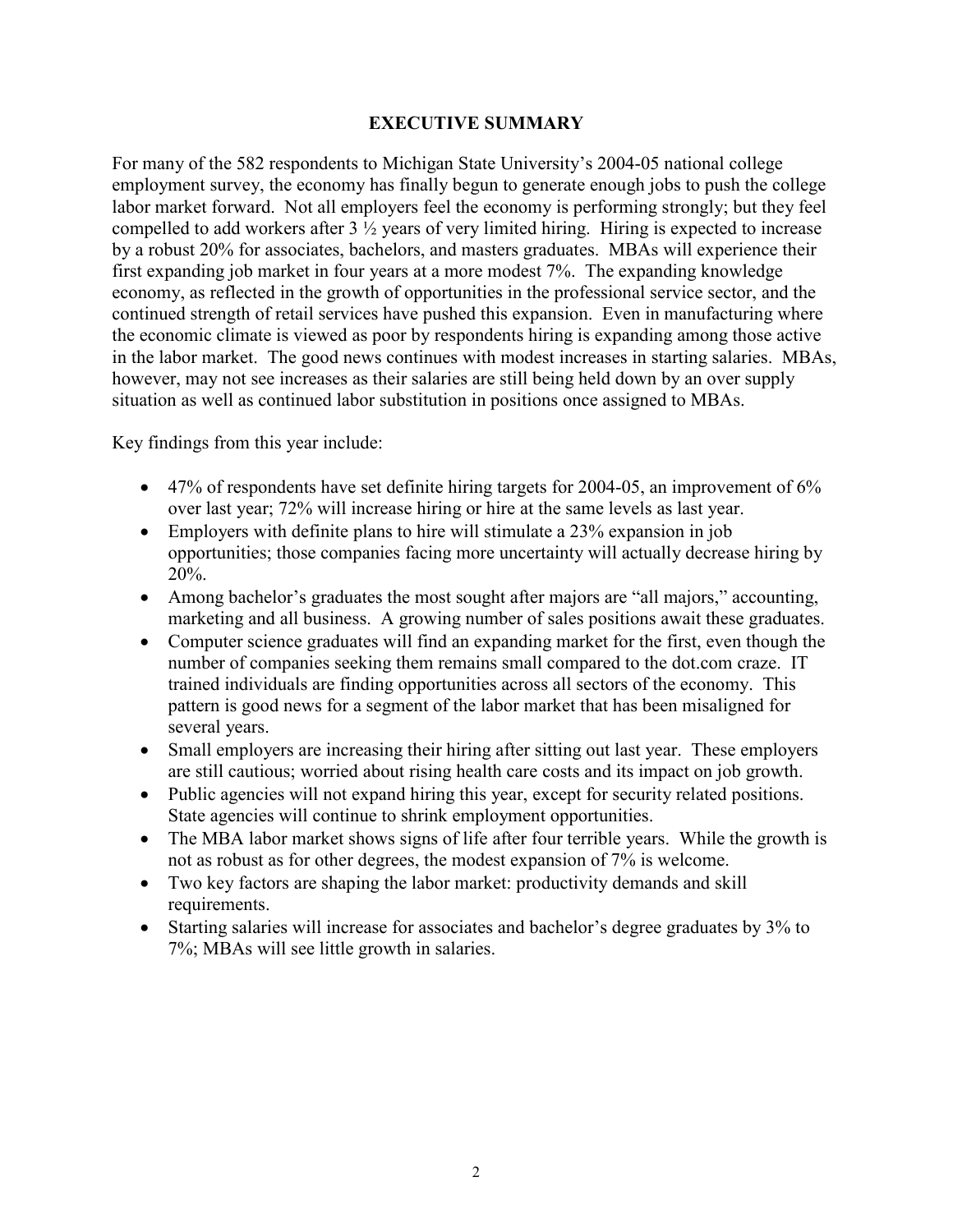#### **CURRET CLIMATE**

Feel like for every step forward you end up two steps back! The job market sputtered and started multiple times over the past year. One month the news would resonate with optimism about jobs; the next month job growth would disappear. Even with positive numbers, characteristics associated with those jobs were disappointing – many were low paying, temporary service jobs. The college market did begin to pick-up at the end of the second quarter 2004 with some positive news from the professional service sector. However, manufacturing job growth has remained sluggish all year.

We heralded the stabilizing of the labor market last year; but haven't seen much growth yet. This year we can expect a robust growth in opportunities. For many employers they simply cannot afford not to hire new talent after three and a half years of limited, spot hiring. Hiring opportunities are expected to grow for all degrees and all majors.

Seniors may be looking at the first expansion of technical jobs in four years, even though the number of employers in the hunt remains small. Another group enjoying modest success will be MBAs who have not faired well in recent years.

Behind our backs, fingers are crossed that the market will run true to these predictions. On the table, making them hard to avoid, are several factors that could potentially derail the train.

- Interest Rates. While interest rates in the US remain historically low, even with the recent increase to 2%, global interest rates are 3% to 4% higher. China's late October increase to 6% signals that inflation is not being tamed easily in that country. As inflation pushes higher, consumers will be pressed in terms of spending.
- Capital Accumulation. Companies are holding a lot of capital (e.g. Microsoft) and they do not know what to do with it. Traditionally, companies would have spent on capital assets and labor but there has been a hesitancy to do any type of investment.
- Job Formation. The numbers are mixed. Steven Roach of Morgan Stanley has shown that the jobs we are creating are mainly low-end service jobs; accompanied by an increase in part-time employment. Breakdown of college jobs suggest many are sales related; a significant shift away from the engineering/IT jobs associated with college recruiting.
- Health Care. Rising costs, the fourth year of double digit increases, dampen hiring expectations particularly among small employers. While attention has focused on the Medicare/Social Security conundrum, companies are having a difficult time meeting health benefit obligations. It's either jobs or benefits!
- Outsourcing. It's part of the global landscape and we have to accept the challenges it presents. There are opportunities as well as threats but they are harder to recognize when so many well educated individuals are misplaced in the labor market.
- Productivity. The mover and shaker in determining job growth. As William Baldwin, editor of Forbes, commented prior to the election, "Praise the Job Killers!" "Productivity means prosperity." Jobs are an evil; a necessary expense. The tremendous emphasis on productivity distorts tax policy, investment decisions, and business strategy. If you want a dramatic growth in jobs, this climate is not for you.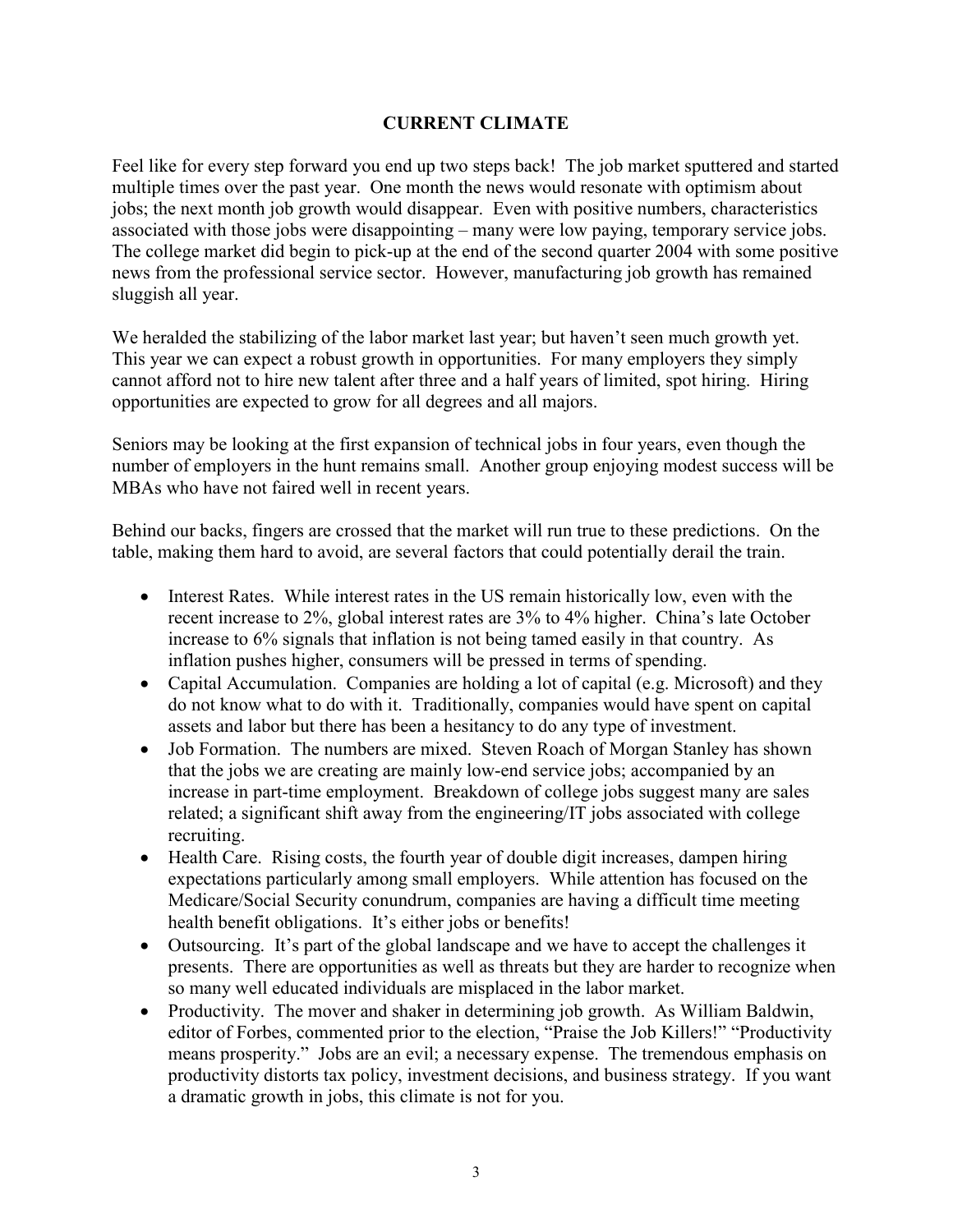#### **EMPLOYER PROFILE**

This study captured the 2004-2005 hiring intentions of 582 employers who responded to a mail/web-based survey. A designated individual in the human resources or college relations department of the organization completed the survey. Complete details on the research strategy and variable definitions can be found in Appendix A.

#### **BASIC PROFILE**

These employers were primarily in the retail, finance, manufacturing, and professional services sectors of the economy, according to the North American Industrial Classification (NAIC) system that they provided or were listed in *Standard and Poor's Register of Corporations, Directors and Executives.* Fifty-eight percent (58%) were women representing units that ranged in size from approximately 10 employees to 1,100,000 employees. While 30% recruited in the Great Lakes region of the country, 31% recruited across the United States, 21% recruited internationally, recruiting within selected regions across the country varied from between 7% and 17%. These employers were less likely to recruit in the Northwest.

The primary strategies in recruiting were on-campus recruiting (45% of those who selected this approach placed it in their top 3), job fairs (31% put in top 3), organization's own website (44%), employee referrals (34%), and job listing services (45%).

A concerted effort has been made to broaden the sample of employers beyond those in the Midwest and who primarily rely on on-campus recruiting. The past couple years we have achieved these objectives. With the cooperation of MonsterTrak and Experience we were able to diversify the sample geographically and among economic sectors.

#### **THE COLLEGE LABOR MARKET: EMPLOYERS' PERCEPTIOS**

A quick snapshot on the strength of the labor market for new graduates is developed from the impressions of respondents as revealed in a series of questions on the national and regional labor markets. Respondents were asked to use their knowledge of national and industry specific labor markets information to rate the overall condition of theses markets. They were also asked to provide a rating for each of the geographic areas in which their company recruits for graduating college students. The scale used for these ratings is a 5-point Likert scale from "excellent" (5) to "poor"  $(1)$ .

The following summary is based on the information provided in Table 1.

#### **OVERALL JOB MARKET**

Ratings improved sharply from last year, shifting from the "poor" to "fair" range to between the "fair" and "good" range. The nearly 25% improvement in the strength of the labor market is captured in these findings.

- 11% rated the overall labor market "very good" to "excellent"  $-6\%$  more than last year.
- 38% rated the market strength at "poor" to "fair" a decrease of nearly 50% from last year.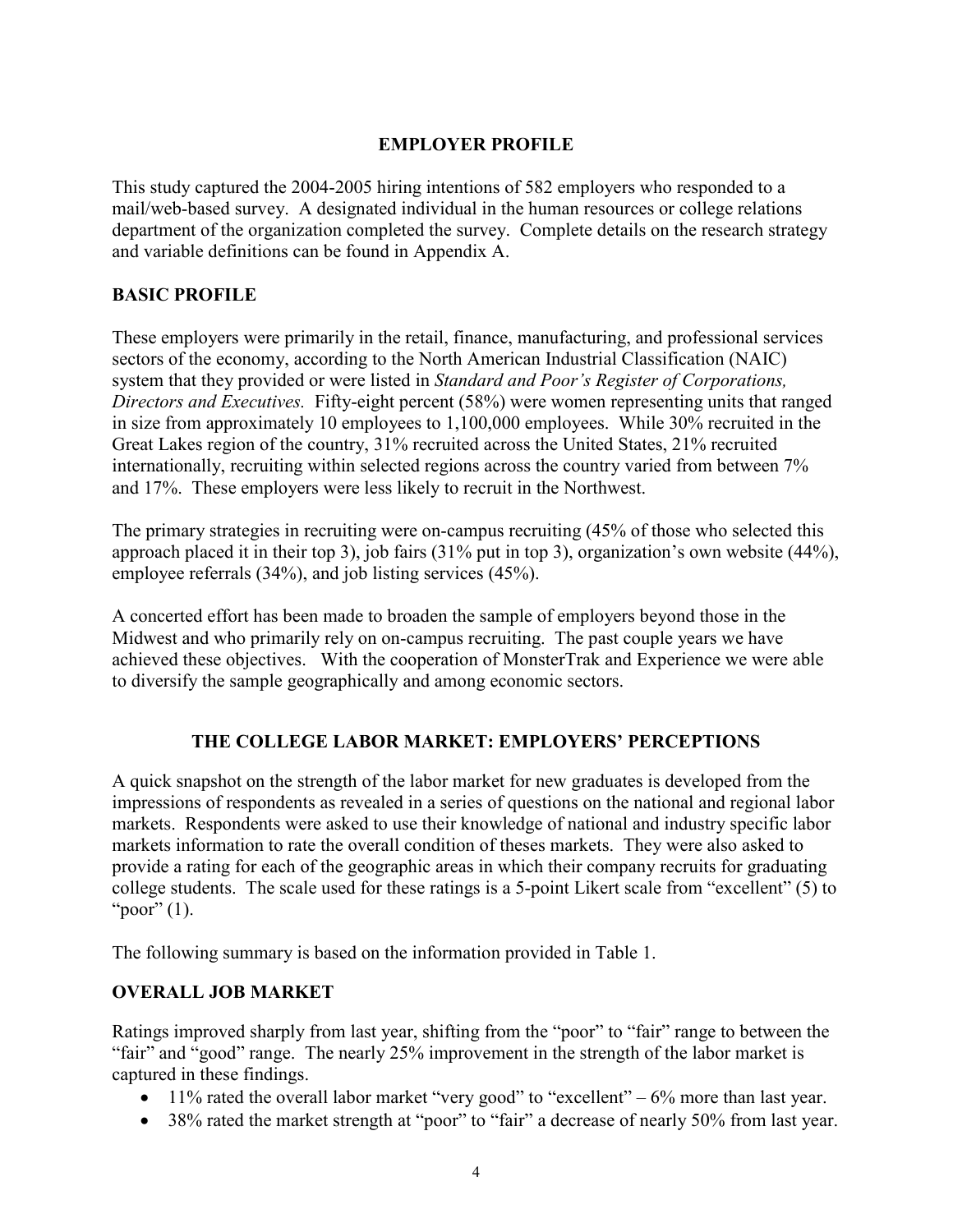• The shift is captured in the following chart which monitors the strength of the market since 1999. Clearly the market is much stronger than in 2002 when it reached its lowest point.



#### **IDUSTRIAL SECTOR**

Respondents rated their own industrial sectors slightly stronger than the overall labor market. The mean of 3.06 suggests a "good" rating across all sectors.

- 30% rated their industry's labor market as "fair" to "poor"; this compares to a 50% level reported last year.
- 28% rated their industry's market as "very good" to "excellent"; nearly twice the number as last year.

#### **REGIOAL MARKETS FOR IDUSTRIAL SECTORS OVERALL**

In those regions of the country where a company recruited new talent, respondents rated the strength of regional labor markets. Across the entire country improvement was observed. The regional means suggest that the strength fell just shy of "good".

- The strongest rating was for the Southeast (24% rated "very good" to "excellent") followed by the Northeast and Southwest.
- The weakest region was the Upper Plains, followed by the Great Lakes states.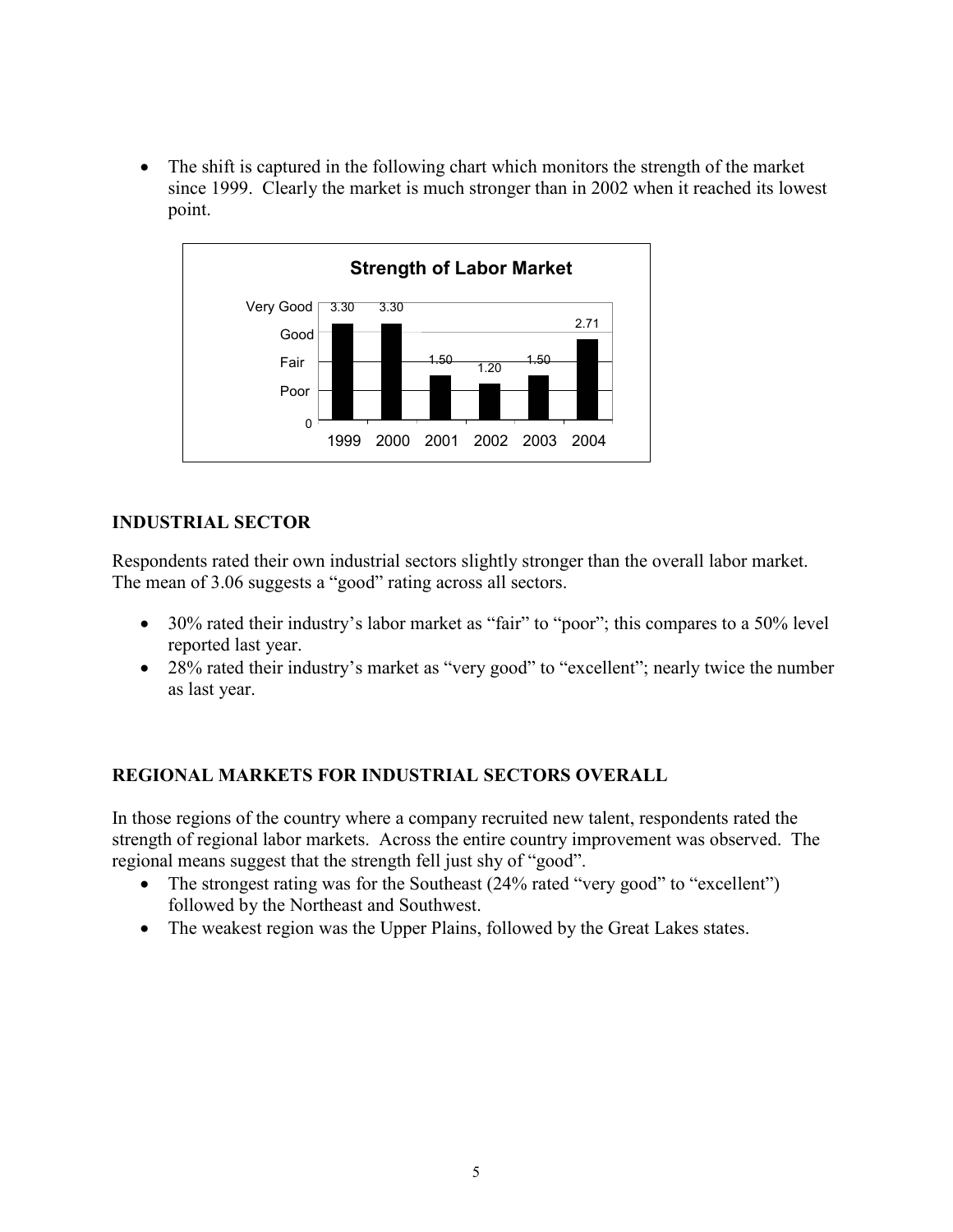#### **Table 1. Job Prospects for College Graduates 2004-2005: Impressions of Labor Market Reported by all Respondents (%)**

|                     |      | Very good to     |      | <b>Fair to</b> |
|---------------------|------|------------------|------|----------------|
|                     | Mean | <b>Excellent</b> | Good | Poor           |
| Overall market      | 2.71 | 11               | 51   | 38             |
| Industrial sector   | 3.06 | 30               | 42   | 28             |
| Regional markets    |      |                  |      |                |
| Northeast           | 3.00 | 23               | 51   | 26             |
| Mid-Atlantic        | 2.98 | 22               | 53   | 25             |
| Southeast           | 3.04 | 24               | 54   | 22             |
| <b>Great Lakes</b>  | 2.88 | 19               | 50   | 31             |
| <b>Upper Plains</b> | 2.75 | 14               | 51   | 35             |
| Southcentral        | 2.96 | 22               | 53   | 26             |
| Southwest           | 3.00 | 23               | 53   | 24             |
| Northwest           | 2.98 | 20               | 55   | 25             |

#### **COMPARISOS BY IDUSTRIAL SECTOR**

Appendix C-1 provides the tabular information on the labor market conditions by economic sector. A summary of the results show:

- The strongest overall labor markets were reported by respondents from retail, health, and professional organizations/non-profits.
- The weakest overall ratings were reported by utilities, educational services, finance/insurance, and real estate.
- When observing their own industry, those respondents expressing more confidence in the labor market were from retail, transportation, health, and real estate.
- Those industrial sectors reporting less optimistic labor conditions were from utilities, information services, public sector, and administrative services.

Even though the number of responses from manufacturing employers was smaller this year, a more detailed examination of the sub-sectors revealed:

• A general lack of strength in their sectors' labor market, with the exception of food/beverage products and chemicals/pharmaceuticals/plastics.

Regional variations occurred across most industrial classifications. The stronger and weaker sectors by region are:

| Northeast (NE):             | Stronger | Construction, wholesale, retail, transportation,<br>professional services and health   |
|-----------------------------|----------|----------------------------------------------------------------------------------------|
|                             | Weaker   | Utilities, manufacturing, information, administrative<br>services, and public agencies |
| Mid-Atlantic (MA): Stronger |          | Construction, wholesale, retail, transportation,<br>professional services, and health  |
|                             | Weaker   | Manufacturing, information, finance/insurance,<br>public agencies                      |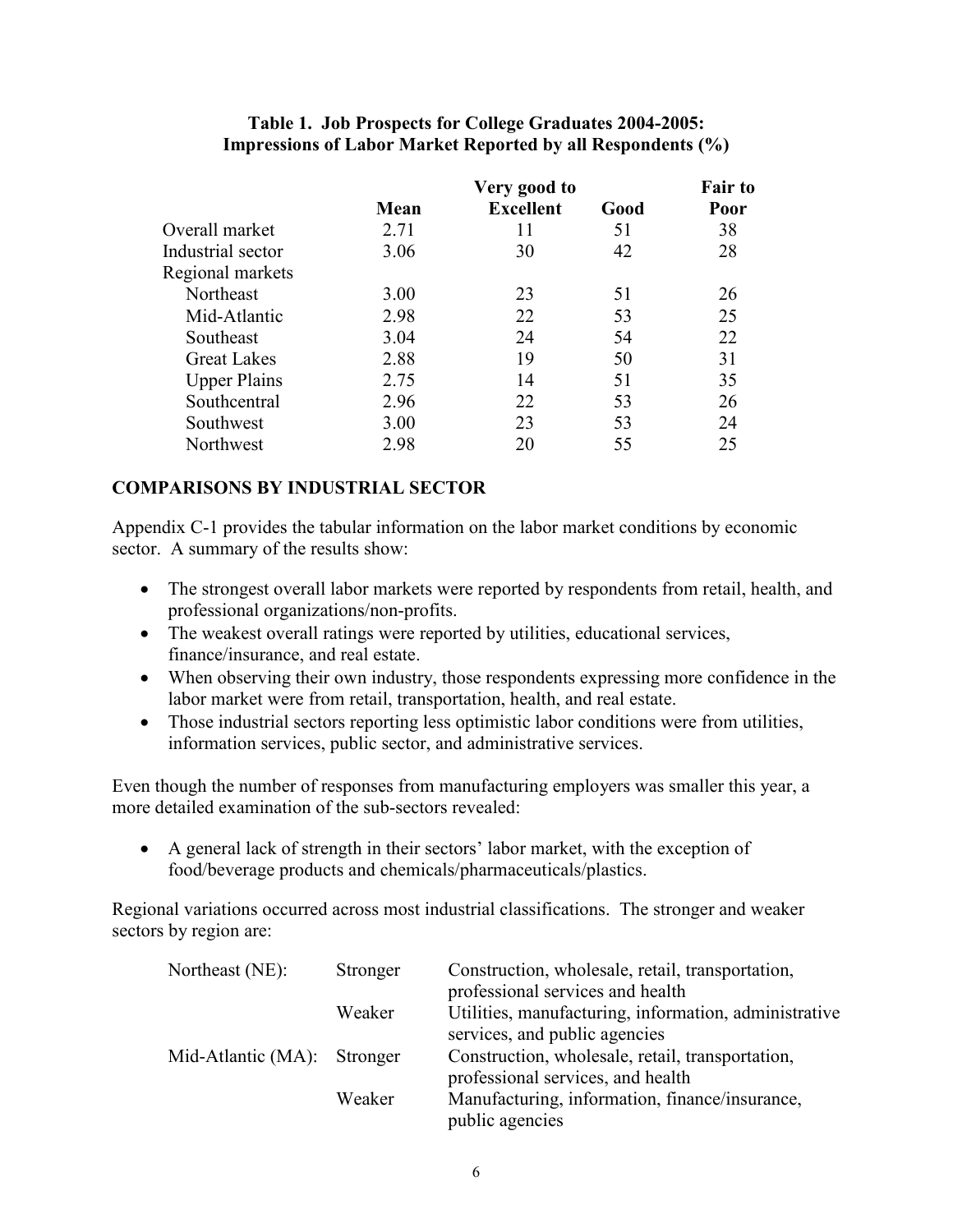| Southeast (SE):    | Stronger           | Construction, wholesale, retail, real estate,<br>transportation, professional services, health,<br>accommodations, and education services                                    |
|--------------------|--------------------|------------------------------------------------------------------------------------------------------------------------------------------------------------------------------|
|                    | Weaker             | Manufacturing, information, finance, administrative<br>services, and public agencies                                                                                         |
| Great Lakes (GL):  | Stronger           | Wholesale, transportation, finance,<br>health, accommodations, and real estate                                                                                               |
|                    | Weaker             | Utilities, construction, manufacturing, information,<br>Finance, administrative services, and public<br>agencies                                                             |
| Upper Plains (UP): | Stronger<br>Weaker | Retail, transportation, and health<br>Utilities, manufacturing, construction, finance,<br>administrative services, information, professional<br>services, and accommodations |
| Southcentral (SC): | Stronger           | Construction, wholesale, retail, transportation,<br>education services, health, and accommodations                                                                           |
|                    | Weaker             | Information, professional services, manufacturing,<br>finance, administrative services, and public<br>agencies                                                               |
| Southwest (SW):    | Stronger           | Construction, wholesale, retail, transportation,<br>professional services, health, and accommodations                                                                        |
|                    | Weaker             | Information, finance, administrative services,<br>Manufacturing, educational services, and public<br>agencies                                                                |
| Northwest (NW):    | Stronger           | Construction, wholesale, retail, transportation<br>professional services, health, and accommodations                                                                         |
|                    | Weaker             | Manufacturing, finance, information,<br>administrative services, and public agencies                                                                                         |

#### **COMPAY SIZE**

Size of company plays an important role in shaping the labor market. Smaller employers, especially those with fewer than 250 employees, are not as optimistic about the labor market with only 8% giving the overall market a "very good" to "excellent" rating. The situation improves somewhat for industry sector where approximately 25% provided the highest ratings. The largest companies expressed the most positive outlook for the labor market.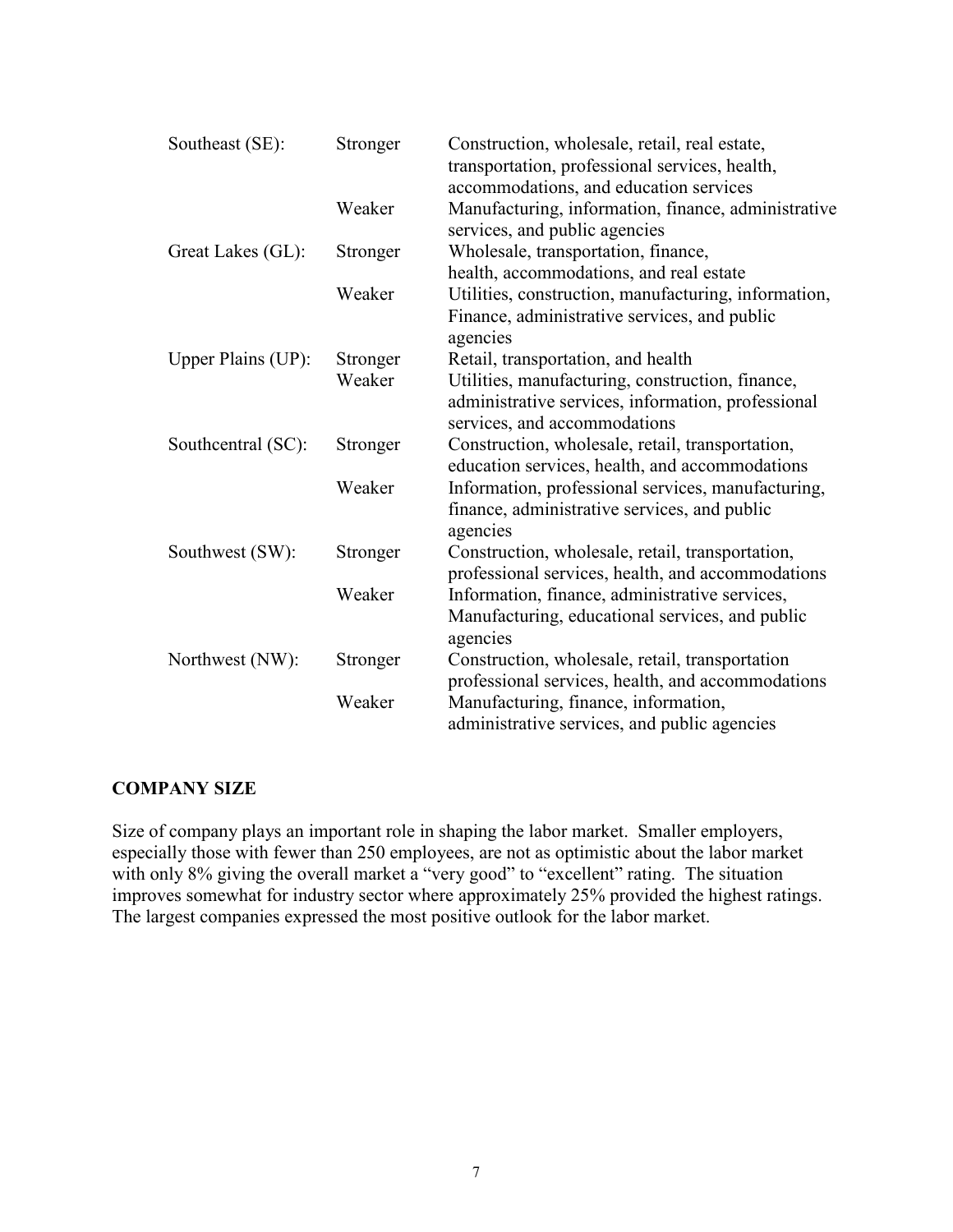|                   | Mean | <b>Very Good to</b><br><b>Excellent</b> | Good | <b>Fair to Poor</b> |
|-------------------|------|-----------------------------------------|------|---------------------|
| Overall market    |      |                                         |      |                     |
| $\leq 40$         | 2.53 | 8                                       | 41   | 51                  |
| 41-250            | 2.58 | 7                                       | 48   | 45                  |
| 251-4,500         | 2.91 | 17                                      | 57   | 26                  |
| >4,501            | 2.81 | 12                                      | 58   | 30                  |
| Industrial sector |      |                                         |      |                     |
| $\leq 40$         | 2.58 | 26                                      | 41   | 33                  |
| 41-250            | 2.98 | 23                                      | 52   | 25                  |
| 251-4,500         | 3.13 | 65                                      | 37   | 28                  |
| >4,500            | 3.18 | 37                                      | 38   | 25                  |

#### **Table 2. Job Prospects for College Graduates 2004-2005 by Company Size (%)**

Regional ratings varied slightly but approximately 15-18% rated "very good" to "excellent" while 20-25% felt the markets were only "poor" to "fair". Regional specific figures can be found in Appendix C-2.

| Companies $\leq 40$ | Strongest regions – Southeast and Southwest                           |
|---------------------|-----------------------------------------------------------------------|
|                     | Weakest regions – Upper Plains and Southcentral                       |
| Companies 41-250    | Strongest regions – Southeast and Southcentral                        |
|                     | Weakest regions – Great Lakes and Upper Plains                        |
| Companies 251-4,500 | Strongest regions - Southeast, Southwest, Mid-                        |
|                     | Atlantic, and Northeast                                               |
|                     | Weakest regions – Upper Plains                                        |
| Companies $>4,500$  | Strongest regions - Southeast, Southwest, Northwest,<br>and Northeast |
|                     | Weakest regions – Upper Plains                                        |
|                     |                                                                       |

## **CURRENT HIRING SITUATION**

#### **PRELIMINARY INTENTIONS**

Before gathering specific hiring figures, respondents were asked to select whether they:

- 1) Would definitely hire new college graduates this year;
- 2) Had established preliminary hiring targets that included new college graduates;
- 3) Were uncertain about hiring intentions; and
- 4) Would not hire any new college graduates this year.

The percentage not hiring dropped nearly by half to 5% while those definitely hiring rose 6% to 47%. The number clustered in the preliminary – uncertain groups remained unchanged at approximately 48%. In this latter group, a shift occurred with fewer uncertain about hiring and more setting preliminary hiring targets. Only about one-fifth of the respondents remain uncertain about their hiring.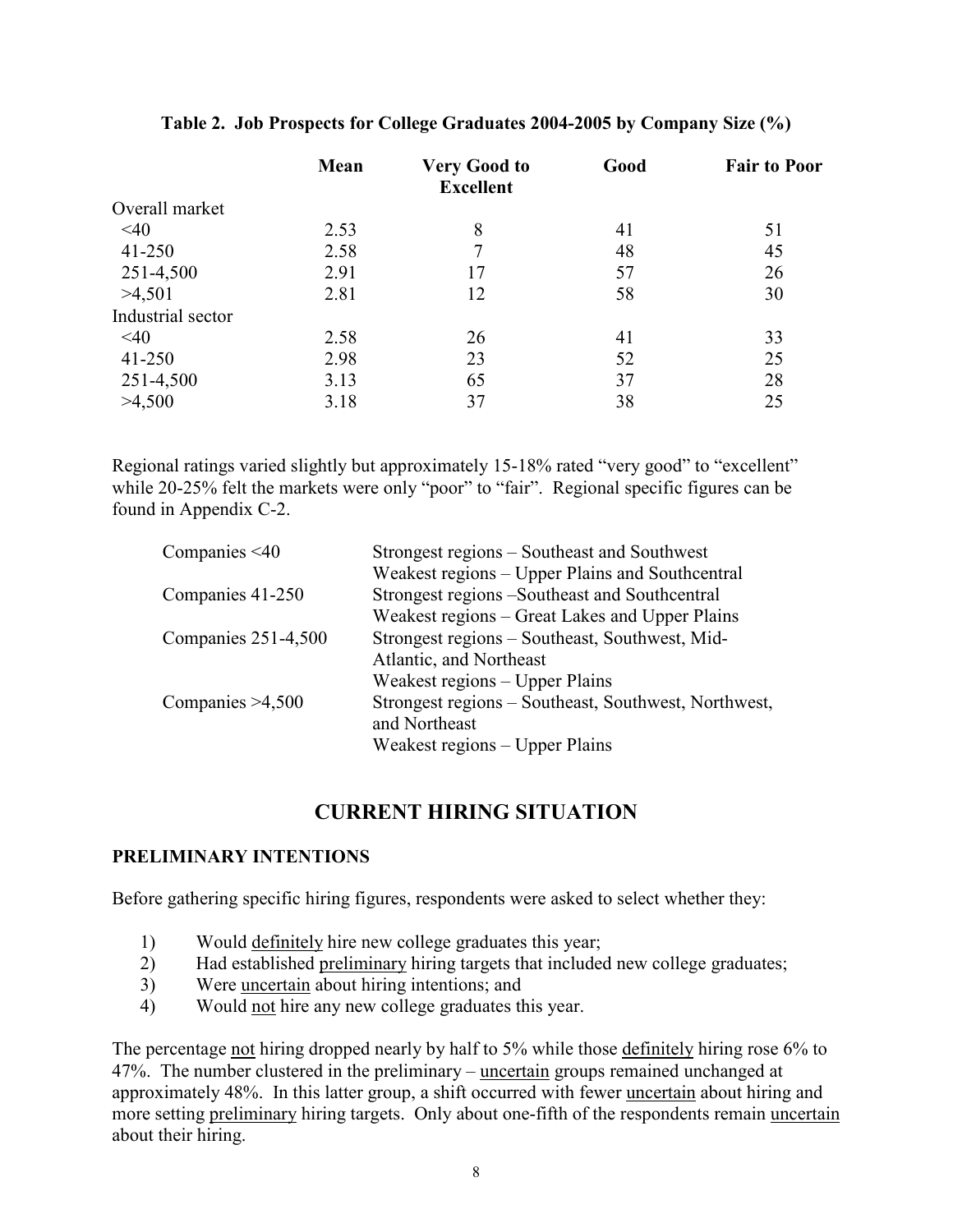| <b>Table 3. Hiring Intentions for New College Graduates</b> |
|-------------------------------------------------------------|
| Comparison of 2003-04 to 2004-05 $(\% )$                    |

|                | 2002-2003 | 2003-2004 | 2004-2005 |
|----------------|-----------|-----------|-----------|
| Not hiring     |           |           |           |
| Uncertain      | 31        | 27        | 22        |
| Preliminary    | 23        | 22        | 26        |
| Definite hires | 36        |           | 47        |

When hiring intentions were disaggregated by industry sector, transportation sector reported the highest level of hiring with 83% definitely hiring new college graduates. Other sectors with strong intentions to hire include real estate (70%), wholesale (59%), and retail (54%). In the case of retail, those who will definitely hire actually slipped from 72% reported last year. As will be seen in the next section, retailers who are hiring will add a significant number of positions this year.

Sectors still struggling to firm up hiring conditions include information (31% uncertain), manufacturing (26% uncertain) and public/government (27% uncertain).

|                                 | <b>Definitely</b> | Preliminary | Uncertain | <b>Not</b>     |
|---------------------------------|-------------------|-------------|-----------|----------------|
| Ag/Utilities                    | 50                | 25          | 25        |                |
| Construction                    | 41                | 29          | 12        | 18             |
| Manufacturing                   | 42                | 25          | 26        | 7              |
| Wholesale                       | 59                | 29          | 12        |                |
| Retail                          | 54                | 38          | 8         |                |
| Transportation                  | 83                | 17          |           |                |
| Information                     | 38                | 27          | 31        | 4              |
| Finance/Insurance               | 49                | 26          | 20        | 5              |
| <b>Real Estate</b>              | 70                | 30          | --        |                |
| Professional services           | 39                | 29          | 27        | 5              |
| Administrative services         | 39                | 21          | 25        | 15             |
| Education                       | 64                | 18          | 18        | 6              |
| Health                          | 54                | 36          | 10        |                |
| Entertainment/Accommodations    | 53                | 27          | 20        | $\overline{4}$ |
| Non profit/Profit organizations | 46                | 27          | 9         | 18             |
| Public                          | 40                | 20          | 27        | 13             |
| <b>WITHIN MANUFACTURING</b>     |                   |             |           |                |
| Food/beverage                   | 25                | 75          |           |                |
| Textile/apparel                 | 25                | $- -$       | 50        | 25             |
| Paper/printing                  | 20                | 40          | 40        |                |
| Chemicals/petro/plastics        | 63                | 13          | 13        | 11             |
| Primary metals/fab metals       | 20                | 30          | 50        |                |
| Machinery                       | 57                | 43          | $-$       | 14             |
| Electronics/electrical          | 32                | 25          | 36        | 7              |
| Automotive                      | 50                | 50          |           |                |
| Surgical equipment/other        | 33                | 17          | 50        |                |

#### **Table 4. Hiring Intentions by Economic and Manufacturing Sectors (%)**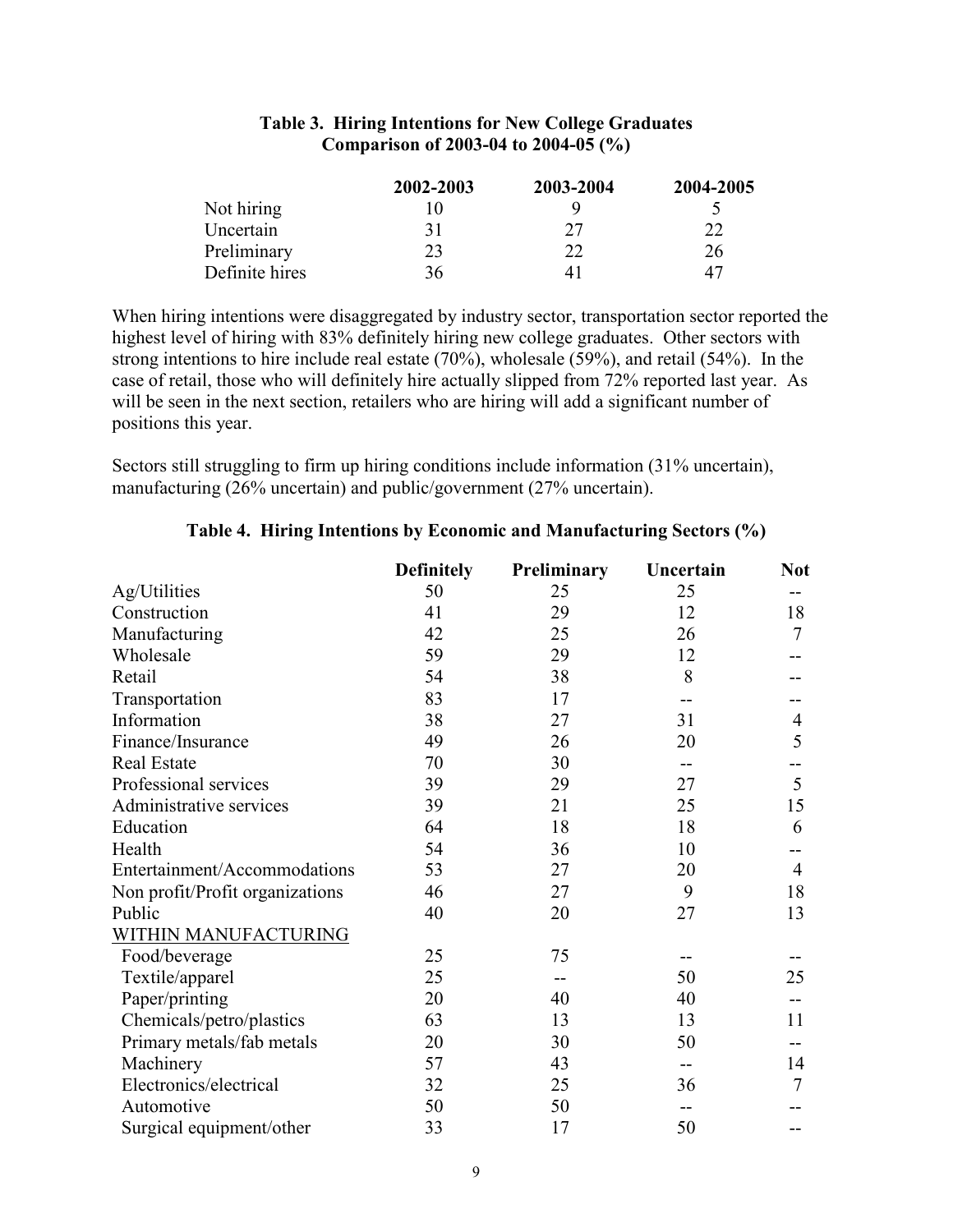Comparisons based on company size revealed that small companies (<250) will not change their hiring intentions: approximately one-third will definitely hire, one-third have preliminary plans while one-third remain uncertain or will not hire. Clearly, the largest companies have made definite plans to hire this year.

#### **Table 5. Hiring Intentions by Company Size (%)**

| <b>Size</b> | <b>Definite</b> | Preliminary | Uncertain | <b>None</b> |
|-------------|-----------------|-------------|-----------|-------------|
| $\leq 40$   | 34              | 26          | 30        |             |
| $41 - 250$  | 36              | 30          | 29        |             |
| 251-4,500   | 60              |             | 16        |             |
| >4,500      | 58              | 26          |           |             |

A final comparison was made according to recruiting areas. The strongest commitment to hiring comes from companies recruiting internationally and through the entire US: nearly 60% have definite plans to hire. Regional intentions are not as strong, except in the Southcentral and Upper Plains regions, though definite hiring plans approach 50%. This upward shift marks an approximately 10% improvement over last year. Only respondents recruiting in the Southwest reported a low level of "definite" hiring and the highest level of not hiring (8%).

| Location            | <b>Definite</b> | Preliminary | Uncertain | <b>None</b> |
|---------------------|-----------------|-------------|-----------|-------------|
| International       | 59              | 19          | 14        | 8           |
| Entire U.S.         | 57              | 26          | 15        |             |
| Regions             |                 |             |           |             |
| Northeast           | 48              | 31          | 17        |             |
| Mid-Atlantic        | 47              | 21          | 28        |             |
| Southeast           | 47              | 29          | 19        |             |
| <b>Great Lakes</b>  | 48              | 27          | 21        |             |
| <b>Upper Plains</b> | 54              | 26          | 18        | C           |
| Southcentral        | 58              | 25          | 14        |             |
| Southwest           | 36              | 30          | 26        | 8           |
| Northwest           | 50              | 32          | 18        |             |

#### **Table 6. Hiring Intentions by Recruiting Areas (%)**

#### **DIRECTION OF HIRING TARGETS**

This section examines the direction that hiring will take. A company indicates that company plans call for definitely hiring this year. However, the company can actually hire fewer new graduates than during the previous year. By subtracting last year's hiring level from this year's projected hiring, the direction hiring will take can be determined. The sign indicates the direction of hiring: +, an increase; 0, no change; and -, a decrease in hiring. Overall, 50% will increase total hiring this year; an 11% improvement over last year. Approximately 22% (same as last year) will hire at the same level while 28% (down 12% from last year) will decrease hiring.

The direction does vary by degree level. Increased hiring intentions doubled among companies hiring associate degreed graduates and increased 11% (to 49%) for bachelors. The advanced degree levels showed modest improvement. The hiring intentions for MBAs remain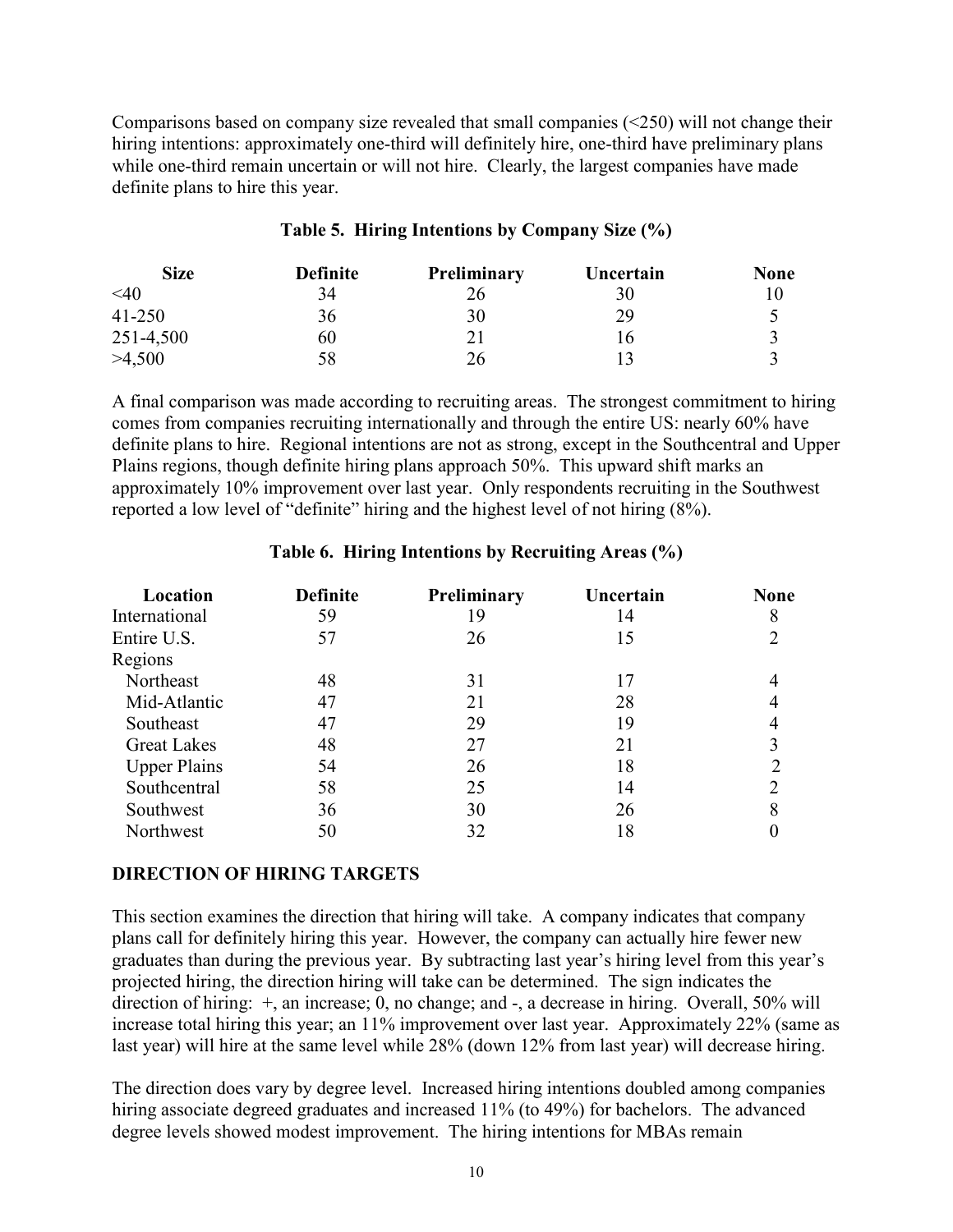disappointing. While some companies reported that they will increase the number of MBAs hired; but movement was offset by a comparable increase among companies planning to hire fewer MBAs. The MBA market remains in flux, even with the additional hires being made this year.

Major differences were found when comparing direction across intentions. Among companies that will definitely hire, 59% will increase hires while only 20% will hire fewer graduates than last year. In contrast, companies uncertain about their hiring report that when they do hire 43% will hire fewer graduates while only 33% will either increase (51%) or decrease (30%) hiring for this year.

|                                   | All       | <b>Associates</b> | <b>Bachelors</b> | <b>MBAs</b> | <b>Masters</b> | PhD/  |
|-----------------------------------|-----------|-------------------|------------------|-------------|----------------|-------|
|                                   | graduates |                   |                  |             |                | Prof. |
| Decreasing                        | 28        | 29                | 27               | 36          | 30             | 32    |
| Same level                        | 22        | 31                | 24               | 26          | 31             | 53    |
| Increasing                        | 50        | 40                | 49               | 38          | 39             | 15    |
| For those definitely hiring       |           |                   |                  |             |                |       |
| Decreasing                        | 20        | 24                | 18               | 28          | 23             | 15    |
| Same level                        | 21        | 30                | 22               | 33          | 32             | 65    |
| Increasing                        | 59        | 46                | 59               | 39          | 45             | 20    |
| <b>Preliminary hiring targets</b> |           |                   |                  |             |                |       |
| Decreasing                        | 30        | 29                | 27               | 44          | 36             | 43    |
| Same level                        | 19        | 29                | 26               | 19          | 24             | 43    |
| Increasing                        | 51        | 42                | 47               | 37          | 40             | 14    |
| <b>Uncertain hiring</b>           |           |                   |                  |             |                |       |
| Decreasing                        | 43        | 36                | 47               | 33          | 29             | 46    |
| Same level                        | 24        | 42                | 23               | 25          | 29             | 45    |
| Increasing                        | 33        | 22                | 30               | 42          | 42             | 9     |

#### **Table 7. Percentage of Employers Decreasing, Increasing, and Hiring at the Same Level Compared to Last Year (%)**

A historical comparison tracks the continued strengthening of the college labor market since it tanked in the winter of 2001. From this perspective, the figures suggest that the market has moved beyond stabilization and is now poised to add jobs at a rather robust rate.

| Table 8. Historical Comparison for Total Hire and Bachelor's Degrees (%) |  |  |  |  |  |  |
|--------------------------------------------------------------------------|--|--|--|--|--|--|
|--------------------------------------------------------------------------|--|--|--|--|--|--|

|                         | 1998-99 | 1999-00 | 2000-01 | 2001-02 | 2002-03 | 2003-04 | 2004-05 |
|-------------------------|---------|---------|---------|---------|---------|---------|---------|
| <b>Total hiring</b>     |         |         |         |         |         |         |         |
| Decreasing              | 24      | 18      | 16      | 44      | 45      | 40      | 28      |
| Same level              | 24      | 21      | 26      | 24      | 17      | 21      | 22      |
| Increasing              | 53      | 61      | 58      | 32      | 38      | 39      | 50      |
| <b>Bachelors hiring</b> |         |         |         |         |         |         |         |
| Decreasing              | 27      | 20      | 14      | 39      | 43      | 38      | 27      |
| Same level              | 53      | 19      | 27      | 26      | 20      | 24      | 24      |
| Increasing              | 50      | 61      | 59      | 35      | 37      | 38      | 49      |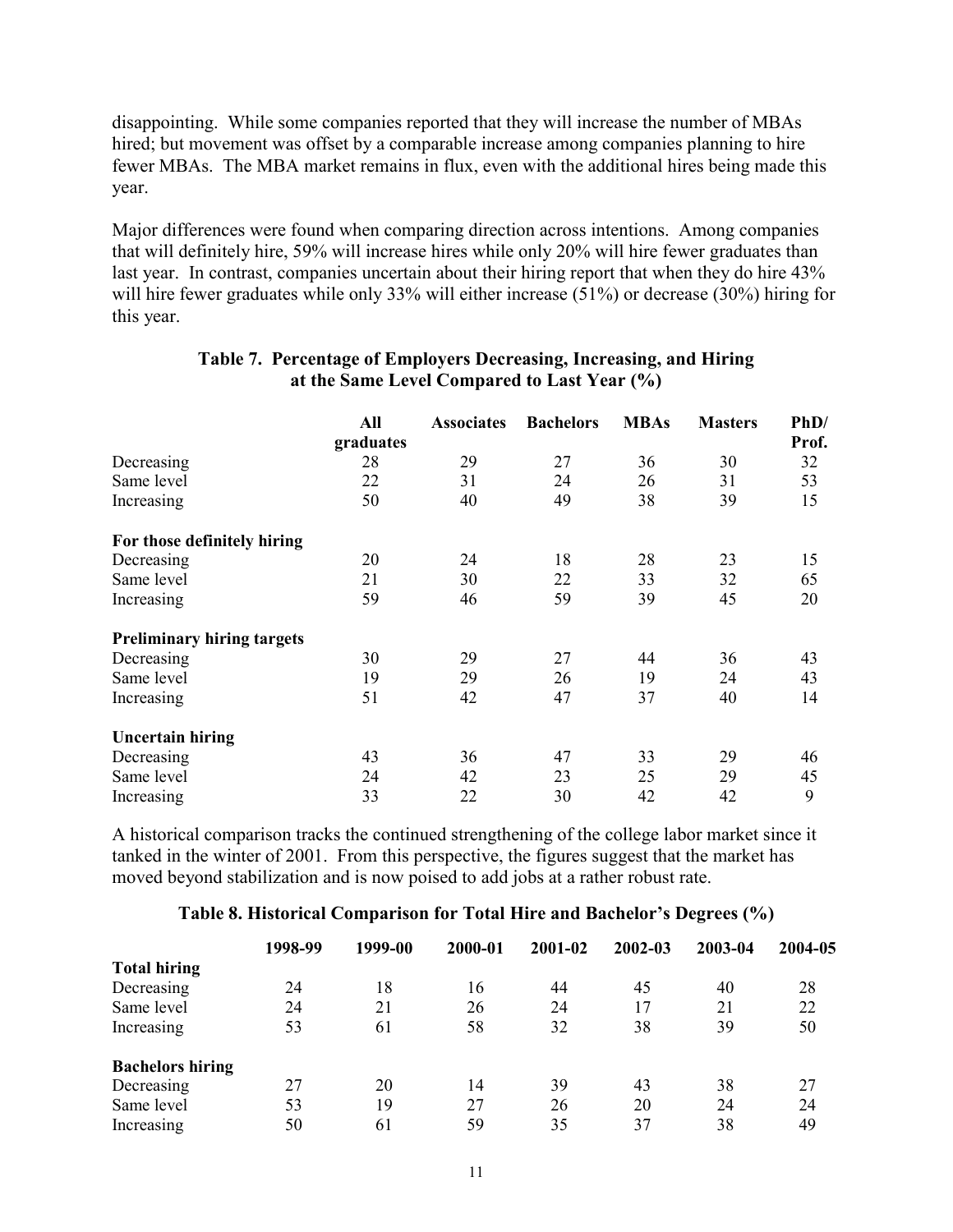### **COMPARISONS BASED ON COMPANY CHARACTERISTICS:**

| <b>Sizes</b>    | Companies with more than 4,500 employees will increase hiring by 63%;<br>smaller employers will likely hire the same or fewer graduates this year<br>$(Table 9)$ .                                                                                                                                                                                                                                                                                                                                                                                 |
|-----------------|----------------------------------------------------------------------------------------------------------------------------------------------------------------------------------------------------------------------------------------------------------------------------------------------------------------------------------------------------------------------------------------------------------------------------------------------------------------------------------------------------------------------------------------------------|
| Sector          | Transportation companies indicate that they will increase hiring (80%) with<br>gains also reported for retail $(57\%)$ , information $(57\%)$ and health $(56\%)$ .<br>This is the second year in a row that retail has shown strong gains. Big<br>gainers from last year, construction, finance, and administrative services<br>are not increasing their hires at the same level as last year. Public sector<br>remains troubled with few agencies increasing their hires; which is a<br>noticeable shift from the previous two years (Table 10). |
| Recruiting Area | Those companies recruiting internationally and the Upper Plains region<br>reported the highest percentages for increased hiring (Table 11). Only the<br>Southwest and Northwest reported less than 50% increasing their hiring.                                                                                                                                                                                                                                                                                                                    |

| <b>Size</b> | All | Assoc | <b>Bachelor</b> | <b>MBA</b> | <b>Master</b> | <b>PhD</b> |
|-------------|-----|-------|-----------------|------------|---------------|------------|
| $<$ 40      |     |       |                 |            |               |            |
| Decreasing  | 29  | 35    | 30              | 43         | 29            | 56         |
| Same        | 26  | 22    | 23              | 14         | 33            | 44         |
| Increasing  | 45  | 43    | 47              | 43         | 38            |            |
| 41-250      |     |       |                 |            |               |            |
| Decreasing  | 30  | 25    | 28              | 44         | 25            | 20         |
| Same        | 25  | 38    | 29              | 19         | 20            | 50         |
| Increasing  | 42  | 37    | 42              | 37         | 55            | 30         |
| 251-4,500   |     |       |                 |            |               |            |
| Decreasing  | 28  | 24    | 27              | 26         | 38            | 36         |
| Same        | 21  | 29    | 21              | 47         | 27            | 43         |
| Increasing  | 51  | 47    | 52              | 27         | 35            | 21         |
| >4,500      |     |       |                 |            |               |            |
| Decreasing  | 24  | 33    | 22              | 32         | 23            | 21         |
| Same        | 17  | 36    | 21              | 26         | 37            | 71         |
| Increasing  | 59  | 31    | 57              | 42         | 40            | 8          |

#### **Table 9. Company Hiring Direction Compared to Last Year – Same, Increase, Decrease by Company Size (%)**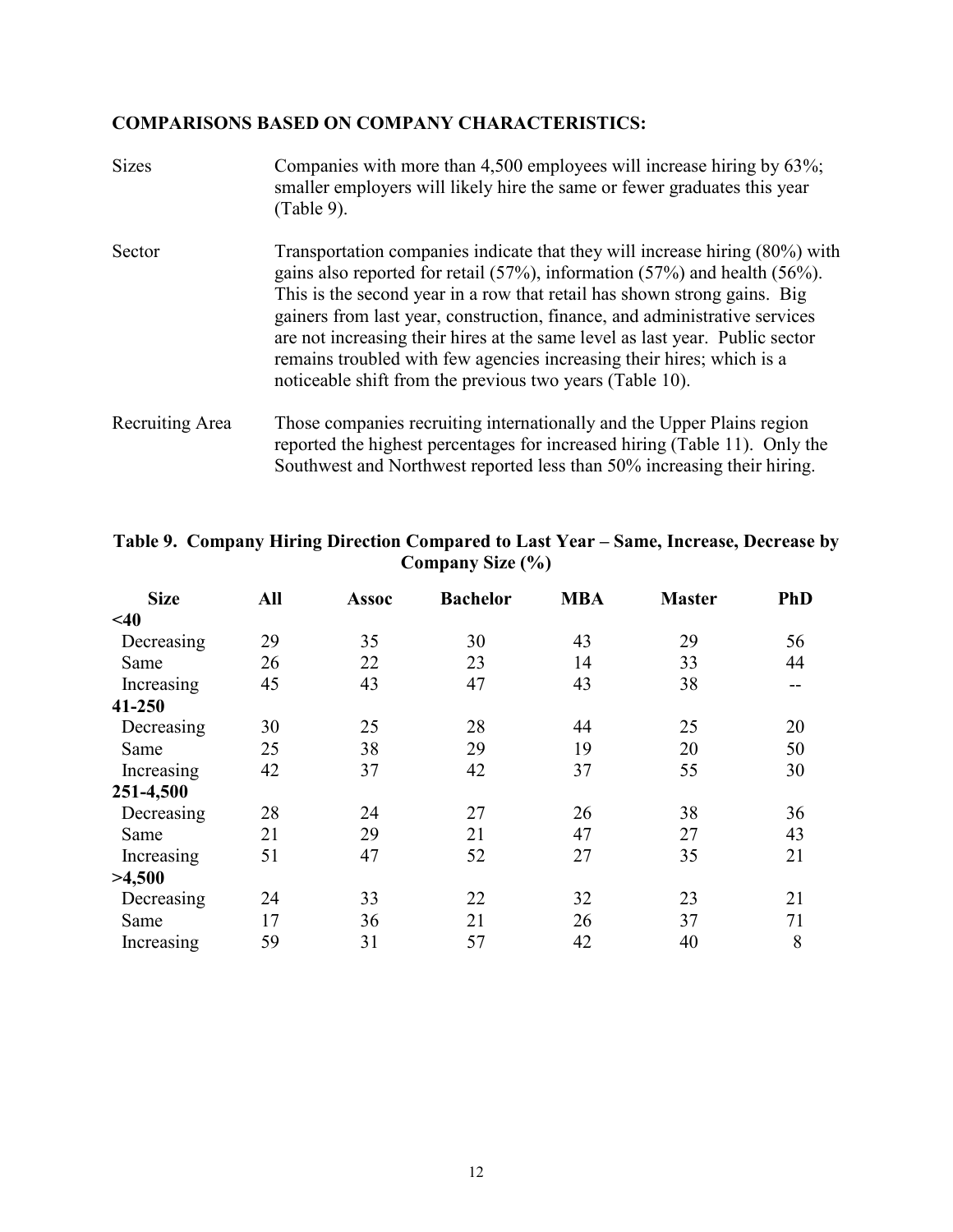|                           | <b>Increasing</b> |               | <b>Same</b>      |               | <b>Decreasing</b> |               |
|---------------------------|-------------------|---------------|------------------|---------------|-------------------|---------------|
| <b>Size</b>               | <b>Total</b>      | <b>BA/BS</b>  | <b>Total</b>     | <b>BA/BS</b>  | <b>Total</b>      | <b>BA/BS</b>  |
|                           | $\frac{0}{0}$     | $\frac{0}{0}$ | $\frac{0}{0}$    | $\frac{0}{0}$ | $\frac{0}{0}$     | $\frac{0}{0}$ |
| Ag/Utilities              | 50                | 50            | 50               | 50            |                   |               |
| Construction              | 43                | 33            | 21               | 25            | 36                | 42            |
| Manufacturing             | 49                | 47            | 17               | 16            | 34                | 37            |
| Wholesale                 | 53                | 47            | 20               | 27            | 27                | 27            |
| Retail                    | 57                | 53            | $\boldsymbol{0}$ | 24            | 33                | 24            |
| Transportation            | 80                | 80            | --               | $- -$         | 20                | 20            |
| Information               | 57                | 64            | 26               | 18            | 17                | 18            |
| Finance                   | 38                | 36            | 32               | 36            | 29                | 29            |
| Prof. Services            | 53                | 54            | 21               | 21            | 26                | 25            |
| Admin. Services           | 36                | 32            | 45               | 42            | 18                | 26            |
| Health                    | 56                | 68            | 25               | 20            | 19                | 13            |
| Accommodation/            |                   |               |                  |               |                   |               |
| Entertainment             | 42                | 40            | 25               | 30            | 33                | 30            |
| Prof. Org./Non Prof.      | 22                | 22            | 33               | 56            | 44                | 22            |
| Public                    | 15                | 13            | 31               | 25            | 54                | 58            |
| <b>Real Estate</b>        | 100               | 100           | --               | --            |                   |               |
| <b>Education Services</b> | 67                | 55            | 8                | 9             | 25                | 36            |

#### **Table 10. Percentage of Companies by Sector Decreasing, Increasing and Hiring at the Same Level, Total Hires and Bachelor's Level (%)**

#### **Table 11. Percentage of Companies by Recruiting Area Decreasing, Increasing, and Hiring at the Same Level, Total Hires and Bachelor's Level (%)**

|                     | Increasing                    |                               | <b>Same</b>                   |                               | <b>Decreasing</b>             |                               |  |
|---------------------|-------------------------------|-------------------------------|-------------------------------|-------------------------------|-------------------------------|-------------------------------|--|
|                     | <b>Total</b><br>$\frac{0}{0}$ | <b>BA/BS</b><br>$\frac{6}{6}$ | <b>Total</b><br>$\frac{6}{6}$ | <b>BA/BS</b><br>$\frac{0}{0}$ | <b>Total</b><br>$\frac{0}{0}$ | <b>BA/BS</b><br>$\frac{0}{0}$ |  |
| International       | 63                            | 62                            | 23                            | 24                            | 15                            | 14                            |  |
| Entire U.S.         | 56                            | 59                            | 23                            | 22                            | 21                            | 19                            |  |
| Regions             |                               |                               |                               |                               |                               |                               |  |
| Northeast           | 57                            | 55                            | 20                            | 28                            | 23                            | 17                            |  |
| Mid-Atlantic        | 56                            | 51                            | 20                            | 24                            | 24                            | 24                            |  |
| Southeast           | 59                            | 53                            | 18                            | 24                            | 23                            | 23                            |  |
| <b>Great Lakes</b>  | 50                            | 46                            | 19                            | 23                            | 31                            | 30                            |  |
| <b>Upper Plains</b> | 63                            | 56                            | 14                            | 24                            | 23                            | 21                            |  |
| Southcentral        | 60                            | 52                            | $\overline{4}$                | 11                            | 36                            | 37                            |  |
| Southwest           | 45                            | 44                            | 16                            | 19                            | 39                            | 37                            |  |
| Northwest           | 40                            | 33                            | 12                            | 19                            | 48                            | 48                            |  |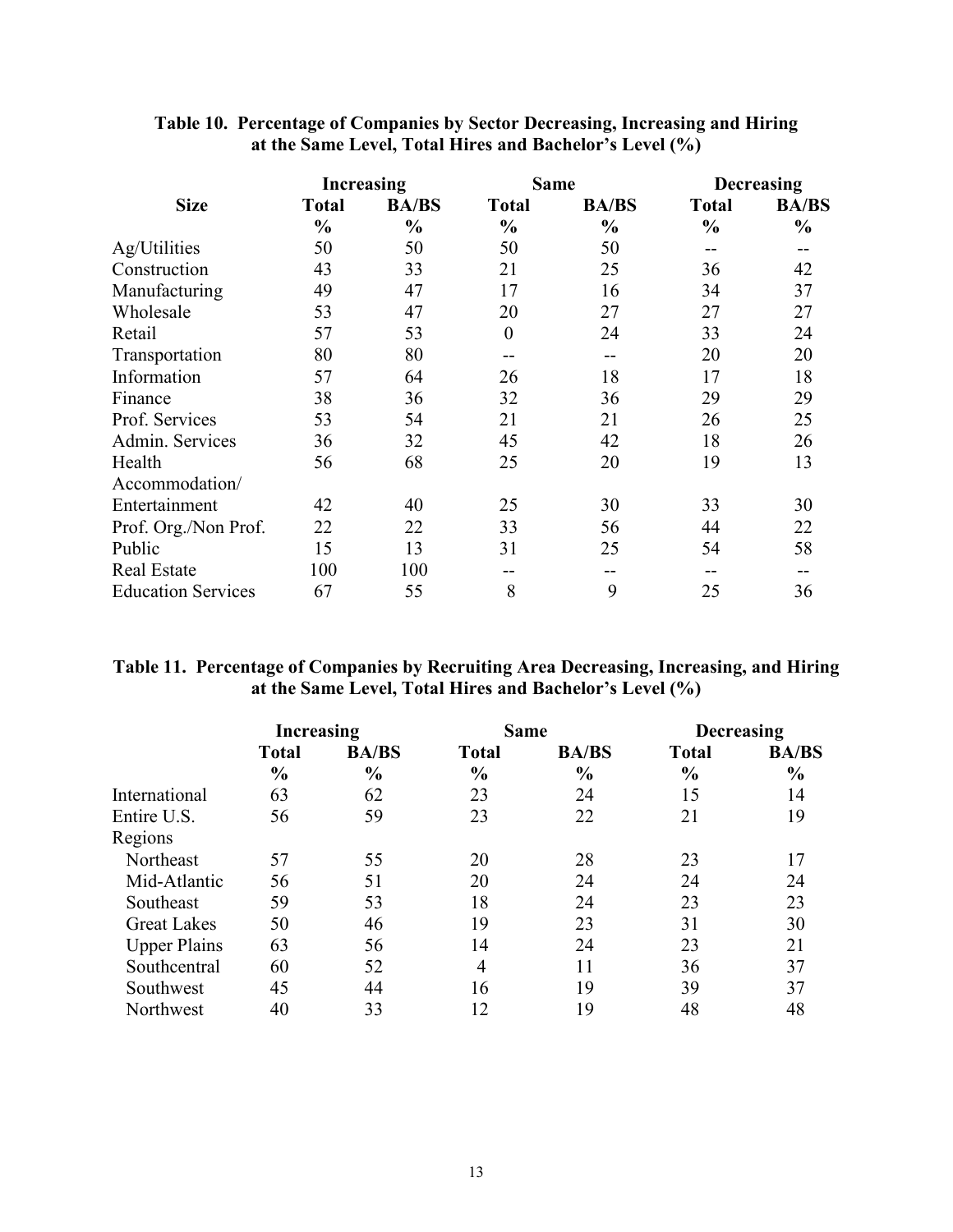#### **HIRIG FOR 2004-2005**

For this year's report, 492 employers provided hiring information (an improvement of 140 employers over last year). The remaining 90 respondents chose not to reveal their hiring numbers because of a) company policy or b) actual figures had not been established at the time the survey was completed.

Hiring figures provided by employers indicate that in 24,767 graduates will be hired this year compared to the 20,446 graduates hired during 2003-2004. Because more companies responded, total hires increased from the 16,450 reported last year.

This section will report hiring growth for 2004-2005. Comparisons will be made based on the key company descriptors: sector, size, major, hiring strategy and geographic area for recruiting.

Note: In providing hiring figures, some companies provided total anticipated hires. They did not disaggregate by degree level. While the total average hires and percentage may track the bachelors' figures (largest hiring group), this is not always true. The total (all) graduate figures do provide the most stability in generalizing to the broader population.

The information in Table 12 reveals:

- Overall hiring will expand by approximately 20% from last year. This change is significant and marks the first true expansion of the college labor market in four years.
- Leading the growth are increased demands for bachelors graduates, up 20%, associates graduates, up 24%, and masters graduates, up 25%.
- The market for MBAs is expanding at a more modest rate of 7%; but this news is wonderful given conditions in this market.
- Average number of total hires per company will be just shy of 50. This average is comparable to the reported last year (47).
- At the bachelor's level the average hires per company is approximately 29; a drop from last year's reported average of 40. However, nearly 125 additional companies reported hires this year and there are more small companies hiring this year.

#### **Table 12. Hiring Changes Between 2004 and 2005 All Responses**

|     | 2003-04              |     | Average               | Percent |
|-----|----------------------|-----|-----------------------|---------|
| n   | <b>Average Hired</b> | n   | <b>Expected Hires</b> | Change  |
| 480 | 41.1                 | 480 | 49.9                  | $+21$   |
| 172 | 10.3                 | 172 | 12.9                  | $+24$   |
| 451 | 23.9                 | 451 | 28.7                  | $+20$   |
| 96  | 11.7                 | 96  | 12.6                  | $+7$    |
| 107 | 10.7                 | 105 | 13.7                  | $+25$   |
| 46  | 4.4                  | 46  | 4.0                   | $-10$   |
|     |                      |     |                       | 2004-05 |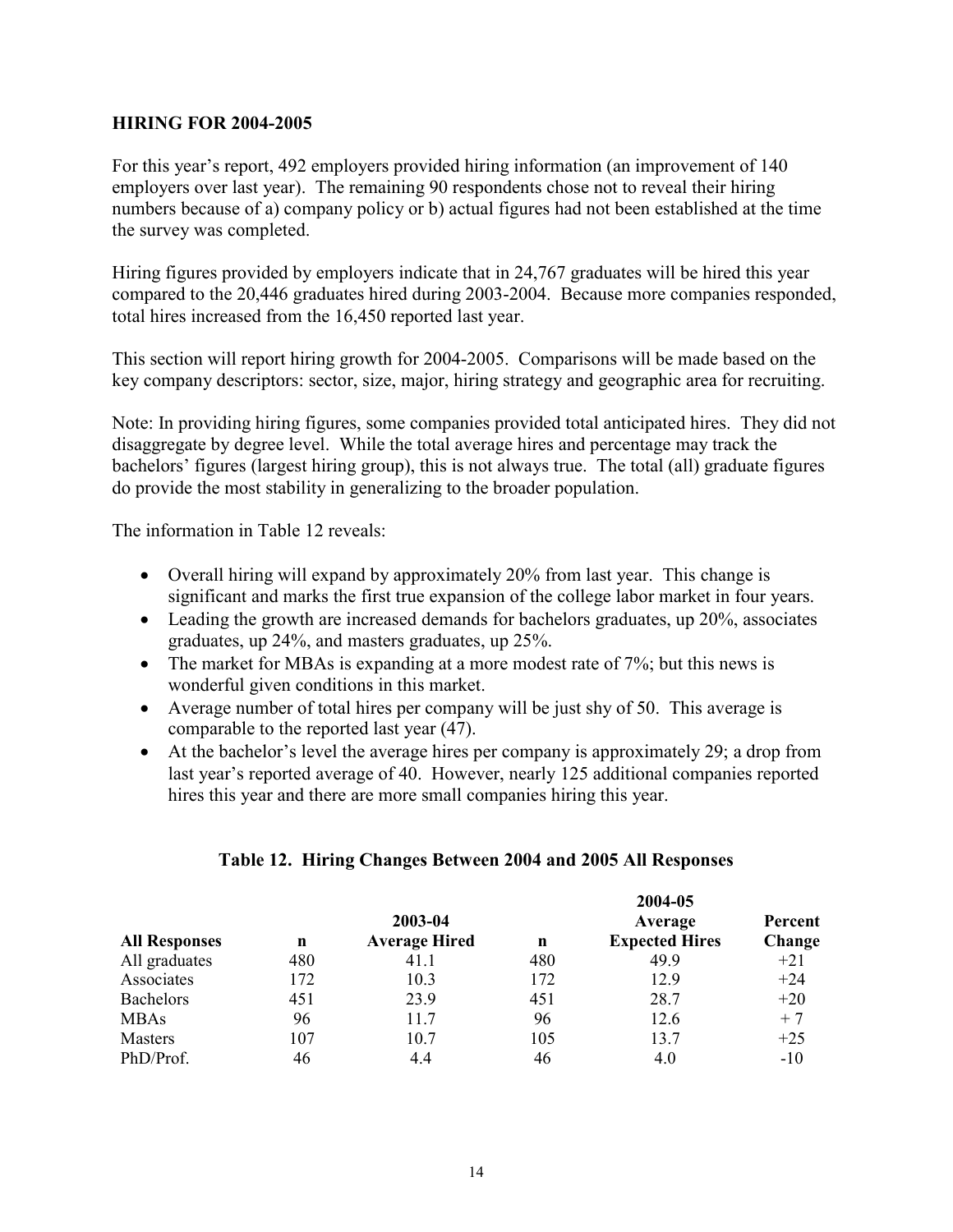For those employers with definite plans to hire new graduates, the picture looks very bright with total hiring to expand by 23%. This expansion is being led by associates degrees (+38%) and bachelor's (+23%). The average total hires per company in this group is expected to be 79. Later the impact of company size will help explain these strong numbers.

#### **Table 13. Hiring Changes Between 2004 and 2005 for Only Those Definitely Expecting to Hire in 2005 Academic Year**

| <b>All Responses</b> | n   | 2003-04<br><b>Average Hired</b> | n   | 2004-05<br>Average<br><b>Expected Hires</b> | Percent<br>Change |
|----------------------|-----|---------------------------------|-----|---------------------------------------------|-------------------|
| All graduates        | 237 | 64.6                            | 237 | 79.3                                        | $+23$             |
| Associates           | 71  | 14.3                            | 371 | 197                                         | $+38$             |
| <b>Bachelors</b>     | 223 | 42.3                            | 224 | 51.9                                        | $+23$             |
| <b>MBAs</b>          | 48  | 19.0                            | 49  | 19.4                                        | $+2$              |
| <b>Masters</b>       | 61  | 13.9                            | 60  | 16.9                                        | $+21$             |
| PhD/Prof.            | 21  | 3.6                             | 21  | 3.4                                         | $-5$              |

The next two tables capture the impact of uncertainty on hiring. Employers who have set preliminary targets expect to expand their hiring by 20%. However, much of this expansion is driven by higher level degrees at the MBA and masters levels. Bachelors and associates hiring is only expected to expand by 12%. Average number of hires per company is anticipated to be 39.

For companies uncertain about their hiring intentions, hiring level will not change overall from last year. Hiring levels for associate's and bachelors will actually contract between 13% and 20%. In this group the average number of hires is only expected to be around 8.

#### **Table 14. Hiring Changes Between 2004 and 2005 for Those with Preliminary Plans for 2005**

|                      |     |                      |     | 2004-05               |         |
|----------------------|-----|----------------------|-----|-----------------------|---------|
|                      |     | 2003-04              |     | Average               | Percent |
| <b>All Responses</b> | n   | <b>Average Hired</b> | n   | <b>Expected Hires</b> | Change  |
| All graduates        | 129 | 31.9                 | 129 | 38.7                  | $+21$   |
| Associates           | 63  | 9.2                  | 63  | 10.3                  | $+12$   |
| <b>Bachelors</b>     | 26  | 12.3                 | 126 | 13.7                  | $+12$   |
| <b>MBAs</b>          | 37  | 4.6                  | 37  | 5.6                   | $+24$   |
| <b>Masters</b>       | 25  | 8.6                  | 26  | 11.1                  | $+31$   |
| PhD/Prof.            | 15  | 6.7                  | 14  | 6.8                   | $-10$   |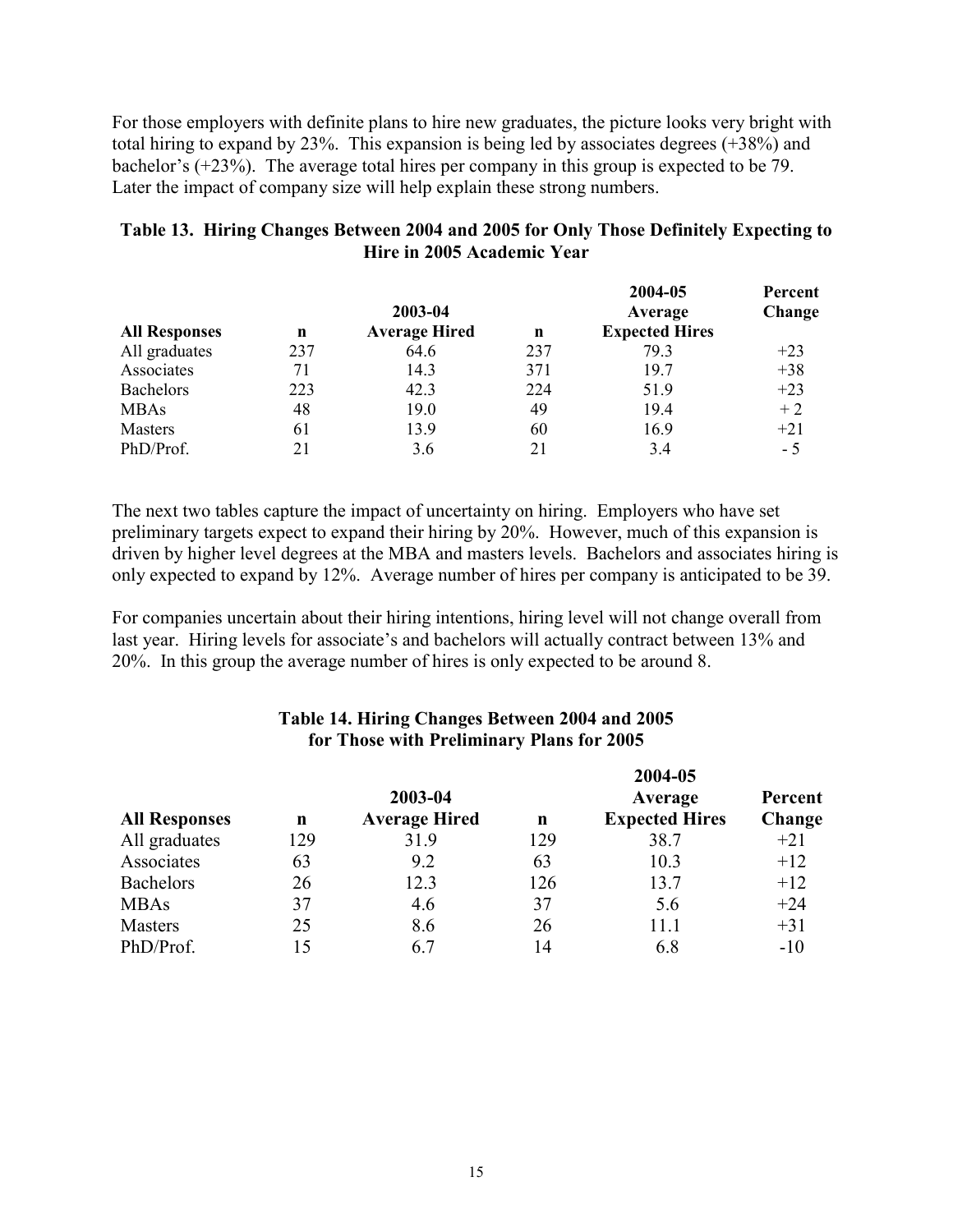#### **Table 15. Hiring Changes Between 2004 and 2005 for Those Who Are Uncertain About Hiring for 2005**

|                      | 2004-05     |                      |     |                       |         |  |  |
|----------------------|-------------|----------------------|-----|-----------------------|---------|--|--|
|                      |             | 2003-04              |     | Average               | Percent |  |  |
| <b>All Responses</b> | $\mathbf n$ | <b>Average Hired</b> | n   | <b>Expected Hires</b> | Change  |  |  |
| All graduates        | 106         | 8.5                  | 106 | 8.3                   | - 1     |  |  |
| Associates           | 36          | 5.4                  | 36  | 4.7                   | $-13$   |  |  |
| <b>Bachelors</b>     | 94          | 5.2                  | 94  | 4.1                   | $-20$   |  |  |
| <b>MBAs</b>          | 12          | 4.4                  | 12  | 4.7                   | $+15$   |  |  |
| <b>Masters</b>       | 17          | 8.3                  | 17  | 12.7                  | $+49$   |  |  |
| PhD/Prof.            |             | 2.4                  |     | 2.2                   | $-12$   |  |  |

#### **HIRING BASED ON INTENTION**

Those companies committed to expanding their hiring plans to expand hiring by more than 40% with bachelors expected to expand by 47% and associated by 76%. Likewise those companies that will decrease hiring will shrink employment opportunities by 30% (overall) with bachelors decreasing 36% and associates 42%.

|                  | <b>Decrease</b> |                           |                           |     | <b>Same</b>               |                           |             | <b>Increase</b>           |                           |  |
|------------------|-----------------|---------------------------|---------------------------|-----|---------------------------|---------------------------|-------------|---------------------------|---------------------------|--|
|                  | $\mathbf n$     | Avg<br>hires<br>$03 - 04$ | Avg<br>hires<br>$04 - 05$ | n   | Avg<br>hires<br>$03 - 04$ | Avg<br>hires<br>$04 - 05$ | $\mathbf n$ | Avg<br>hires<br>$03 - 04$ | Avg<br>hires<br>$04 - 05$ |  |
| Associates       | 50              | 5.2                       | 3.0                       | 54  | 14.6                      | 14.6                      | 68          | 10.7                      | 18.8                      |  |
| <b>Bachelors</b> | 121             | 21.8                      | 13.9                      | 106 | 13.4                      | 13.4                      | 218         | 30.6                      | 45.1                      |  |
| <b>MBAs</b>      | 33              | 4.5                       | 2.9                       | 25  | 33.4                      | 33.4                      | 36          | 3.8                       | 7.7                       |  |
| <b>Masters</b>   | 31              | 16.8                      | 12.7                      | 33  | 8.1                       | 8.1                       | 41          | 9.2                       | 18.9                      |  |
| PhD              | 15              | 4.5                       | 2.9                       | 25  | 5.1                       | 5.1                       | 6           | 1.5                       | 2.5                       |  |
| All graduates    | 138             | 30.0                      | 20.7                      | 98  | 27.8                      | 27.8                      | 241         | 53.3                      | 76.1                      |  |

#### **Table 16. Hiring Changes Based on Direction (Decrease, Increase) Compared to Previous Year**

#### **CHARACTERISTIC**

SIZE OF COMPANY: After several years of carrying the college labor market, small companies actually contracted their hiring of new college graduates last year. In 2004-05 smaller companies have returned to an expansion mode. For companies with under 40 employees will expand bachelor's hiring by more than 100%. This large increase is a result of mathematically manipulating small numbers. A small company only has to add one or two employees to mathematically achieve a 100% growth rate. As size increased the rate of expansion ranges from 14% (largest) to 27% (41-250). Overall the MBAs show solid improvement.

Detailed figures from which Table 17 has been derived can be found in Appendix C-4.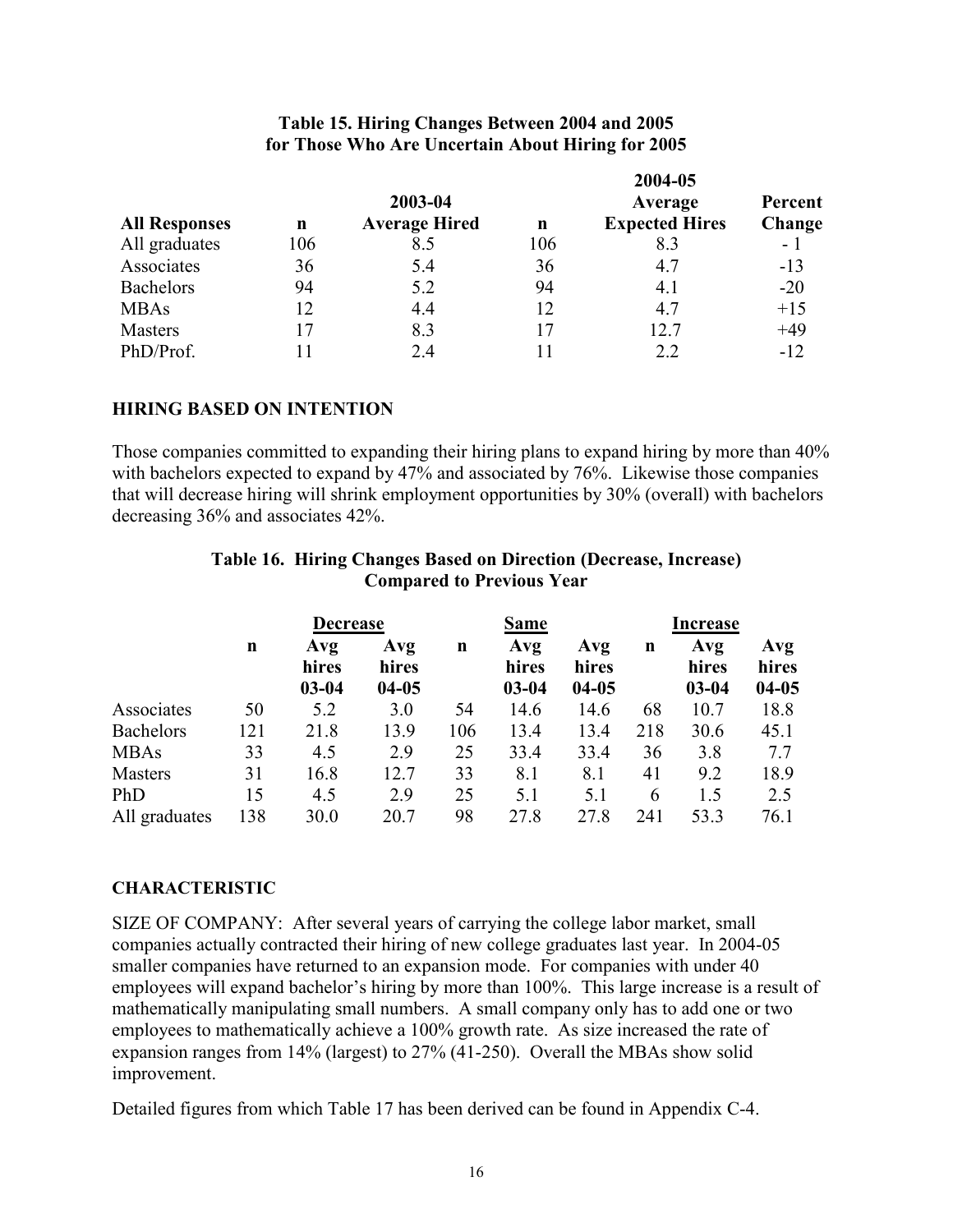|                  | $<$ 40 | 41-250   | 251-4,500 | >4,500 |
|------------------|--------|----------|-----------|--------|
| All Graduates    | $+85$  | $+23$    | $+9$      | $+19$  |
| Associates       | $+34$  | $+6$     | $+12$     | $+37$  |
| <b>Bachelors</b> | $+122$ | $+19$    | $+21$     | $+14$  |
| <b>MBAs</b>      | $+40$  | $+26$    | $+24$     | - 1    |
| Masters          | $+65$  | $+66$    | $+35$     | $+6$   |
| PhD/Professional | $-26$  | $\theta$ | - 3       | - 8    |

#### **Table 17. Change in Hiring Expectations Between 2003-04 and 2004-05 Based on Size of Organizational Unit Respondent Recruiting For (%)**

INDUSTRY SECTOR: The disaggregation by economic sectors resulted in small, unreliable sample sizes for several sectors. Figures for total hires and bachelors graduates tend to be more reliable. The percentage changes are reported in Table 20. A complete set of figures can be found in Appendix C-4.

- Total hiring is expected to be up in 14 of the 15 sectors. Only public agencies are reporting a decline in hiring.
- At the bachelor's level two sectors are reducing hiring construction and public agencies.
- Several sectors are reporting modest overall gains (1% to 9%), including construction, wholesale, information services, and administrative services.
- The strongest gains in overall hiring were reported in manufacturing, professional services, entertainment/accommodations, and health services.
- Patterns are very similar for bachelor's degreed hiring with largest expansion in entertainment/accommodations, health services, and transportation. Modest gains were found in administrative services and finance.
- Separate review of the manufacturing sector showed that all sectors would increase hiring though food and metal fabrication/basic metals at the bachelor's level will contract.

#### **Table 18. Change in Hiring Expectations Between 2003-04 and 2004-05 Based on Economic Sector (% change)**

|                                | $\mathbf n$ | <b>All Graduates</b> | <b>Bachelors</b> |
|--------------------------------|-------------|----------------------|------------------|
| Construction                   | 14          | $+2$                 | $-40$            |
| Manufacturing                  | 77          | $+30$                | $+21$            |
| Wholesale                      | 15          | $+1$                 | NC               |
| Retail                         | 21          | $+16$                | $+18$            |
| Transportation                 | 6           | $+19$                | $+28$            |
| Information                    | 23          | $+1$                 | NC               |
| Finance                        | 33          | $+8$                 | $+11$            |
| <b>Real Estate</b>             | 9           | $+20$                | $+20$            |
| Prof. Services                 | 95          | $+31$                | $+20$            |
| <b>Administrative Services</b> | 15          | $+8$                 | $+3$             |
| Entertainment/Accom.           | 12          | $+35$                | $+47$            |
| Public                         | 17          | $-6$                 | $-10$            |
| Professional Org.              | 9           | $+4$                 | $+7$             |
| <b>Health Services</b>         | 18          | $+45$                | $+64$            |
| <b>Education Services</b>      | 12          | $+78$                | $+64$            |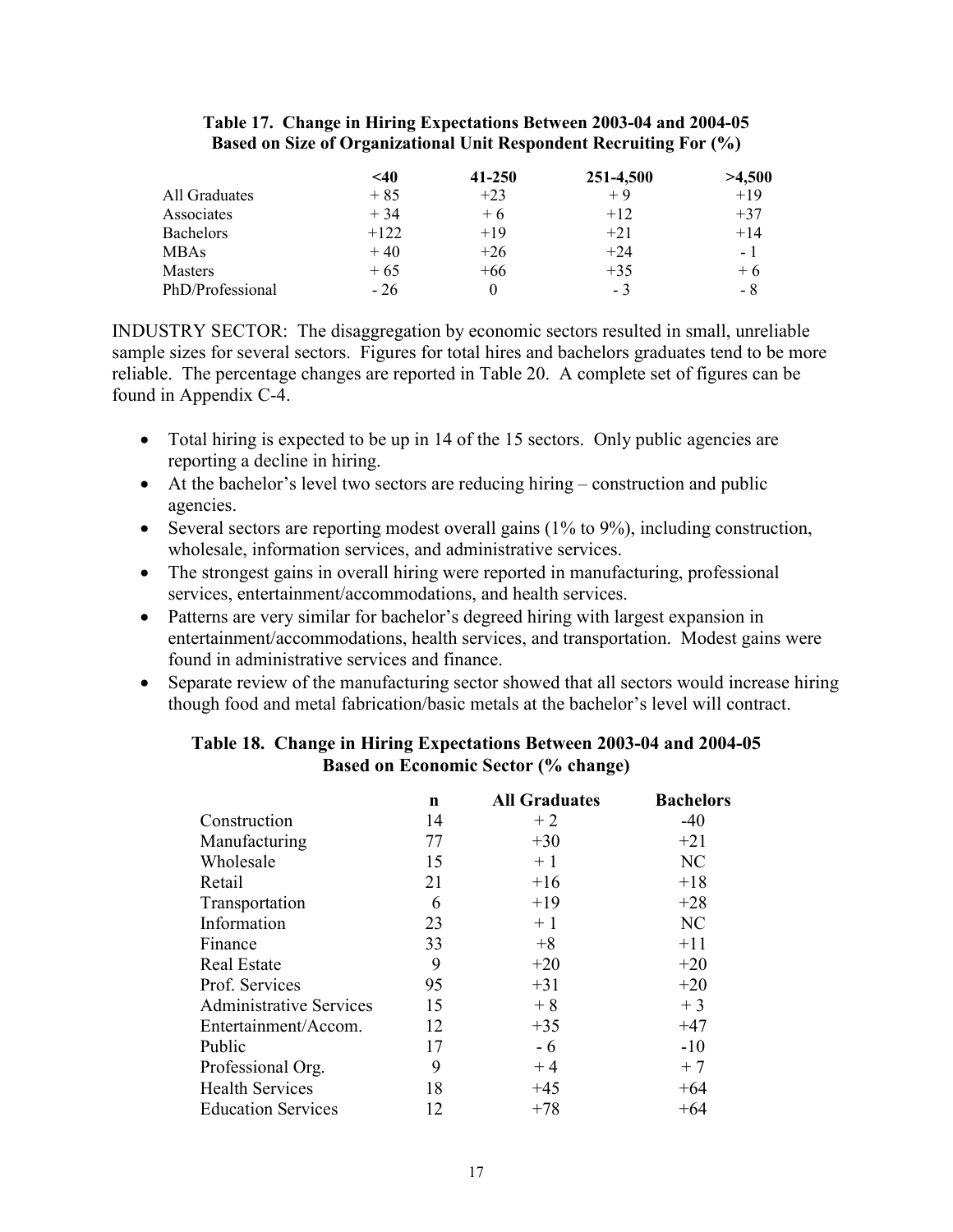|                           | n  | All Graduates | <b>Bachelors</b> |
|---------------------------|----|---------------|------------------|
| Food/beverage             | 3  | $+$ 7         | $-16$            |
| Textile/apparel           | 3  | $+67$         | $+85$            |
| Paper/printing            | 5  | $+12$         | $+11$            |
| Chemical/petro/plastics   | 26 | $+8$          | $+10$            |
| Metal fab/basic metals    | 6  | $+9$          | $-26$            |
| Machinery                 | 6  | $+42$         | $+29$            |
| Electronics/electrical    | 20 | $+9$          | $+3$             |
| Transportation            |    | $+70$         | $+70$            |
| <b>Surgical Equipment</b> |    | $+100$        | $+100$           |

#### **Table 19. Change in Hiring Expectations Between 2003-04 and 2004-05 Based on Manufacturing Sector (% change)**

ACADEMIC MAJOR: Companies were sorted by the majors that they identified they would be seeking. This method of grouping permits an examination of companies likely to hire the majors within the discipline. Some companies hire a variety of majors and can be found in multiple categories.

- At the bachelor's level, companies hiring business graduates (highest number of students) are only expanding by 1%.
- Engineers will experience a modest expansion across all degrees. Computer science (bachelor) will witness the first expansion in several years.
- The biggest winners may well be from humanities, communication, and social sciences because of the increase in sales, retail, and educational services positions.

#### **Table 20. Change in Hiring Expectations Between 2003-04 and 2004-05 Based on Academic Majors (%)**

| Bus.     | Engr. | Comp.<br>Sci. | Soc.<br>Sci. | Comm. | <b>Bio/Physical</b><br><b>Sciences</b> | <b>Allied</b><br>Health | Hum.           |
|----------|-------|---------------|--------------|-------|----------------------------------------|-------------------------|----------------|
| $+13$    | $+4$  | $+24$         | $+39$        | $+60$ | $+14$                                  | $+10$                   | $+27$          |
| $+13$    | $+8$  | $+12$         | $+79$        | $+6$  | $+2$                                   | $+10$                   | $\overline{a}$ |
| $+1$     | $+22$ | $+11$         | $+34$        | $+17$ | $+17$                                  | $+18$                   | $+26$          |
| $+9$     | $+45$ | NC.           | $-$          | --    | $- -$                                  |                         | $- -$          |
| $\theta$ | $+29$ | $+82$         | $-$          | $- -$ | $+4$                                   | $- -$                   | $+32$          |
| $-9$     | $-5$  | $+12$         | $- -$        | --    | $-4$                                   | - 8                     | $-$            |
|          |       |               |              |       |                                        |                         |                |

|                    | n  | 2003-04 | 2004-05 | Change |
|--------------------|----|---------|---------|--------|
| <b>Associates</b>  |    |         |         |        |
| All Majors         | 24 | 5.8     | 8.2     | $+40$  |
| All Business       | 43 | 16.6    | 23.7    | $+43$  |
| All Liberal Arts   | 11 | 5.3     | 7.3     | $+38$  |
| Accounting         | 33 | 5.1     | 5.7     | $+11$  |
| Business Admin.    | 25 | 3.0     | 3.4     | $+13$  |
| Finance            | 12 | 2.0     | 2.9     | $+45$  |
| Marketing          | 34 | 7.0     | 7.8     | $+11$  |
| Communications     | 15 | 7.9     | 8.5     | $+8$   |
| Family/Comm. Svcs. |    | 4.3     | 8.7     | >100   |
| Social Work Aid    |    | 9.4     | 13.0    | $+47$  |

#### **Table 21. Hiring Changes for Selected Majors, 2004-05**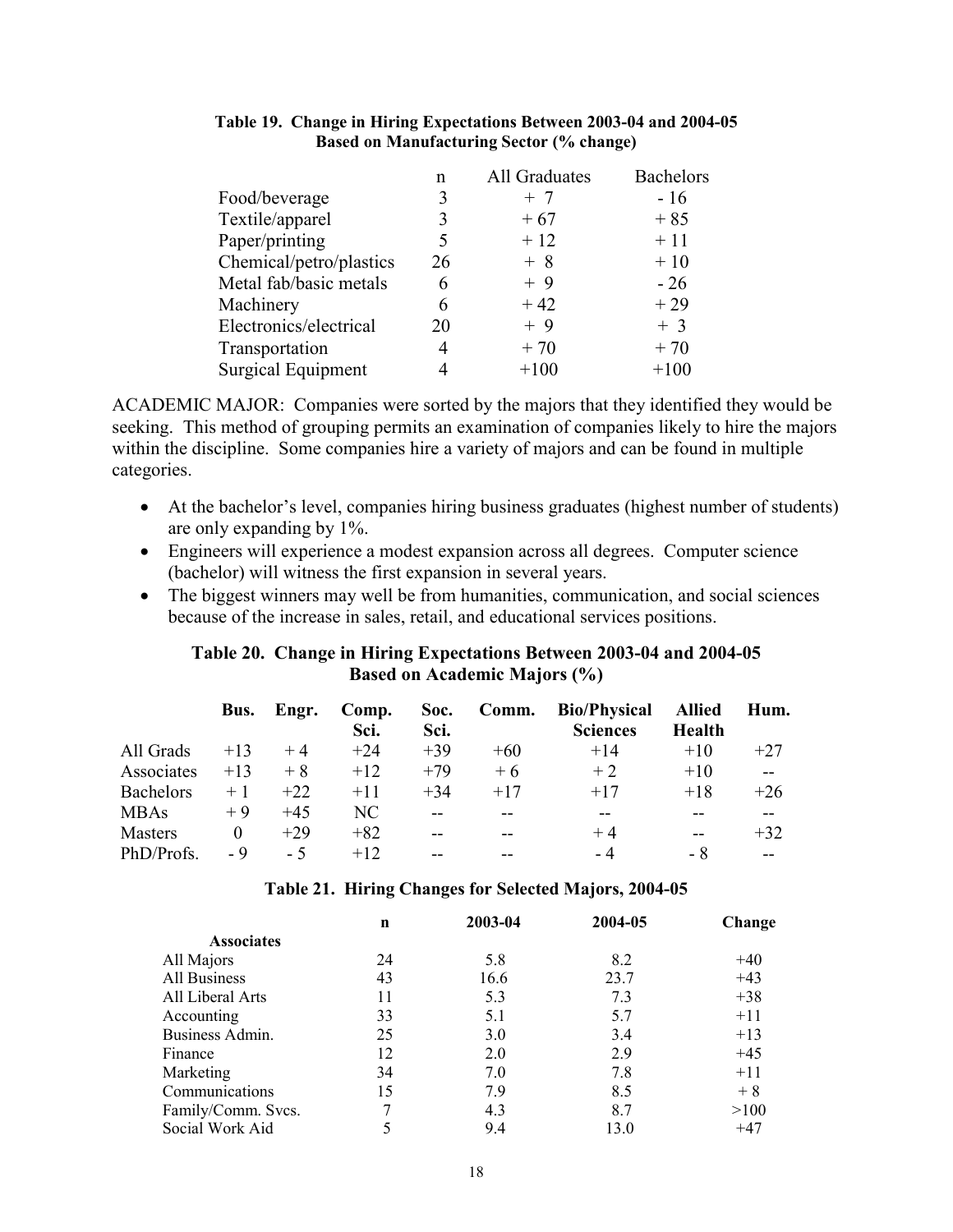| Electrical Engr.           | 20     | 5.3     | 6.0     | $+3$                               |
|----------------------------|--------|---------|---------|------------------------------------|
| Mechanical Engr.           | 9      | 2.2     | 8.5     | >100                               |
| Psych/Sociology            | 10     | 66.9    | 69.3    | $+8$                               |
| Computer Science           | 16     | 13.0    | 13.0    | $\boldsymbol{0}$                   |
| Phys. Therapist Aide       | $8\,$  | 12.2    | 14.6    | $+36$                              |
| <b>Nurses</b>              | 9      | 19.6    | 21.2    | $+8$                               |
|                            |        |         |         |                                    |
| <b>Bachelors</b>           | n      | 2003-04 | 2004-05 | Change                             |
| All Majors                 | 57     | 37.6    | 50.0    | $+33$                              |
| All Technical              | 11     | 22.6    | 56.8    | >100                               |
| <b>All Business</b>        | 76     | 28.4    | 37.7    | $+33$                              |
| All Liberal Arts           | 26     | 15.5    | 30.7    | $+98$                              |
| Accounting                 | 81     | 2.2     | 2.3     | $+4$                               |
| Business Admin.            | 72     | 12.4    | 16.5    | $+25$                              |
| Finance                    | 49     | 25.1    | 27.6    | $+10$                              |
| Economics/Ag. Bus.         | 18     | 16.9    | 18.1    | $+7$                               |
| Logistics/SCM              | 13     | 22.5    | 26.1    | $+16$                              |
| Marketing                  | 84     | 27.7    | 27.4    | $\boldsymbol{0}$                   |
| Hum Res/Management         | 18     | 15.1    | 17.7    | $+17$                              |
| Advertising                | 13     | 21.8    | 22.6    | $+4$                               |
| Communications             | 28     | 31.6    | 36.2    | $+25$                              |
| Family/Comm Svcs.          | 8      | 28.6    | 56.0    | $+10$                              |
| Chemical Engr.             | 28     | 11.5    | 12.9    | $+12$                              |
| Civil Engr                 | 11     | 16.0    | 14.5    | $-9$                               |
| Computer Engr.             | 17     | 13.9    | 22.2    | $+60$                              |
| Electrical Engr.           | 47     | 13.8    | 15.5    | $+12$                              |
| Industrial Engr.           | 10     | 22.9    | 21.6    | $-6$                               |
| Engr. Tech.                | 13     | 16.6    | 16.4    | $-1$                               |
| Mechanical Engr.           | 42     | 10.6    | 19.0    | $+79$                              |
| English                    | 11     | 53.0    | 54.5    | $+3$                               |
| Psychology                 | 12     | 113.2   | 150.0   | $+32$                              |
| Computer Science           | 48     | 17.1    | 19.1    | $+12$                              |
| Computer Prog.             | 16     | 6.6     | 8.2     | $+10$                              |
| <b>Information Science</b> | 11     | 9.4     | 10.2    | $+8$                               |
| <b>MIS</b>                 | 9      | 5.8     | 6.0     | $+3$                               |
| Biology                    | 8      | 29.6    | 30.5    | $\overline{3}$<br>$^{+}$           |
| Mathematics                | 9      | 62.4    | 63.1    | $\overline{1}$<br>$\boldsymbol{+}$ |
| Construction Mgt.          | 11     | 86.8    | 52.9    | $-39$                              |
| Allied Health              | $\tau$ | 26.9    | 24.6    | $-8$                               |
| Physical Therapy           | $\tau$ | 7.9     | 13.6    | $+72$                              |
| <b>Nursing</b>             | 9      | 12.1    | 16.7    | $+38$                              |
| <b>Masters</b>             |        |         |         |                                    |
| All Business               | 23     | 3.3     | 3.7     | $+12$                              |
| Accounting                 | 18     | 41.4    | 42.2    | $+2$                               |
| Business Admin.            | 17     | 2.5     | 3.8     | $+52$                              |
| Finance                    | 19     | 36.3    | 38.2    | $+5$                               |
| Marketing                  | 24     | 4.9     | 7.4     | $+51$                              |
| Chemical Engr.             | 10     | 4.7     | 4.5     | $-4$                               |
| Computer Engr.             | 9      | 9.1     | 15.8    | $+74$                              |
| Electrical Engr.           | 16     | 7.3     | 10.2    | $+42$                              |
| Mechanical Engr.           | 10     | 7.4     | 7.6     | $+3$                               |
| Computer Science           | 18     | 9.3     | 14.5    | $+29$                              |
|                            |        |         |         |                                    |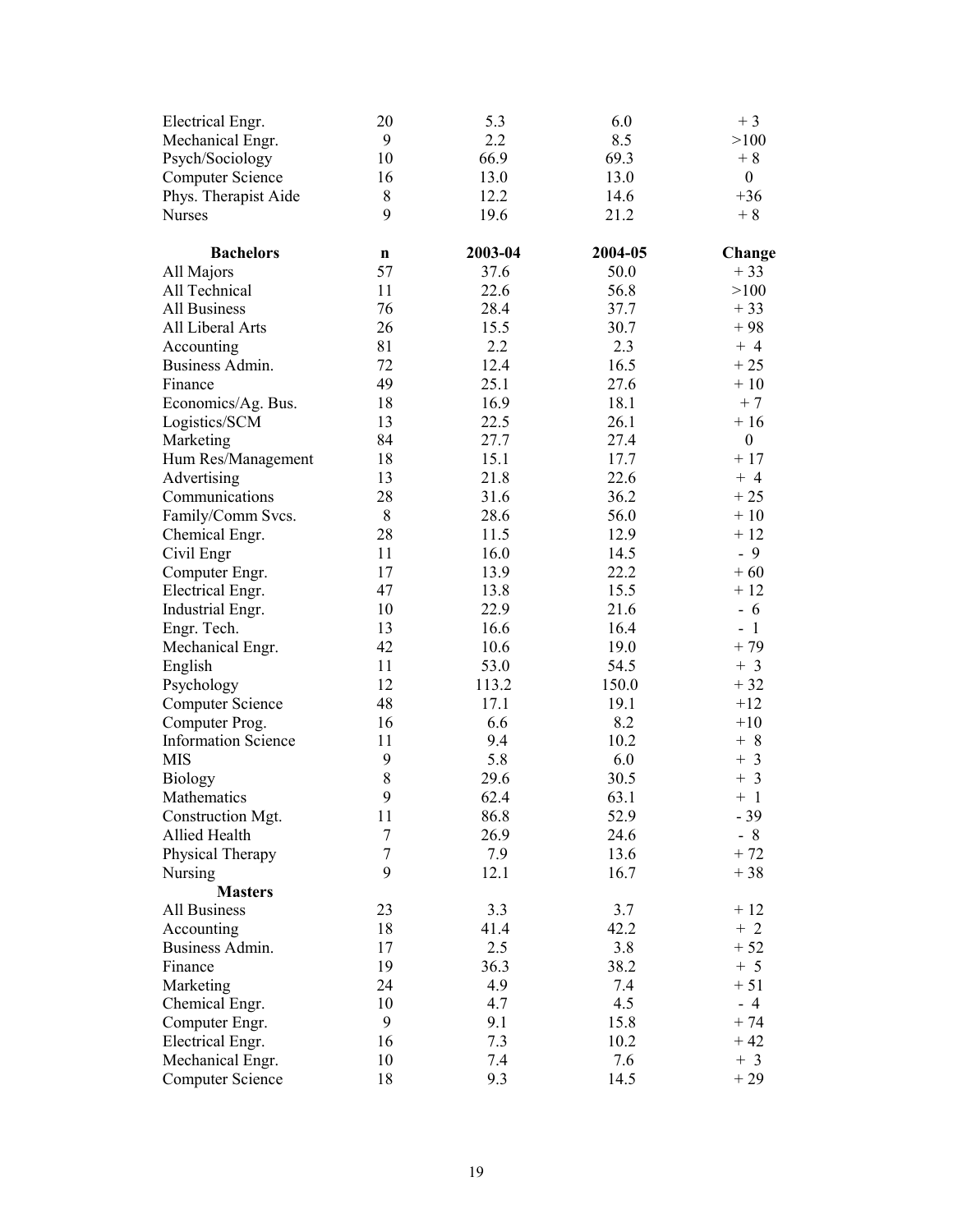RECRUITING AREAS: An examination of where recruiters focused their recruiting activities revealed some variation across the country.

- Employers recruiting internationally will increase total hiring by 39% and bachelor's hires by 61%.
- Bachelor's hiring varies by region with gains in the Mid-Atlantic, Upper Plains and Southwest. However, the Northwest, Southcentral, Southwest, and Northwest actually reported contractions of 10% or more.
- Traditionally strong regions in the southern US reported the weakest regional markets, even if the figures suggest a small expansion.

|                                             | Assoc. | BA    | <b>MBA</b> | <b>MS</b> | <b>PhD</b> | <b>Total</b><br><b>Hires</b> |
|---------------------------------------------|--------|-------|------------|-----------|------------|------------------------------|
| International                               | $+22$  | $+61$ | $+22$      | $+71$     | $-2$       | $+39$                        |
| Entire U.S.                                 | $+35$  | $+30$ | $+12$      | $+45$     | - 6        | $+28$                        |
| Regions                                     |        |       |            |           |            |                              |
| Northeast                                   | $+7$   | $-23$ | $+42$      | $+1$      | $-5$       | $-12$                        |
| Mid-Atlantic                                | $+11$  | $+8$  | $+47$      | $+16$     | $+37$      | $+10$                        |
| Southeast                                   | $+9$   | $+3$  | $+31$      | $+14$     | $+14$      | $+7$                         |
| <b>Great Lakes</b>                          | $+15$  | - 1   | $+7$       | $+16$     | $+32$      | $+3$                         |
| *Upper Plains                               | $+3$   | $+14$ | $+52$      | $+84$     | $+100$     | $+17$                        |
| Southcentral                                | $+20$  | $-13$ | $+11$      | $+5$      | $+50$      | $-9$                         |
| Southwest                                   | $+15$  | $-9$  | $\Omega$   | $+15$     | - 8        | $-3$                         |
| *Northwest                                  | $+37$  | $-32$ | $+11$      | $+2$      | $+100$     | $-25$                        |
| *Small sample size except for total and BAs |        |       |            |           |            |                              |

#### **Table 22. Hiring Changes Between 2003-04 and 2004-05 by Recruiting Area (%)**

HIRING STRATEGIES: Companies reported the three hiring strategies they relied on most in recruiting. Using these strategies we grouped companies into the strategies selected and examined how these strategies may influence hiring this year.

- Electronic methods, including company's web page application, job listing services, and local job electronic boards will be heavily relied on to recruit bachelor's graduates in particular. The shift in focus from last year may reflect the change in recruiter mix as a result of receiving support from MonsterTrak and Experience. Another explanation is that companies are more savvy in using these strategies.
- On-campus recruiting will produce good results for all majors with hiring up approximately 15% to 20% across all majors.
- Co-op and internships took a slump, particularly at the bachelor's level. Later in this report we will see that internship programs are considered to be successful options for identifying and selecting new employees. The poor hiring outlook for candidates with internships may be due to the fact that some of the companies that widely use interns may not be in a position to hire many this year.
- Referrals from current employees remains the most effective method in hiring. The importance of social capital (networks) can not be overstated. Wise use of alumni, family and friends can be the best way to find employment.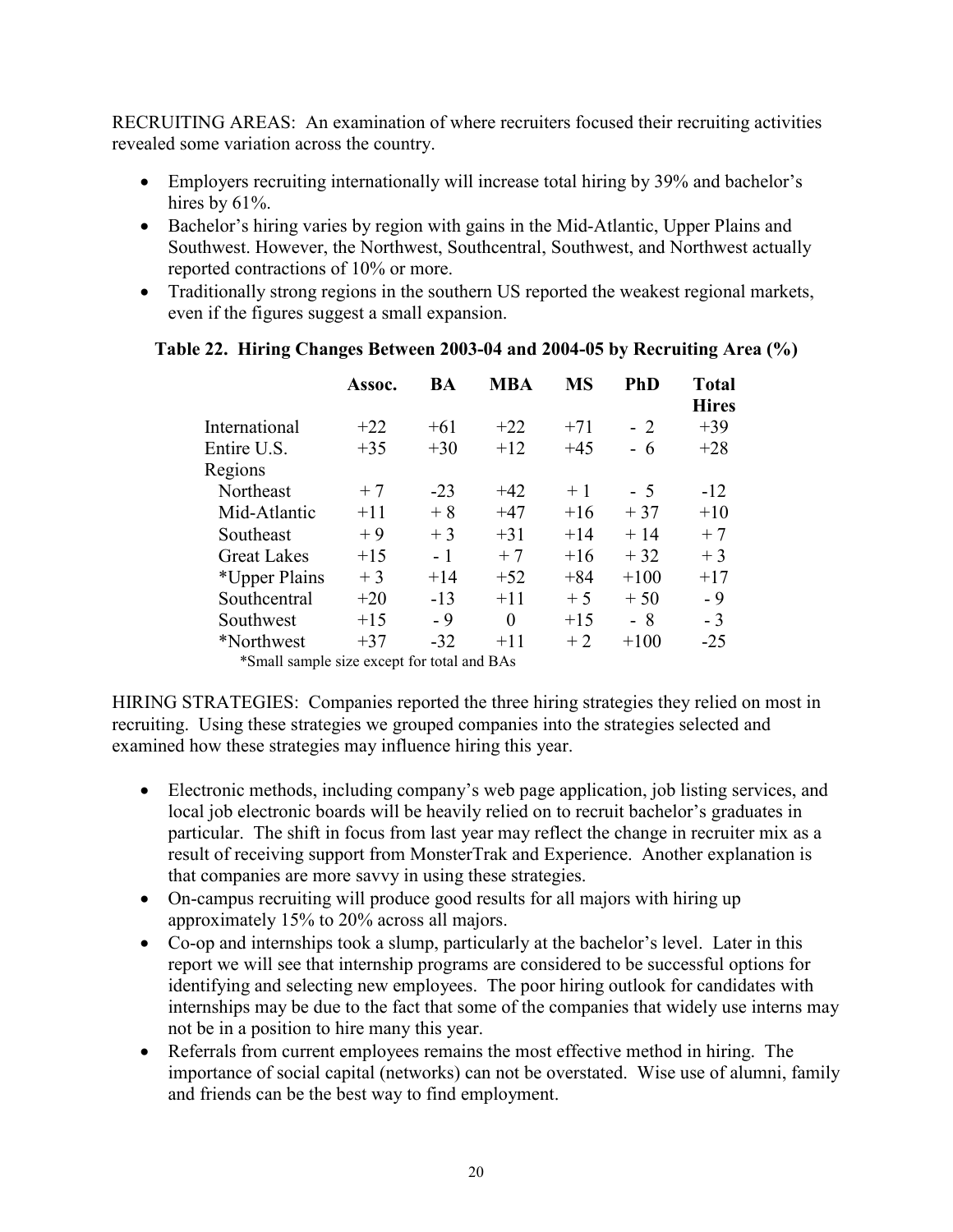|             | <b>On-Campus</b>          | <b>Job Fairs</b>           | Co-op/Interns             |
|-------------|---------------------------|----------------------------|---------------------------|
| Total       | $+20$                     | $+20$                      | $+12$                     |
| Assoc.      | $+29$                     | $+24$                      | $+2$                      |
| Bachelor's  | $+16$                     | $+19$                      | $-4$                      |
| <b>MBAs</b> | $+15$                     | $+7$                       | $+100$                    |
| MA/MS       | $+12$                     | $+20$                      | $+24$                     |
|             | <b>Company's Web</b>      | <b>Job Listing Service</b> | <b>Local Job Boards</b>   |
|             | <b>Postings</b>           |                            |                           |
| Total       | $+21$                     | $+36$                      | $+31$                     |
| Assoc       | $+38$                     | $+38$                      | $+32$                     |
| Bachelor's  | $+22$                     | $+37$                      | $+26$                     |
| <b>MBAs</b> | $+1$                      | $+6$                       | $+25$                     |
| MA/MS       | $+48$                     | $+70$                      | $+75$                     |
|             | Ads                       | <b>Consultants</b>         | <b>Employee Referrals</b> |
| Total       | $+34$                     |                            | $+10$                     |
| Assoc.      | $+7$                      |                            | $+10$                     |
| Bachelor's  | $+37$                     | $-10$                      | $+19$                     |
| <b>MBAs</b> | $-2$                      | --                         | $+25$                     |
| MA/MS       | $+5$                      | --                         | $+26$                     |
|             | <b>Referrals (campus)</b> |                            |                           |
| Total       | $+39$                     |                            |                           |
| Assoc.      | $+4$                      |                            |                           |
| Bachelor's  | $+19$                     |                            |                           |
| <b>MBAs</b> | $+33$                     |                            |                           |

#### **Table 23. Hiring by Recruiting Strategy (%)**

HIRING DATA NOT REPORTED: Companies that failed to provide hiring information, regardless of their hiring intentions, tended to be larger companies. The average size of companies not providing information was 25,235 (median = 1,000) while those reporting information was 17,554 (median = 270). In other words large companies (greater  $>4,500$ ) were over-represented in not reporting data while small companies stood out as over-represented in supplying data. This omission may reflect the struggle manufacturing companies are having in creating/sustaining jobs in this economy. Companies from California and New York were more likely not to supply information of hiring. Recruiters who recruit internationally, across the US, in the mid-Atlantic states, the Southwest, and the Southcentral region were more likely not to provide data while the Northeast, Southeast, and Great Lakes were more likely to provide hiring information.

#### **WHAT DO WE SEE SO FAR?**

 $MA/MS$  +55

This year we are greeted by robust labor market improvements for nearly all majors and degree levels. The improvement in the professional services sector is particularly good news. This sector accounts for many college degreed employment opportunities. Also noteworthy is the gains made in the MBA market. While the number of employers seeking MBAs is fewer than the historical highs of the late 1990's, those recruiting MBAs are expanding opportunities.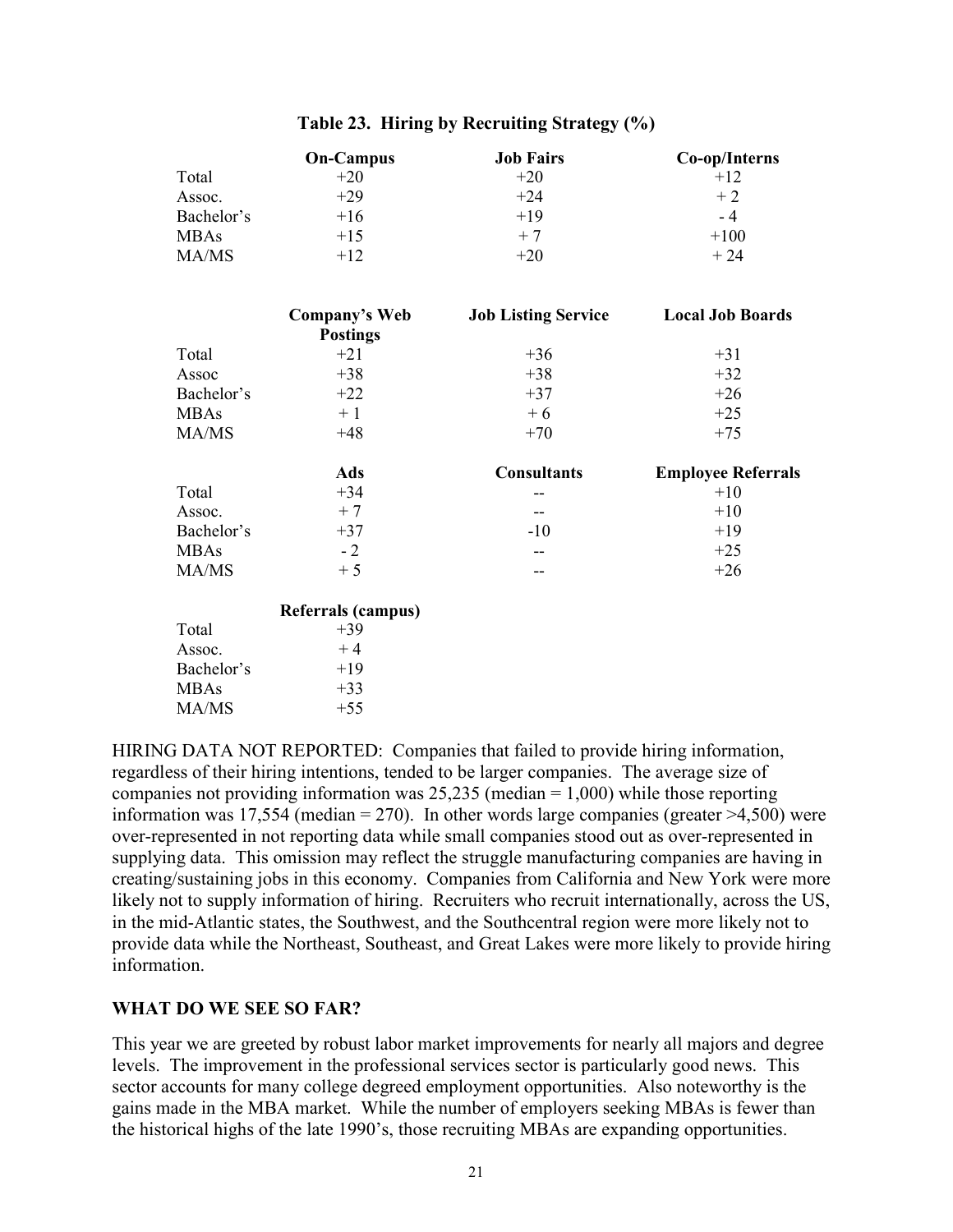The shift in the mix of employers responding to the survey reflects the overall shift in the economy. We can continue to expect fewer manufacturing companies in the future as the number of service companies grows. Similarly we have seen the emergence of "knowledge based" companies as the cornerstone of the economy. Many of companies classified as professional services describe themselves as knowledge/information purveyors focusing on managing specific dimensions of a business' core expertise.

Even in this robust market, a number of red flags are evident to provide caution to the nature and extent of the growth in job opportunities. Hidden in the response patterns from employers are several important points to consider.

- 1. Types of jobs being created. With the high demand for all graduates and marketing graduates, the prevalence of sales positions can not be understated. Anecdotal evidence suggests that a number of employers who recently hired for a variety of positions within business and engineering are narrowing their focus to sales. There is nothing wrong with sales; in fact, many college graduates actually start in sales. However, many students are not thinking sales as a career option; reframing early career expectations may be necessary.
- 2. Slowdown in stronger sectors. Even though key sectors, such as construction and retail, will be hiring, their numbers are down from last year. Probably more significant is that their outlook on the economy has weakened.
- 3. Hiring out of necessity. Many companies have not hired much new talent over the past four years. This year they are forced to hire in order to sustain human capital development in their organizations. Take manufacturing as an example. Respondents' outlook on the economy is poor; yet, they are making some significant hiring gains over previous years. This inconsistent pattern is not something you would normally see. These positions are vulnerable to being withdrawn should the economy slow in the spring.
- 4. Uneven hiring. The good news is that hiring has stabilized in the Great Lake states and will actually improve among states in the Upper Plains. Another area showing improvement is among the Mid-Atlantic states, thanks to hiring improvements around Washington, DC. The Southwest and California, in particular, continue to struggle in posting real positive job growth figures. Another region, the Southcentral states, that usually reports solid growth is not as strong this year.
- 5. Labor availability. There are still pockets of skilled, experienced labor that need to be absorbed into appropriate positions as the economy expands. Areas such as IT, advertising, and public relations, for example, will continue to see competitive markets. Once experienced professionals find appropriate positions, positions will open for new graduates.

Some additional information can be gleaned from the response patterns.

\*Rise of the technologist. The new "blue collar" segment of the economy will be comprised of 2-year and 4-year technologists (from computers to health). This year's impressive gains by 2 year graduates may be a sign of the emergence of the technology class (even though many of the jobs were business related). As this group grows we can anticipate continued labor substitution based on degree level.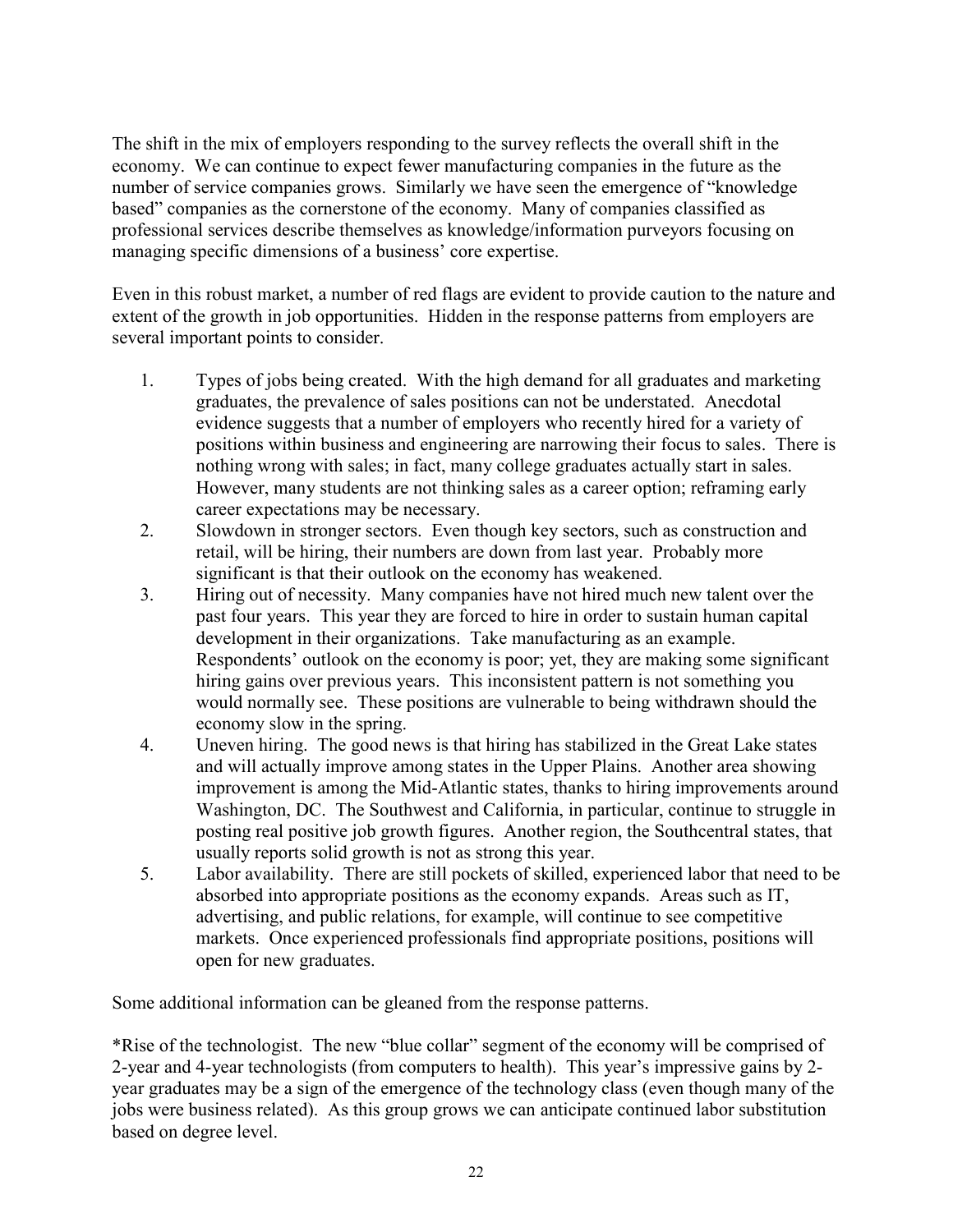\*Techies have a chance. At long last the IT market seems to be correcting itself. While it is still soft, particularly in information services, its trained graduates are finding opportunities in a number of different sectors of the economy.

\*No favorites. Okay, accounting graduates always seem to do well – good market, bad market! This year marketing has been tapped as the golden child; however it appears that there really are no favorites this year. Engineers will continue to struggle as their traditional base of employment, manufacturing, continues to shrink. Many graduates may become quickly disenchanted with their sales positions.

#### **SHAPING THE JOB MARKET**

A number of factors shape the formation of jobs by either dampening job creation or generating expanded opportunities. Last year the conversation was dominated by the outsourcing controversy, productivity considerations, and the collapse of the public sector. The public sector remains in a swoon; even the Federal agencies have slowed hiring, even though retirements continue. Outsourcing continues but seems to be an accepted part of the landscape. Internationally focused companies remain the most aggressive in finding new talent. Productivity does remain a strong influence on job growth. This year we return to examine several basic indicators to see what impact they were having on the labor market.

INTEREST RATES: At the low level of 2% (not your credit card or house mortgage rates) most companies have access to inexpensive capital. As U.S. interest rates move slowly upward, the consumer side will feel the pinch. With Americans saving less than ever (<1% of income) and no real salary increases to talk about, higher interest rates will eventually eat into consumption. If consumer spending slows considerably, the impact will be felt in sectors such as retail, finance, and entertainment/accommodations. Where interest rates increased are troubling for U.S. companies is in Asia, specifically China. China faces inflationary pressure. Their October rate adjustment to nearly 6% suggest that they are having problems getting inflation under control. Higher interest rates translates into higher costs in doing business in China which dampens economic activity of major global companies, and increases costs of exports, driving up prices in the U.S. If China continues to have problems controlling inflation by early spring, expect further action with interest rates. Higher rates will spread around the world. Projection: this year little impact on job formation but keep an eye on this one for next year.

ENERGY COSTS: Higher energy costs do have a positive side. Energy companies have the incentive to seek new sources of petroleum energy and develop alternative energy sources. As long as the barrel price of oil hovers around \$50 company activity will expand – hence a few more jobs. The manufacturing sector, agriculture, and other energy dependent sectors are not impacted significantly by higher oil prices because they have made energy efficiency adaptations over the past two decades. Only the transportation sector (airlines and truck delivery services) is being impacted negatively. The biggest losers are consumers who are paying at the pump and the thermostat. Continued high prices, particularly if the winter is cold, will influence purchasing behavior from cars to discretionary purchases. Projection: will slowly eat into consumers' pocketbooks slowing the consumer side of the economy. May see an impact as early as holidays but best bet is during first quarter of 2005.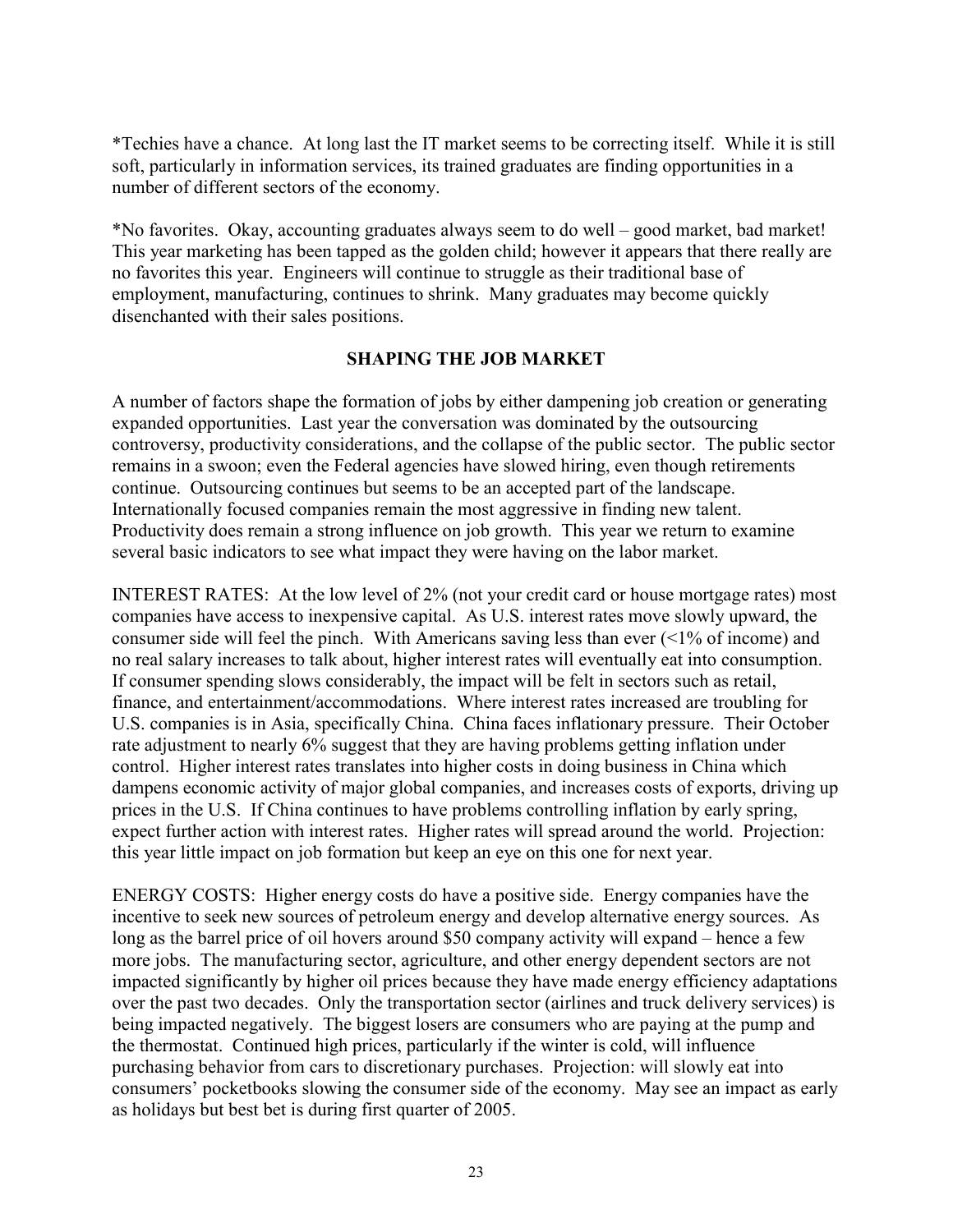RETIREMENTS: Boomers are not retiring as quickly as anticipated. Except for concerns over the pending doom of Medicare and Social Security, most observers have ignored the fact that boomers are delaying retirement. They can not afford it! They are anxious about health care coverage. Plan on boomers staying longer in their jobs. Projection: boomers will plug up the job pipeline for another 5 to 10 years. In the meantime, other factors (labor substitution, outsourcing, higher education levels) will mitigate huge disruptions anticipated by boomer exit from the labor market.

GLOBAL COMPETITION: Only a few sectors are isolated from the dynamics of the global economy. International is the name of the game. That is why it is interesting that many employers place such a low value on students' participation in foreign study (see below). Projection: will continue to define the structure of labor; there is a lot of well-educated, cheap labor around the world.

HEALTH CARE: For all the discussion in the media and at conferences, etc., health care hardly registered among respondents to this survey. That hardly seems logical given what is known about health care costs and job formation. Health costs are projected to increase 12% in 2005 – the fourth year of double digit increases. This increase will certainly impact job formation, unless many of the jobs being created are less than full-time (no benefits) or provide stripped down health care benefits. In probing into this question, we found:

- Small companies  $(\leq 250)$  are very concerned about health care costs which for them holds back job creation.
- Employers in the Great Lakes states and the Northeast are more concerned about health care costs as they relate to job growth.
- Manufacturing employers are feeling the heat with rising costs, as are administrative services, educational services, health, and professional organizations/non-profits.

Projection: will continue to dampen job growth or lead to more part-time employment in service sector.

SKILL REQUIREMENTS: Skills are on the table again! For most service providers the skill sets still in demand focus on the people skills. For those companies dealing with "knowledge economy" more attention is on critical thinking and knowledge creation. Based on comments from this year's respondents, communication and computer literacy will be deciding factors on hiring. Beyond that employers are stressing the 3 I's: Integrity, Initiative, and Innovation.

Projection: shape of things to come.

PRODUCTIVITY: The only game in town is improving productivity. Everyone wants it from Wall Street to Main Street. Tax policy focuses on productivity asset depreciation not job generation. Productivity allows fewer workers to work more effectively and efficiently. Continue to see productivity improvement in system process work. Projection: increased productivity will decrease demand for labor in some sectors; leaving employment growth in personal services and creative endeavors.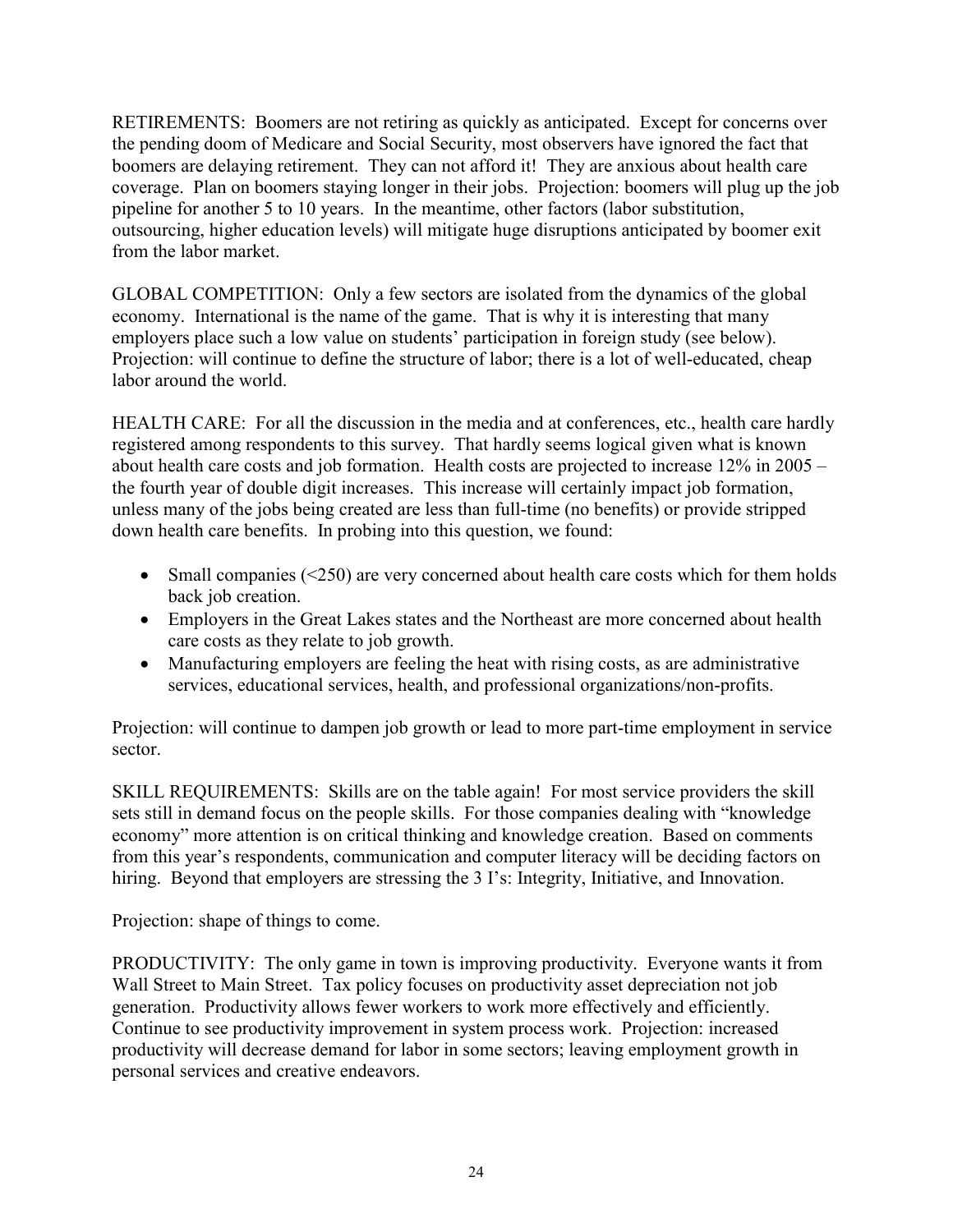|                           | Mean | $\%$ Not – | $\frac{0}{0}$ | % Moderately -   |
|---------------------------|------|------------|---------------|------------------|
|                           |      | Somewhat   | Fairly        | <b>Extremely</b> |
| Retirements               | 2.1  | 64         | 23            | 13               |
| Skill/Competencies        | 3.6  | 17         | 41            | 41               |
| Global Competition        | 2.3  | 58         | 22            | 20               |
| <b>Interest Rates</b>     | 2.0  | 68         | 21            | 11               |
| <b>Energy Costs</b>       | 1.9  | 71         | 20            | 9                |
| Health care costs         | 2.5  | 49         | 26            | 24               |
| Productivity requirements | 33   | 21         | 31            | 48               |

#### **Table 24. Factors that Shape the Labor Market**

### **TURNING THE CORNER**

#### **PAST PREDICTING THE FUTURE**

To gain a visual insight into whether we have turned the corner, the average number of hires was plotted over time. The 2000-2001 year was adjusted to capture the dramatic decline witnessed during the second semester of that year (see 2001-2002 Recruiting Trends for calculations). Last year featured the first upward movement in several years with regards to hiring. Evidence from this year adds sustainability to the growth experienced at the end of the 2004 academic year. The trend lines may actually plateau this year due to a larger sample composed of small employers. The upward movement in the MBA market is a welcome sign.



Employers are beginning to hire now, but they were asked to pinpoint their hiring a little more closely. They were asked to rate hiring activity by economic quarter over the next year. Late second quarter into the third quarter will be the most active. This timeline will certainly allow the national economy time to solidify its recent rapid growth rates. If the growth rates can be sustained, possibly more employers will begin adding jobs.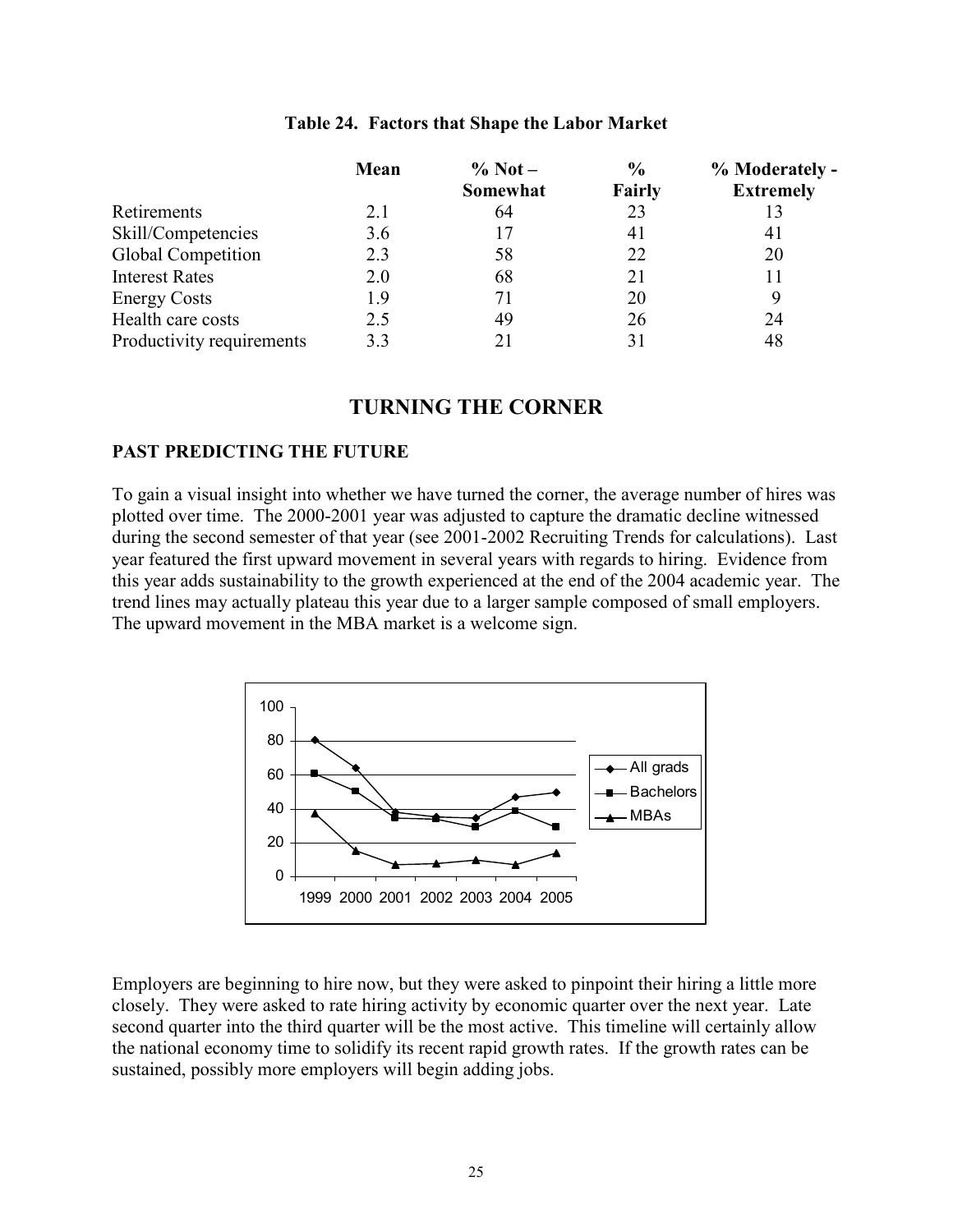|                   | Mean | $\frac{0}{0}$<br><b>None-Little</b><br><b>Active</b> | $\frac{0}{0}$<br><b>Somewhat</b><br><b>Active</b> | $\frac{0}{0}$<br>Fairly<br><b>Active</b> |
|-------------------|------|------------------------------------------------------|---------------------------------------------------|------------------------------------------|
| <b>Third 2004</b> | 2.8  | 40                                                   | 40                                                | 20                                       |
| Fourth 2004       | 2.9  | 35                                                   | 41                                                | 24                                       |
| <b>First 2005</b> | 3.1  | 25                                                   | 42                                                | 33                                       |
| Second 2005       | 3.5  | 15                                                   | 36                                                | 49                                       |
| <b>Third 2005</b> | 32   | 22                                                   | 39                                                | 39                                       |

#### **Table 25. Level of Hiring Activity for College Entry Positions by Economic Quarter**

## **SALARY EXPECTATIOS**

Respondents were asked to provide the starting salary ranges their companies offered in 2003- 2004 and the ranges expected to be offered this year. Salary information was sought for each of the five key academic majors they were seeking. The information was further disaggregated to degree level (associates, bachelors, masters, and PhD). Tables have been provided for all degree levels. Salary ranges are offered for selected majors where sufficient number of observations were available to provide stable statistics. The ranges assist in accounting for regional salary differentials that arise from cost of living considerations and labor availability.

General findings, based on the information provided by these respondents:

- 55% indicated that they were holding starting salaries to the same level as last year (no change); 1% will decrease salaries; 44% will increase salaries.
- The only degreed graduates that will likely experience an erosion of their salary base will be MBAs. While the lower end of their salary range is holding, the top end is being pruned back by about 2%.
- Bonuses and other signing incentives will not likely be offered this year. An increase in the use of commission has been observed among employers recruiting on-campus, as the number of sales positions grow.
- Overall:
	- o Associates' salaries can be expected to increase approximately 6%
	- o Bachelors' salaries can be expected to increase approximately 2.5%
	- o Masters' salaries can be expected to increase approximately 3%
	- o MBA and PhD salaries can be expected to decline slightly (-2%) or remain the same.
- At the bachelor's level:
	- o Business (all) will increase by 7%
	- o Engineering (all) will increase by 5%
	- o Computer Science will increase by 3%
	- o Sciences will increase by 4%
	- o Communication majors will increase by 3%
	- o Humanities and Social Science majors will increase by an estimated 2% to 5%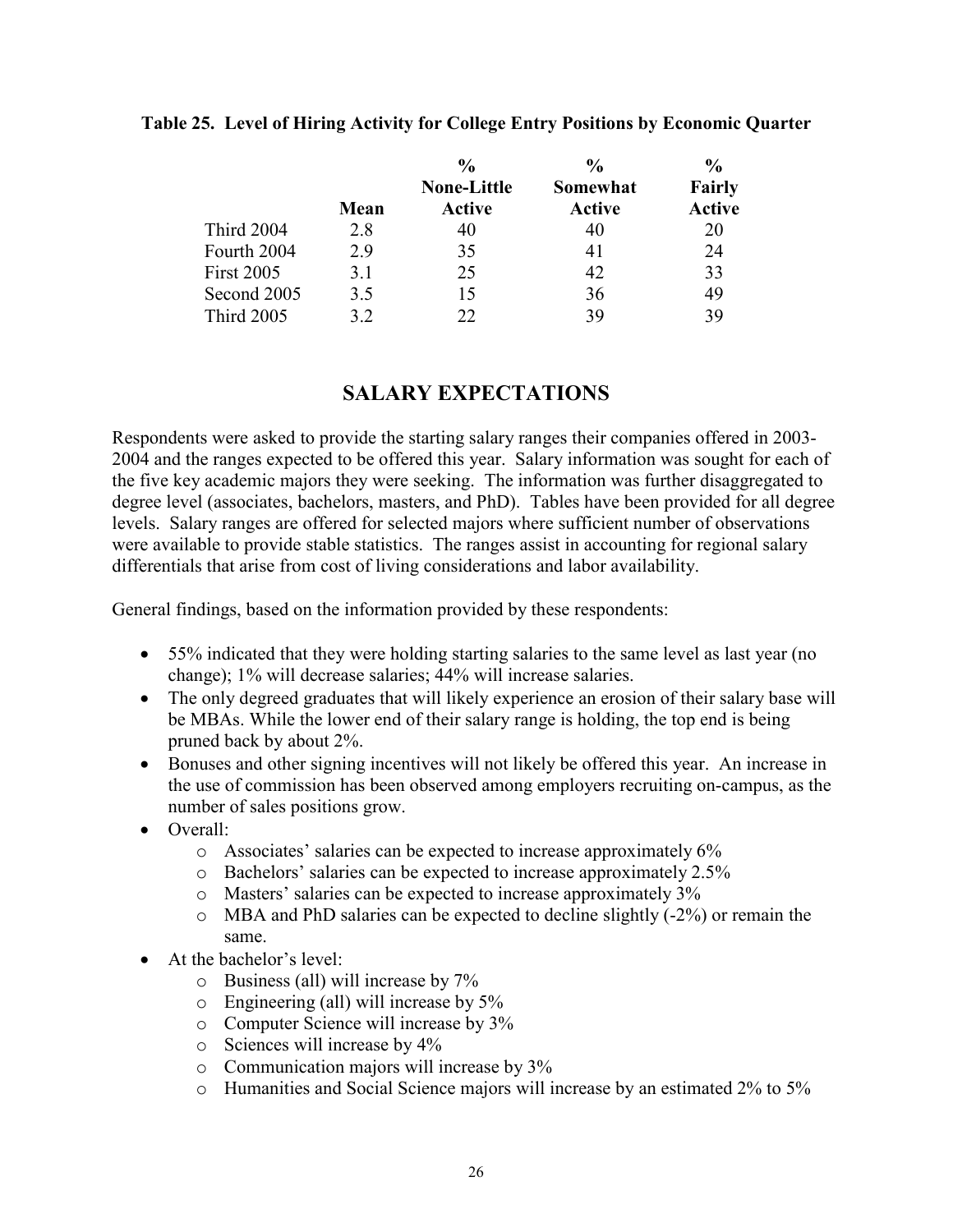- At the master's level:
	- o Business (all) will decline by 3%
	- o Engineering will increase by 3%
	- o Computer Sciences increased by 2%
	- o Sciences increased by 1%
- At the Associate's level:
	- o Business (all) will increase by 8%
	- o Engineering will increase by 6%
	- o Allied Health will increase by 2%
	- o Communication will increase by 9%
- Salary projections by industrial sector reveals (Table 28):
	- o Most sectors expect to increase salaries by 2% to 7%
	- o Manufacturing is reducing bachelor's starting salaries by as much as 10%
	- o MBA salaries will increase in manufacturing but decrease in professional services

#### **Table 26. All Reported Starting Salary Ranges by Degree Level (2003-04 and 2004-05)**

| n   | 2003-04 Range | 2004-05 Range |
|-----|---------------|---------------|
| 251 | 26,400-32,300 | 27,800-34,200 |
| 825 | 35,200-42,400 | 36,500-43,500 |
| 265 | 42,800-53,100 | 44,400-54,700 |
| 112 | 49,600-64,100 | 48,500-63,000 |
| 97  | 60,000-79,400 | 62,400-78,200 |
|     |               |               |

#### **All Reported Starting Salary Ranges by Major Academic Area by Degree**

| n   | 2003-04 Range | 2004-05 Range |
|-----|---------------|---------------|
|     |               |               |
| 78  | 26,000-32,300 | 26,900-35,000 |
| 288 | 34,100-37,100 | 33,300-39,700 |
| 57  | 52,600-64,900 | 51,100-63,200 |
| 18  | 57,700-71,600 | 45,300-66,400 |
|     |               |               |
| 22  | 25,800-34,100 | 27,600-37,100 |
| 45  | 28,800-35,700 | 28,900-36,700 |
| 12  | 31,100-44,600 | 32,300-49,400 |
|     |               |               |
| 12  | 29,300-30,500 | 26,900-28,400 |
|     |               |               |
| 28  | 25,500-30,800 | 27,600-32,800 |
| 180 | 42,700-47,800 | 44,300-50,000 |
| 79  | 50,500-58,800 | 52,400-60,700 |
| 28  | 71,100-86,500 | 67,300-84,100 |
|     |               |               |
| 16  | 30,400-32,300 | 32,800-33,000 |
|     |               |               |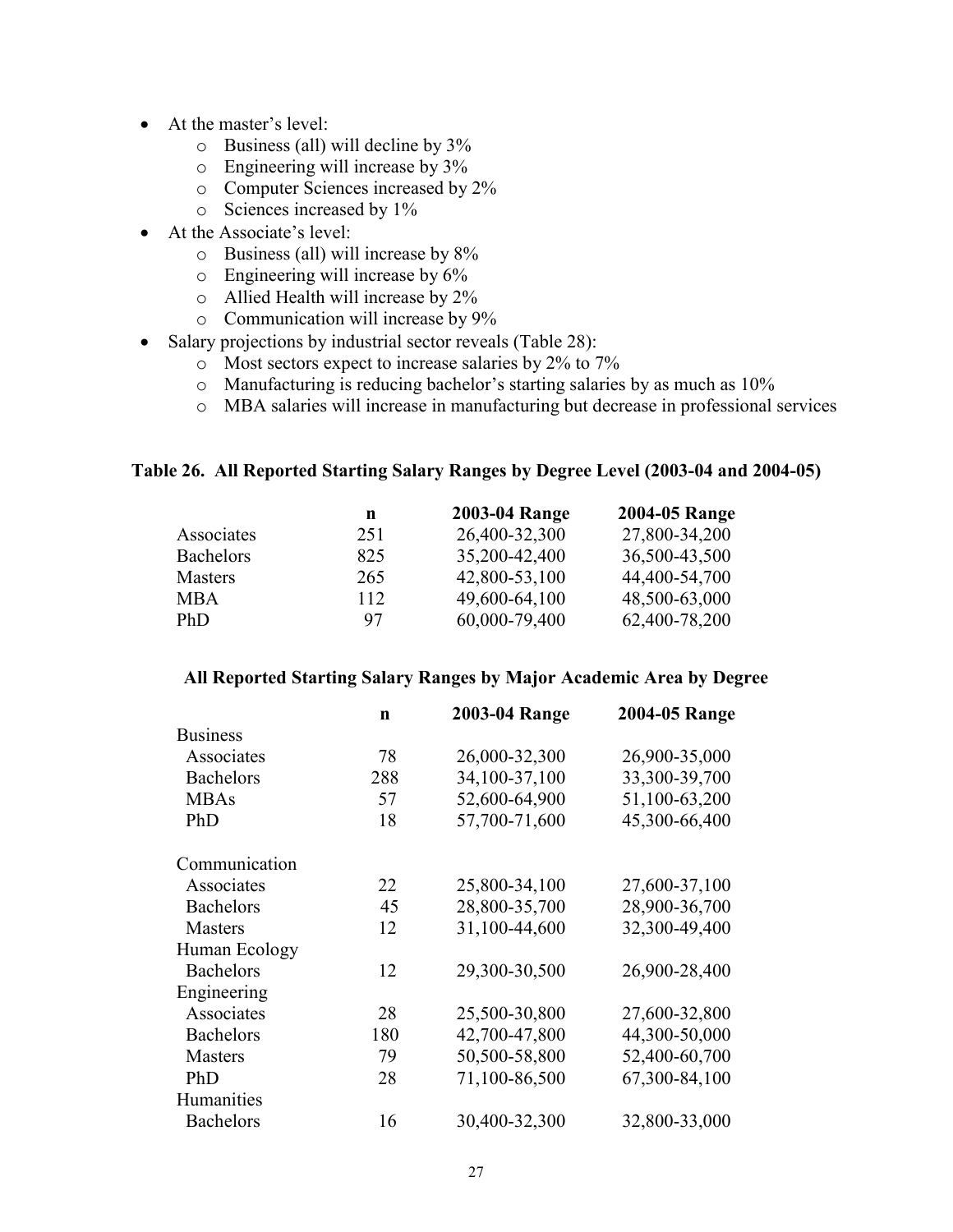| Social Sciences        |    |               |                |
|------------------------|----|---------------|----------------|
| Associates             | 10 | 22,800-27,800 | 24,800-29,500  |
| <b>Bachelors</b>       | 17 | 27,000-29,300 | 27,500-30,800  |
| <b>Masters</b>         | 9  | 29,400-30,600 | 30,500-31,700  |
| Computer Sci           |    |               |                |
| Associates             | 10 | 27,900-36,400 | 28,300-36,700  |
| <b>Bachelors</b>       | 63 | 37,700-45,900 | 39,300-47,400  |
| <b>Masters</b>         | 22 | 44,700-55,600 | 46,700-56,600  |
| Sciences               |    |               |                |
| Associates             | 14 | 22,500-26,400 | 223,800-26,900 |
| <b>Bachelors</b>       | 44 | 33,800-40,900 | 34,600-42,700  |
| <b>Masters</b>         | 26 | 42,100-52,200 | 42,800-52,400  |
| PhD                    | 18 | 64,600-83,700 | 68,500-89,000  |
| <b>Allied Health</b>   |    |               |                |
| Associates             | 20 | 31,200-34,200 | 34,200-34,900  |
| <b>Bachelors</b>       | 18 | 38,800-44,900 | 39,900-45,800  |
| <b>SELECTED MAJORS</b> |    |               |                |
| <b>Associates</b>      |    |               |                |
| All majors             | 18 | 28,100-39,600 | 29,000-40,000  |
| Accounting             | 15 | 24,300-32,200 | 25,500-33,400  |
| Business Admin.        | 21 | 25,000-29,400 | 26,500-32,700  |
| All Business           | 63 | 26,900-33,700 | 28,500-36,900  |
| Finance                | 14 | 25,300-30,200 | 26,400-33,900  |
| Marketing              | 20 | 28,200-36,200 | 30,500-39,900  |
| Communications         | 12 | 25,400-32,400 | 27,300-34,800  |
| <b>Electrical Engr</b> | 10 | 26,400-35,500 | 29,200-38,300  |
| Computer Sci           | 7  | 26,300-30,300 | 27,100-31,300  |
| <b>Nursing</b>         | 8  | 37,600-42,000 | 38,500-43,000  |
| <b>Bachelors</b>       |    |               |                |
| All majors             | 46 | 30,000-38,800 | 34,800-43,000  |
| All business           | 63 | 27,800-40,800 | 31,600-40,800  |
| All liberal arts       | 20 | 29,200-33,600 | 29,400-35,000  |
| Accounting             | 76 | 34,200-39,400 | 35,500-41,400  |
| Business Admin.        | 45 | 31,900-37,300 | 32,500-37,600  |
| Finance                | 41 | 33,800-40,800 | 35,600-42,900  |
| Econ./Ag. Econ.        | 15 | 35,700-39,800 | 35,100-40,100  |
| Logistics/SCM          | 14 | 37,900-40,700 | 39,200-41,700  |
| Marketing              | 64 | 33,200-40,700 | 33,700-42,400  |
| HR/Management          | 11 | 35,000-43,000 | 36,500-45,400  |
| Hospitality            | 15 | 29,300-35,900 | 30,100-36,700  |
| Advertising            | 13 | 28,000-35,100 | 28,800-36,500  |
| Communications         | 25 | 29,500-36,400 | 29,600-37,200  |
| <b>Chemical Engr</b>   | 14 | 45,900-51,900 | 46,600-52,200  |
| Civil Engineering      | 27 | 38,900-40,000 | 41,000-42,600  |
| Computer Engr          | 21 | 43,300-49,200 | 43,900-49,600  |
| <b>Electrical Engr</b> | 37 | 45,100-50,600 | 46,300-53,500  |
| Eng. Technology        | 12 | 39,700-48,000 | 42,800-52,000  |
| Eng. Arts/Gen.         | 8  | 43,500-49,100 | 44,700-51,000  |
|                        |    |               |                |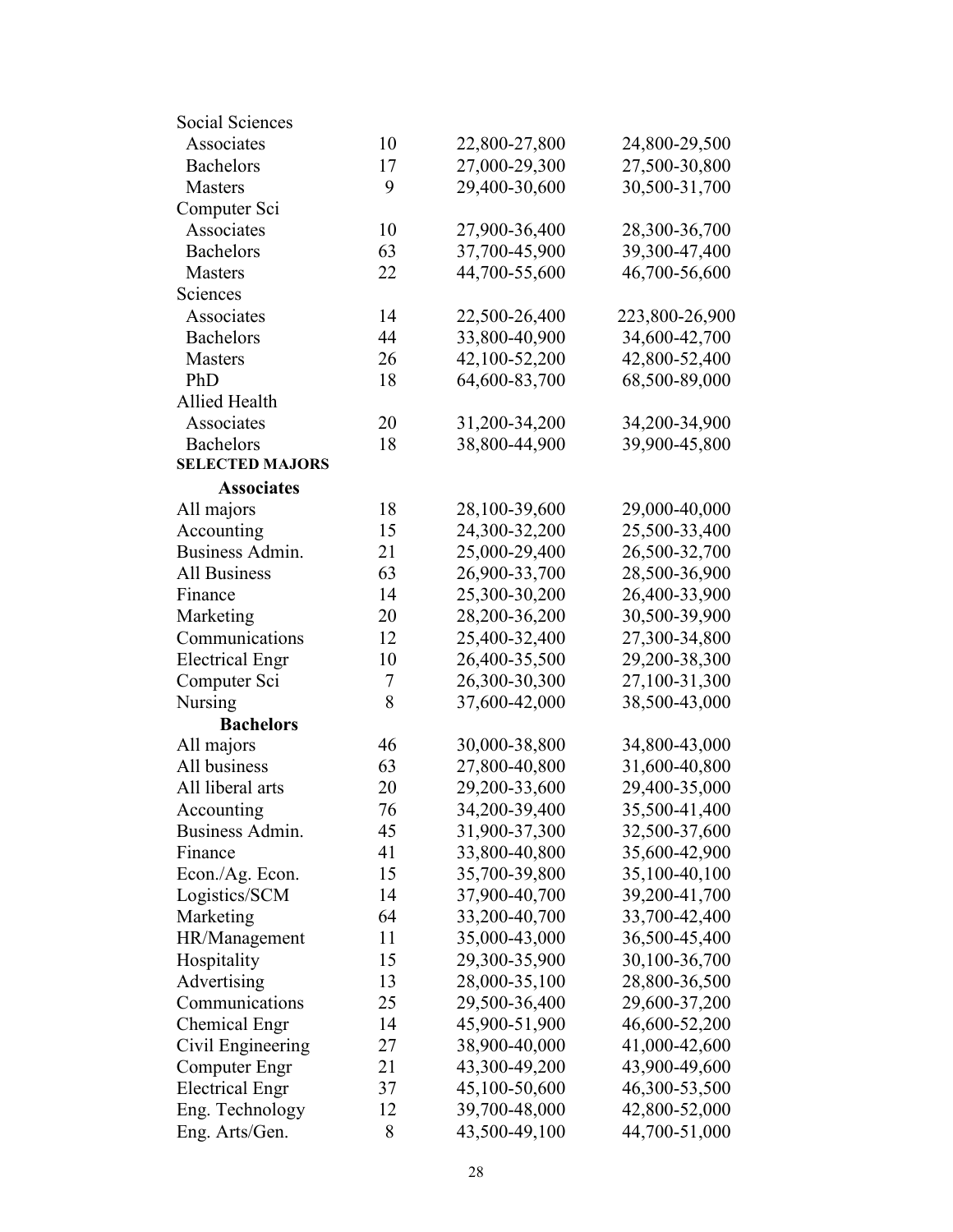| Mechanical Engr        | 36 | 44,800-49,300 | 46,800-52,000 |
|------------------------|----|---------------|---------------|
| Computer Sci           | 40 | 39,900-49,000 | 41,300-50,300 |
| Computer Prog          | 12 | 35,200-45,200 | 36,600-43,000 |
| <b>Information Sci</b> | 10 | 33,900-40,500 | 35,600-40,200 |
| <b>Biology</b>         | 11 | 30,600-37,200 | 32,400-42,500 |
| Chemistry              | 7  | 32,000-39,700 | 32,600-41,400 |
| Mathematics            | 9  | 39,400-43,300 | 38,700-42,500 |
| Construction Mgt.      | 10 | 39,600-45,700 | 40,600-46,400 |
| Nursing                | 7  | 37,300-44,100 | 40,700-48,600 |
| <b>Masters</b>         |    |               |               |
| All business           | 24 | 39,200-57,300 | 36,300-57,700 |
| Accounting             | 32 | 43,400-49,700 | 39,500-48,700 |
| Business Admin.        | 13 | 52,500-65,300 | 45,700-57,000 |
| Finance                | 27 | 55,400-71,000 | 51,900-71,800 |
| Marketing              | 28 | 41,700-52,200 | 46,500-58,800 |
| Chemical Engr.         | 10 | 51,100-63,000 | 53,300-65,200 |
| Civil Engineering      | 10 | 45,000-48,400 | 47,300-51,800 |
| Computer Engr          | 10 | 52,700-68,000 | 54,300-67,500 |
| <b>Electrical Engr</b> | 20 | 56,800-71,100 | 57,000-70,000 |
| Mechanical Engr        | 15 | 51,400-55,600 | 54,700-59,900 |
| Computer Sci           | 23 | 48,800-58,000 | 49,300-57,400 |

# **Table 27. Expected Starting Salary Range for Industrial Classification**

| <b>Seeking</b> | $\mathbf n$ | <b>Starting Salary</b><br>Range 2003-04 (\$) | <b>Expected Starting Salary Range</b><br>$2004 - 05$ (\$) |
|----------------|-------------|----------------------------------------------|-----------------------------------------------------------|
| Construction   |             |                                              |                                                           |
| AA             | 14          | 32,000-44,900                                | 32,400-48,200                                             |
| <b>BA</b>      | 35          | 37,000-47,700                                | 37,900-51,200                                             |
| MA             | 11          | 41,000-57,900                                | 41,000-60,300                                             |
| Manufacturing  |             |                                              |                                                           |
| AA             | 25          | 24,300-28,600                                | 27,400-30, 700                                            |
| <b>BA</b>      | 127         | 39,000-50,400                                | 40,200-45,500                                             |
| MA             | 28          | 47,700-52,000                                | 49,100-54,000                                             |
| <b>MBAs</b>    | 9           | 66,400-74,400                                | 68,600-75,500                                             |
| PhD/Prof.      | 13          | 73,200-83,200                                | 75,900-88,700                                             |
| Wholesale      |             |                                              |                                                           |
| AA             | 10          | 28,300-38,500                                | 29,200-40,500                                             |
| <b>BA</b>      | 33          | 34,000-40,300                                | 35,300-42,700                                             |
| Retail         |             |                                              |                                                           |
| AA             | 23          | 24,600-30,800                                | 25,000-31,500                                             |
| <b>BA</b>      | 41          | 32,100-37,900                                | 34,600-42,200                                             |
| Transportation |             |                                              |                                                           |
| <b>BA</b>      | 13          | 35,300-38,600                                | 35,100-38,700                                             |
| Information    |             |                                              |                                                           |
| <b>BA</b>      | 28          | 35,200-42,200                                | 38,400-46,900                                             |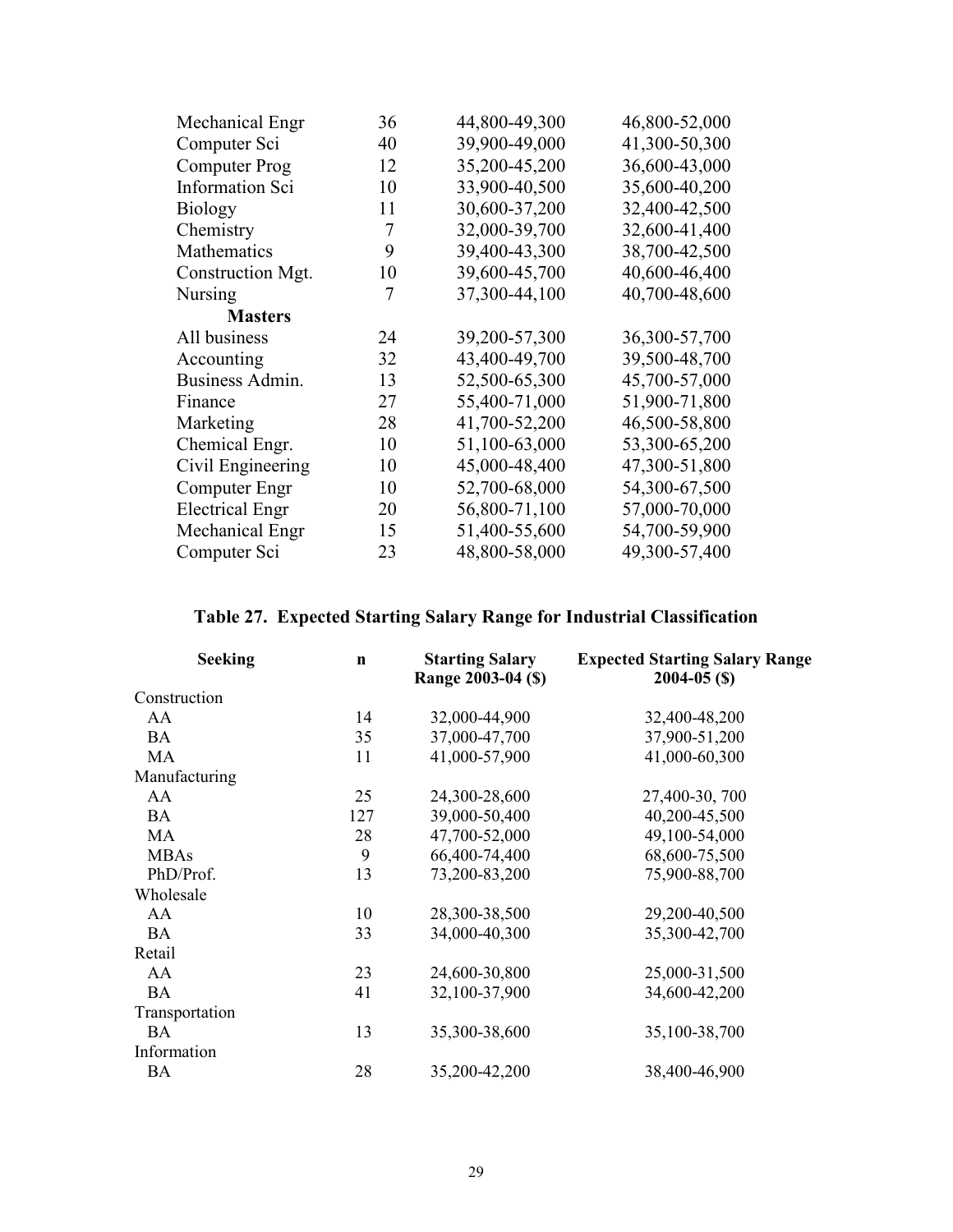| Finance                   |     |               |               |
|---------------------------|-----|---------------|---------------|
| AA                        | 10  | 32,000-45,700 | 32,700-44,400 |
| <b>BA</b>                 | 72  | 36,600-43,500 | 36,900-46,300 |
| MA                        | 19  | 47,100-61,500 | 49,931-46,300 |
| <b>MBAs</b>               | 21  | 46,700-60,000 | 39,000-56,600 |
| <b>Real Estate</b>        |     |               |               |
| <b>BA</b>                 | 17  | 30,000-31,700 | 29,900-31,700 |
| Professional Services     |     |               |               |
| AA                        | 37  | 25,200-29,200 | 26,700-31,700 |
| <b>BA</b>                 | 164 | 36,100-40,700 | 37,900-43,900 |
| MA                        | 68  | 41,100-50,200 | 44,200-53,400 |
| <b>MBAs</b>               | 13  | 56,000-64,400 | 49,200-56,200 |
| Admin. Services           |     |               |               |
| AA                        | 15  | 24,800-30,700 | 26,500-35,300 |
| <b>BA</b>                 | 35  | 31,900-37,400 | 33,400-39,200 |
| MA                        | 17  | 33,600-41,900 | 35,300-43,500 |
| <b>Education Services</b> |     |               |               |
| <b>BA</b>                 | 16  | 29,300-35,700 | 28,600-35,400 |
| MA                        | 9   | 29,000-38,700 | 29,400-39,000 |
| Health                    |     |               |               |
| AA                        | 21  | 29,000-33,100 | 30,400-35,400 |
| <b>BA</b>                 | 30  | 40,200-46,200 | 43,500-49,100 |
| MA                        | 22  | 46,100-55,400 | 48,100-55,000 |
| Entertainment/Accom.      |     |               |               |
| AA                        | 13  | 20,700-25,500 | 21,500-26,200 |
| <b>BA</b>                 | 20  | 24,900-31,300 | 26,100-31,850 |
| Prof. Org./Non-Profits    |     |               |               |
| AA                        | 6   | 24,700-27,500 | 26,500-27,600 |
| <b>BA</b>                 | 19  | 33,300-37,700 | 34,400-39,100 |
| MA                        | 5   | 53,800-58,800 | 51,000-56,200 |
| Government/Public         |     |               |               |
| <b>BA</b>                 | 34  | 38,000-40,600 | 41,700-43,400 |
| MA                        | 24  | 48,600-51,000 | 43,700-51,200 |
| PhD                       | 6   | 74,000-75,900 | 75,200-76,900 |
|                           |     |               |               |

#### **RECRUITIG ISSUES**

Our employer partners sought help in clarifying issues that concerned them as they started the recruiting season. First, internships are the staple of many organizations' recruiting efforts. The questions center on the company's ability to retain interns as permanent hires. Second, return on investment is always important when planning recruitment programs. Where is the bang for the buck? Third, how long does it take to contact candidates after key interactions in the interview process.

INTERNSHIPS AND CO-OPS: Approximately 78% of the respondents reported that their companies used internships as part of their employee development and hiring program. Most companies felt "moderately successful" in retaining interns as full-time employees. The average of 2.9 fell just shy of the moderate midpoint. Nearly one-third struggled to retain their interns, as the following information suggests.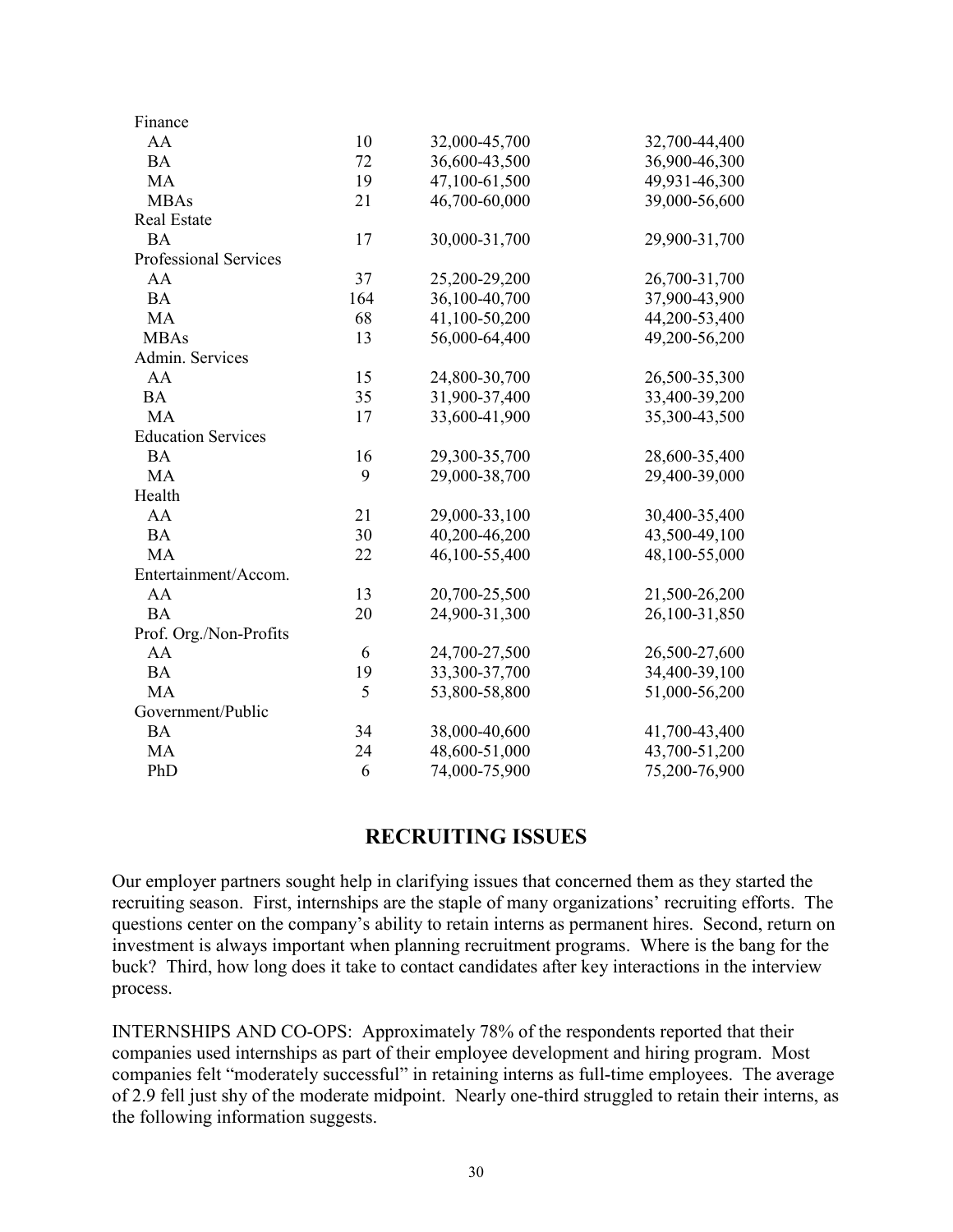| Not very   | Somewhat   | Moderately | Very       | <b>Extremely</b> |
|------------|------------|------------|------------|------------------|
| successful | successful | successful | Successful | successful       |
| 18%        | 15%        | 36%        | 23%        | 8%               |

When examining by company characteristics, the impact of size becomes clear. Companies with fewer than 500 employees have a difficult time retaining interns as full-time employees (Pearson Chi Square = 38.38, .000). While statistics for economic sector are non-significant because of cell-size limitations, the pattern does suggest that manufacturing companies, health organizations, and public agencies are able to retain their interns at a much higher rate than other sectors. Professional services companies are evenly split between being successful and not successful. Sectors having trouble retaining interns included retail, finance, and administrative support companies.

When asked on what proportion of their new hires come from their internship pool, the information suggests that 75% or more of hires have internship experience.

|                                                    | Average % of |
|----------------------------------------------------|--------------|
|                                                    | new hires    |
| Hires with 2 or more internships with company      | $21\%$       |
| Hires with 1 internship with company               | 26%          |
| Hires with internship experience, not with company | 39%          |

Only 68 of the companies that responded (12%) had formal co-op programs. Many of these companies were from the manufacturing sector. Co-op programs may not be as successful in retaining these students at full-time employees. Fewer company hires come from co-ops than internships. Only about 50% of hires come from co-op. Lower rates can be attributed to the small size of most co-op programs that contribute only a small number to total yearly hires. Also, co-op students have found success using their experiences as levers to better positions with other companies.

|                                                 | Average % of    |
|-------------------------------------------------|-----------------|
|                                                 | new hires       |
| Hires with $2+$ terms of co-op with company     | 24 <sup>%</sup> |
| Hires with 1 term of co-op with company         | $12\%$          |
| Hires with 1 term of co-op with another company | 18%             |

RECRUITING RESOURCES: New organizational commitment with regards to human resource management and the introduction of technically sophisticated recruiting tools have resulted in companies realigning resources allocated to hiring new personal. Return on investment becomes a major accountability tool in determining how resources are used. Respondents were queried on their recruiting budget allocations and their perceptions on the returns received from these investments.

Companies on average allocate about 20% of their human resource budget to recruiting new college-educated personnel. The range can run from 0% (about 10% of the respondents) to 100% (about 2% of respondents). The modes (largest groups) appear to be 5% and 10% with a median of 10%.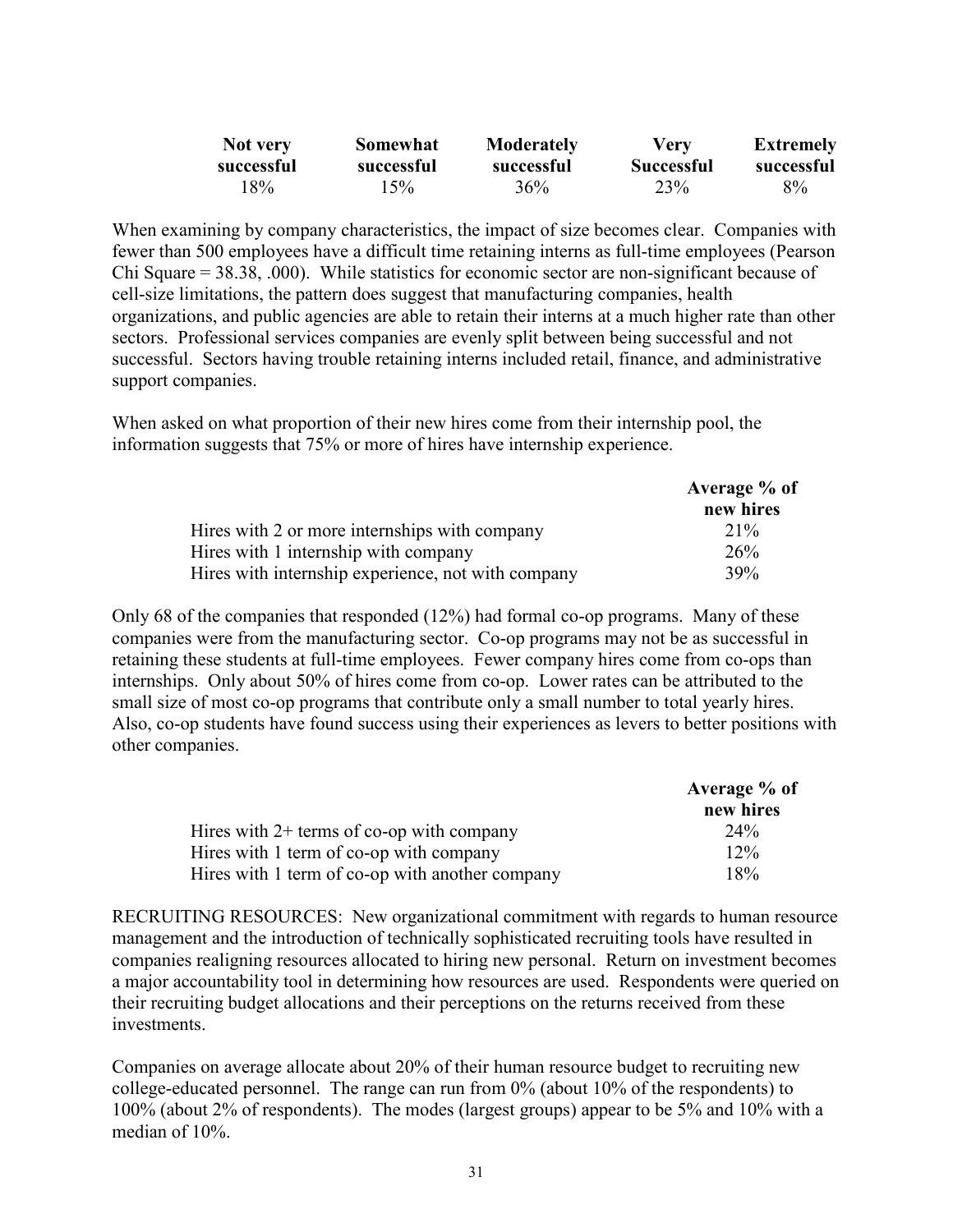The available budget is spread over a number of activities. Table 28 illustrates how the budget is allocated. The largest recipients of resources are job listing services and on-campus recruiting with 29% and 21%, respectively. Ads in papers, journals, and other media also capture 19% of many budgets. The other areas received from 8% to 12% of the budget. (Note: these are rough estimates. Figures have not been adjusted to account for those who do not use specific strategies; nor have figures been corrected for any miscalculation – total more than 100%).

|                            |           |               |               | <b>Return on Investment</b> |      |
|----------------------------|-----------|---------------|---------------|-----------------------------|------|
|                            | Average % | $\frac{0}{0}$ | $\frac{0}{0}$ | $\frac{6}{6}$               |      |
|                            | budget*   | Poor          | Good          | <b>Excellent</b>            | Mean |
| On-campus recruiting       | 21        | 24            | 41            | 35                          | 3.1  |
| Company's Web posting (HP) | 8         | 34            | 47            | 19                          | 2.8  |
| Resume referral (campus)   | 8         | 27            | 51            | 22                          | 2.9  |
| Job fairs                  | 14        | 28            | 47            | 25                          | 2.9  |
| Job listing services (Web) | 29        | 23            | 42            | 35                          | 3.1  |
| Ads                        | 19        | 38            | 42            | 20                          | 2.7  |
| Co-op/Internship           | 12        | 22            | 45            | 33                          | 3.1  |
| Staffing consultants       | 9         | 36            | 50            | 14                          | 2.5  |
| Local/regional job boards  | 11        | 27            | 50            | 23                          | 2.9  |
| Referrals (employees)      | 11        | 12            | 43            | 45                          | 3.5  |

#### **Table 28. Return on Investment and Budget Allocation to Various Recruiting Strategies**

Return on investment appears to be "good" for all strategies except ads and staffing consultants. Money invested in employee referral programs received the highest returns on the money spent. Clearly social capital networks have distinct advantages in capturing new talent.

The two main workhorses of college recruiting – on-campus recruiting and job listing through web based providers – were seen as being good investments. The other workhorse, job fairs, was less enthusiastically endorsed. Interestingly, the company's own job center on their homepage is not viewed as a strong recruiting device.

HIRING TIMELINES: The time period between the first interview conducted on-campus or offcampus and the next decision in the hiring process can be painfully long for candidates. This question attempted to obtain a snapshot of the time interval between key decision points in the hiring process. While the wait may not seem long, two to three weeks, some companies drag out decisions for months.

#### **Table 29. Length of Time Between Key Steps in Recruiting Process**

| Weeks                                            | Average<br><b>Weeks</b> | Range    | Median |
|--------------------------------------------------|-------------------------|----------|--------|
| Between $1st$ interview (on-campus) – job offer  |                         |          |        |
| (no $2nd$ interview required)                    | 2.8                     | $1 - 16$ |        |
| Between $1st$ interview (off-campus) – job offer |                         |          |        |
| (no $2nd$ interview required)                    | 2.7                     | $1 - 24$ |        |
| Between $1st$ interview – $2nd$ interview        | 2.3                     | $1 - 15$ |        |
| Between $2^{nd}$ interview – job offer           | 2.0                     | $1 - 12$ |        |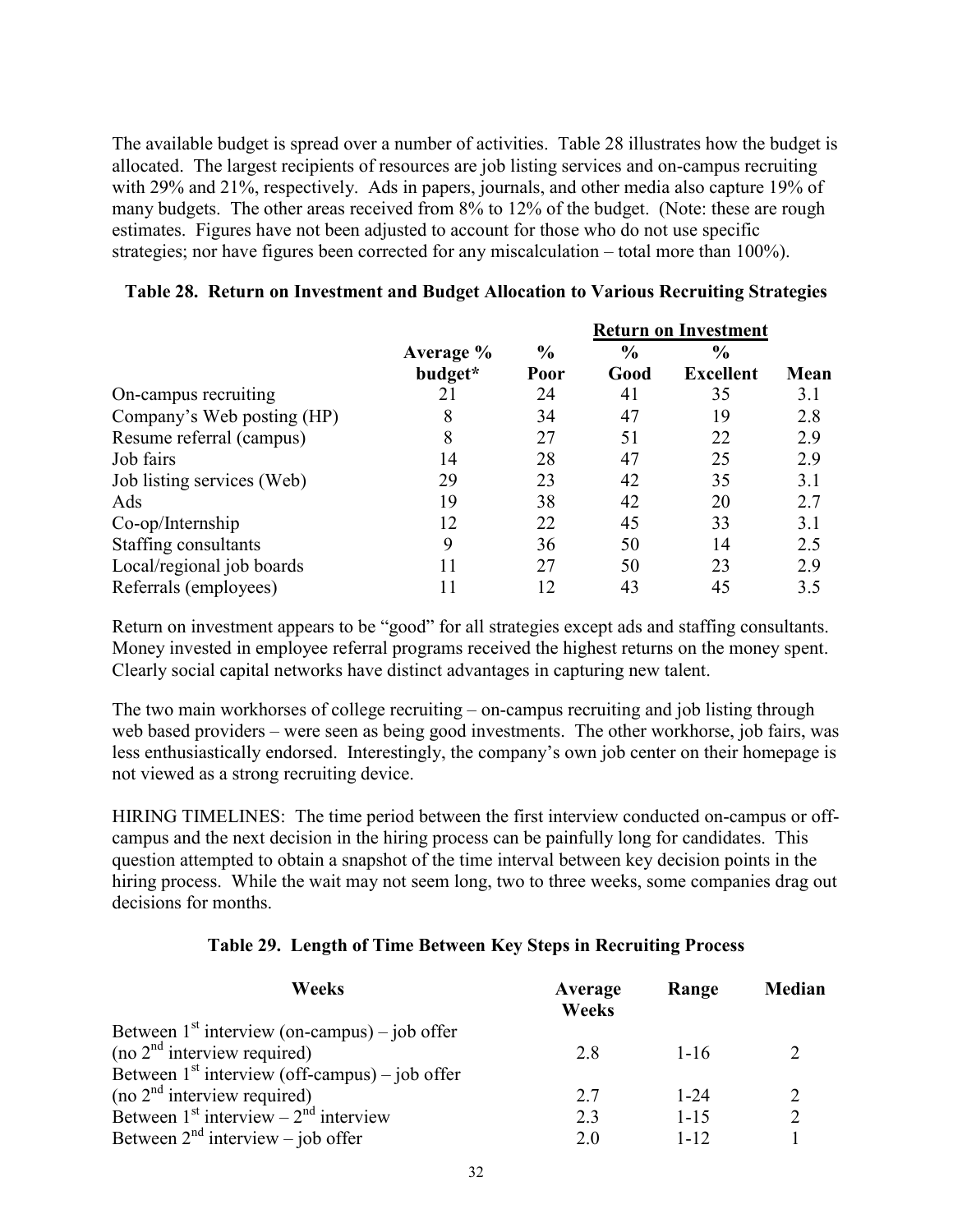BRANDING: To be competitive in the "talent wars" companies most attract the attention of students. Branding a company image is an important ingredient for success. A variety of branding activities are available. The following table provides an indication on how many company's use the strategy and when they begin targeting students.

| <b>Method</b>                     | % Participate | <b>Target Group</b> |
|-----------------------------------|---------------|---------------------|
| Branding activities               | 32            | Juniors             |
| Information sessions (campus)     | 49            | Juniors             |
| Information sessions (off-campus) | 9             | Juniors             |
| Sponsorship of events             | 34            | Juniors             |
| Sponsorship of career center      | 21            | Freshman, Juniors   |
| Participate – academic unit       | 41            | Juniors             |
| Participate – student org.        | 36            | Junior              |
| Direct marketing                  | 12            | Seniors             |

#### **Table 30. Participation in Branding Activities and Target Group**

## **CAREER ADVISOR ISSUES**

Our college panel requested feedback from employers on 1) value of student engagement, 2) emerging skills, 3) student preparedness for interviews, 4) quality of cover letters and resumes, and 5) impressions on the value on the growing presence of non-traditional educational options. Results showed that student activities are not all highly valued by employers; that students need to come to interviews better prepared and with higher quality resumes; and that non-traditional learning options have not made a big impression on many employers.

#### **SKILLS AND COMPETENCIES**

College students, even though career advisors stress them daily, struggle to grasp the importance of balancing core skills (mastery in a discipline) with the broader competencies required in the workplace, specifically communications, leadership, teamwork, and computer literacy. We asked respondents to go beyond this basic package of skills and competencies and identify emerging skills that will be critical for success in a knowledge-focused economy.

Respondents still wanted to stress the importance of the basic package, particularly communications (verbal and written) and computer literacy. Many commented that students were not proficient in basic applications (word processing, spreadsheets, presentations, and data management) but were failing to gain some mastery of advanced skills such as html/JAVA for managing web pages.

They reserved their strongest comments for college students' communication skills. As one respondent stated, "I can't tell you how many still can't spell or put together a coherent sentence." Others drew the connection between excellent writing and observed intelligence and performance in the workplace. Core communication skills do not meet today's standards in the workplace.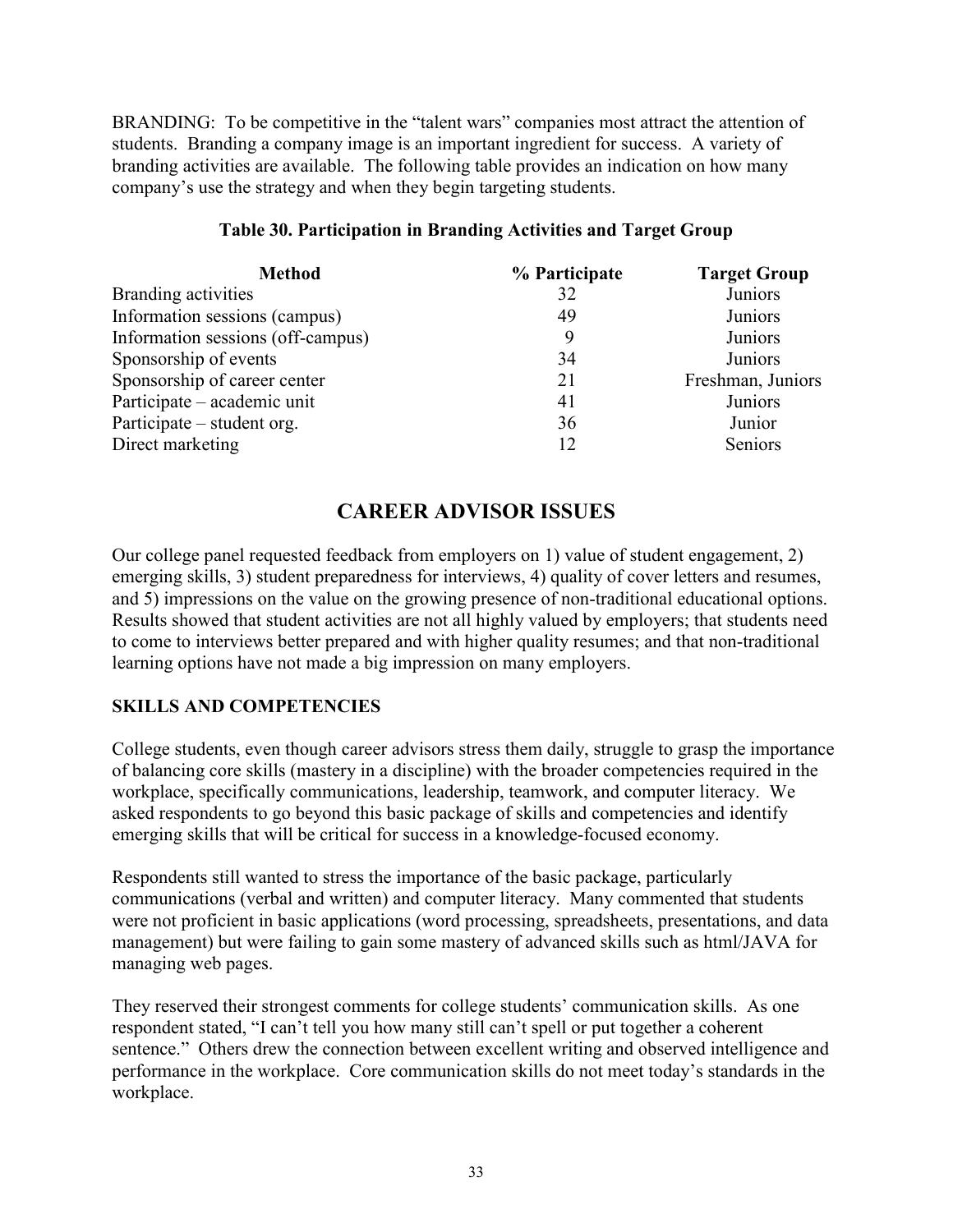Being able to manage information with advance critical thinking skills was mentioned frequently. Tasks associated with the skill set included synthesizing information into new terms to extend understanding; to be able to analytically manipulate data; to create new information through inquiry and self-learning. These higher order critical thinking strategies extend well beyond the interpretation and application strategies that most students engage in during college.

After sorting the comments, the focal point this year will be on the 3 I's:

**I**ntegrity **I**nitiative **I**nnovation

ENGAGEMENT: College students are encouraged to engage in co-curricular activities, which expands upon the knowledge learned in the classroom and provides opportunities to develop competencies not easily teachable in the classroom. Respondents were asked to consider six activities that students could involve themselves. In evaluating the student as a potential candidate, respondents were asked how much value they believe each experience added to the collegiate experience. The 5-point Likert scale went from 1- "no value" to  $5 -$  "great deal of value."

The results revealed that employers placed the highest value on participating in student professional organizations and involvement in community service. Student competitions (not athletic or performing arts) were also rated of moderate value. Participation in student government, athletics, and foreign study were least valued among those activities.

|                             | Mean | <b>None-Little</b> | Moderate | <b>Very Great</b> |
|-----------------------------|------|--------------------|----------|-------------------|
| Student Prof. Org.          | 3.5  |                    | 34       | 53                |
| <b>Community Service</b>    | 3.3  | 19                 | 41       | 40                |
| <b>Student Competitions</b> | 3.1  | 23                 | 40       | 37                |
| <b>Student Government</b>   | 2.9  | 28                 | 45       | 27                |
| <b>Student Athletics</b>    | 2.8  | 39                 | 38       | 23                |
| Foreign Study               | 27   | 44                 | 31       | 25                |

#### **Table 31. Employer Perceptions on the Value Added by Various Activities to the College Experience**

Because so many colleges and universities are emphasizing study abroad experiences, this activity was examined more closely. Results revealed that:

- Employers recruiting internationally and throughout the US rated foreign study much higher at 3.3 and 2.9, respectively. The regions assigned the same rating, except of the Upper Plains where the rating was 2.2.
- The smallest employers (<40) believed study abroad had more value than larger employers.
- Respondents from professional organizations and non-profits (4.0) education services (3.1), entertainment/accommodations (3.1) and professional services (2.9) assigned higher value to study abroad while public agencies (2.1), agriculture (2.3), construction (2.3), real estate (2.3) and information services (2.4) assigned the lowest ratings.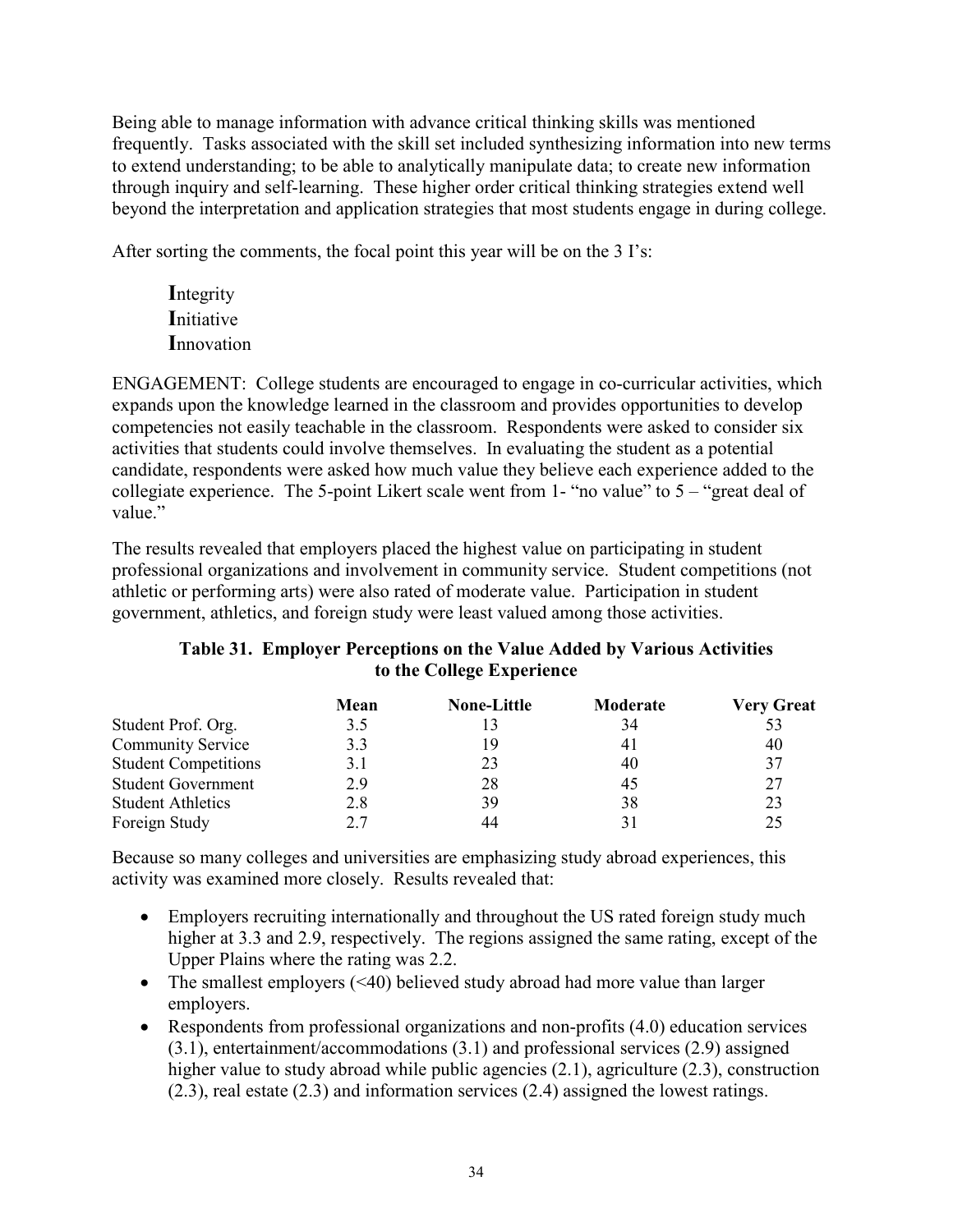PREPARATION FOR INTERVIEWS: The preparation of students for their interviews is of concern to career professionals. Respondents were asked to evaluate the quality of the resumes and cover letters they received from students. Resume quality can be viewed as average. Very few are below average (approximately 8%). Very few received the highest mark (3%); however, a significant group (37%) perceived resumes to be of high quality.

Cover letters are another matter. Slightly over 20% are below average while 55% are average. Only about one-fifth (22%) of the respondents rated cover letters of high quality.

When it came to student preparedness for on-campus employer visits and interviews, respondents found then only "somewhat" prepared. Students tended to be moderately prepared with regards to interview skills but not as well prepared in terms of knowledge of the company, the industry, and, particularly, compensation and benefits.

|                                  | Mean  | <b>Not</b><br>Prepared | Somewhat<br><b>Prepared</b> | Moderately<br><b>Prepared</b> | Well<br><b>Prepared</b> | <b>Very Well</b><br>Prepared |
|----------------------------------|-------|------------------------|-----------------------------|-------------------------------|-------------------------|------------------------------|
| Interview skills                 | 2.96  |                        | 24                          | 47                            | 24                      |                              |
| Knowledge of co.<br>Knowledge of | 2.43  |                        | 36                          | 35                            |                         |                              |
| industry                         | 2.42  | 16                     | 39                          | 35                            | 8                       |                              |
| Locational opp.<br>Compensation  | 2.51  | 13                     | 35                          | 42                            | 10                      |                              |
| benefits                         | 2 3 7 |                        | 32                          | 36                            |                         |                              |

#### **Table 32. Student Preparedness for Interviews (%)**

#### **Table 33. Quality of Resumes and Cover Letters (%)**

|              | Mean | <b>Very Poor</b> | Poor | Average | <b>High</b> | <b>Very High</b> |
|--------------|------|------------------|------|---------|-------------|------------------|
| Resume       |      |                  |      |         |             |                  |
| Cover letter |      |                  |      |         |             |                  |

PROPRIETARY DEGREES: Over the past decade there has been a dramatic increase of proprietary (for profit) colleges and universities that frequently use non-traditional methods (online and distance learning, credit issued for life experiences, accelerated time to earn a degree) for earning a degree. As recruiters encounter these degrees during the recruiting process, the question arose as to whether they valued these degrees differently than degrees earned via traditional, residential institutions. Respondents were asked to compare non-traditional and traditional degrees awarded in IT, engineering, business, MBAs, and "other degrees" (not specifically listed).

Employers still favor traditional, residential degrees. About 5% across all degrees value nontraditional degrees more. About one-third treat the degrees as equivalent with the remaining 60% favoring traditional over non-traditional degrees.

THE "LIBERAL ARTS" GRADUATE: There continues to be evidence that the value of a "liberally educated" student continue to increase. This does not mean that a graduate with a liberal arts degree is better of f – only if they are truly "liberally educated." Too often a liberal arts degree and liberal education are assumed in the general media to mean the same thing.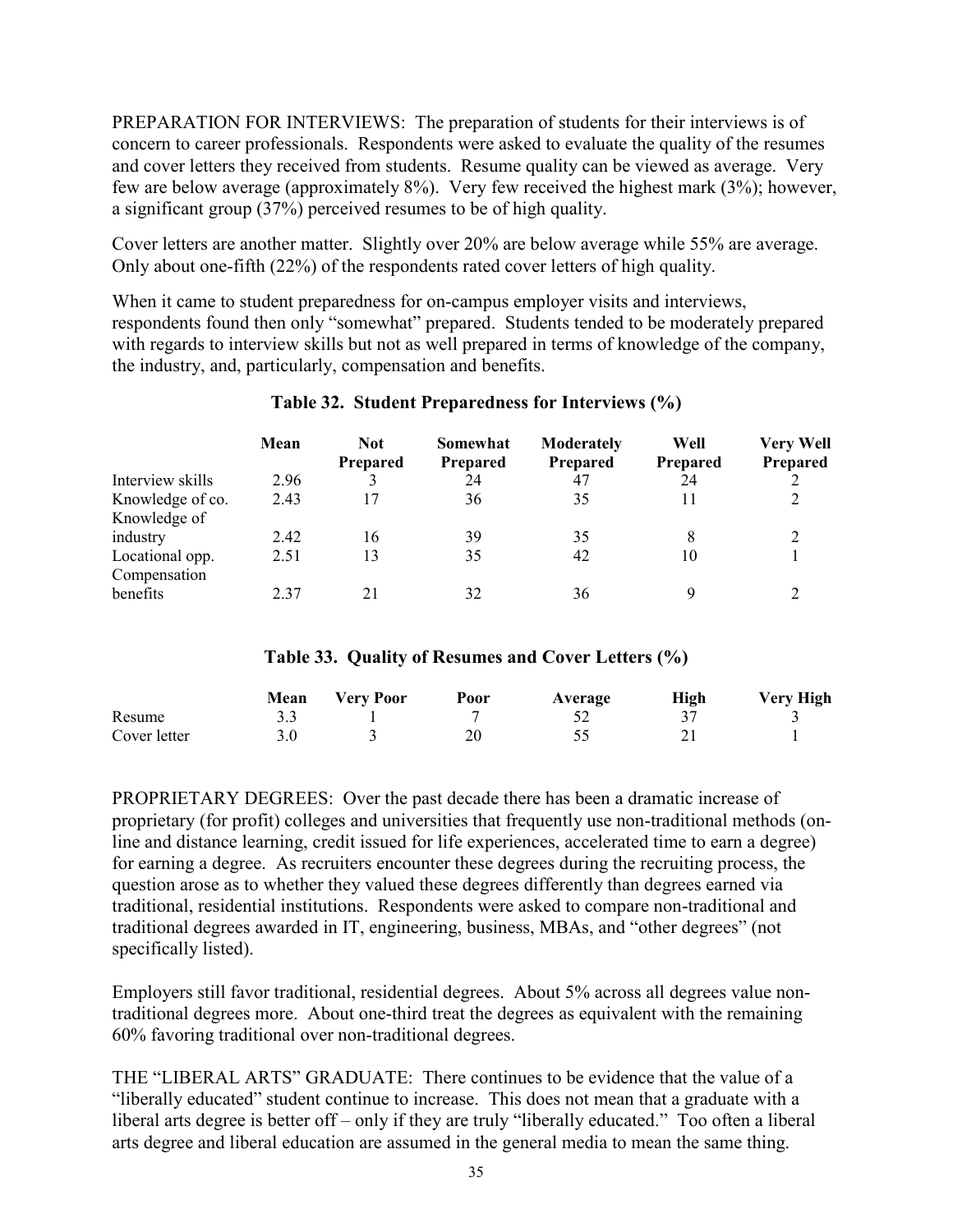What employers want to find are students who possess specific technical training balanced with a liberal education. The technical training could be engineering, computer related, media, research, business – any variety of disciplinary knowledge. But beyond that they seek some who has used the general university curriculum to understand the broader context for learning and how it applies in the world beyond college.

Since we inserted this question five years ago, the mean has continued to move toward a balanced liberal education. This year the mean was 6.6.

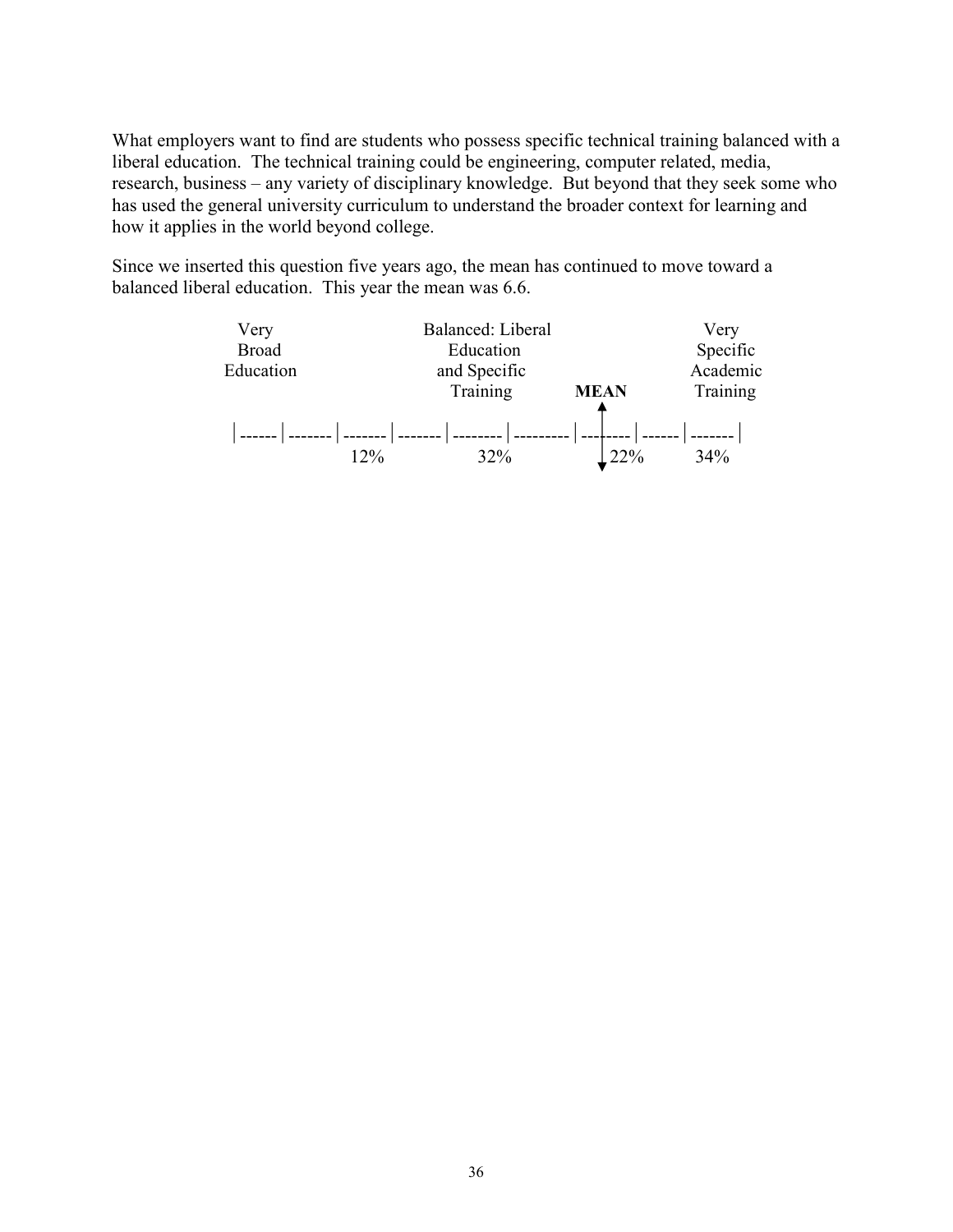## **APPEDIX A RESEARCH METHODS**

A list of potential employer contacts was constructed from employers who had responded to the 2003-2004 *Recruiting Trends* survey, employer members listed in organizational directories such as the Midwest Association of Colleges and Employers and the National Association of Colleges and Employers. After correcting for addresses and company changes, slightly more than 2,000 companies were contacted.

The initial mailing was sent in early September. For contacts which we had e-mail addresses, the survey was delivered via computer. Others received notification through MonsterTrak or Experience.

A final contact effort was made by telephone in mid-October to contact those who responded last year. From this effort, it was estimated that 45% of the contacts were either no longer in the identified position, telephone numbers had changed, or the company was no longer in the location listed in the directory (some merged and some went out of business).

Respondents had several options for completing the survey:

- a) On-line form, which about 75% opted to use.
- b) Fax the surveys or return as an attachment, which about 10% chose to do.
- c) Return paper form through the mail, which 15% elected to do.

To tell as complete a story as possible, employers were asked to complete as many questions as they could, realizing some companies may not have set hiring expectations or want to reveal salaries. We chose to accept only surveys that provided enough information to contribute to the results.

Key variable definitions that were used in this report are included to clarify the text.

a. Academic majors: The list was taken from the National Association of Colleges and Employers major categories (a list familiar to many professionals). Added to the list were categories for "all majors," "liberal arts," "all majors in selected categories," (technical, business, etc.) and majors omitted from their list, such as packaging engineer and supply chain management.

| $b$ . | Regions of the United States: |                                                             |  |  |  |  |  |
|-------|-------------------------------|-------------------------------------------------------------|--|--|--|--|--|
|       | Northeast:                    | Maine, Vermont, New Hampshire, Rhode Island, Massachusetts, |  |  |  |  |  |
|       |                               | Connecticut                                                 |  |  |  |  |  |
|       | Mid-Atlantic:                 | New York, Delaware, New Jersey, Pennsylvania, Maryland,     |  |  |  |  |  |
|       |                               | Virginia, Washington DC                                     |  |  |  |  |  |
|       | Southeast:                    | North Carolina, South Carolina, Georgia, Florida,           |  |  |  |  |  |
|       |                               | Alabama, Mississippi, Tennessee, Kentucky                   |  |  |  |  |  |
|       | Great Lakes:                  | Ohio, Indiana, Michigan, Illinois, Wisconsin                |  |  |  |  |  |
|       | <b>Upper Plains:</b>          | Minnesota, Iowa, Nebraska, North Dakota, South Dakota,      |  |  |  |  |  |
|       |                               | Wyoming                                                     |  |  |  |  |  |
|       | Southcentral:                 | Oklahoma, Texas, Arkansas, Missouri, Louisiana, Kansas.     |  |  |  |  |  |
|       |                               | Colorado                                                    |  |  |  |  |  |
|       | Southwest:                    | New Mexico, Arizona, Utah, Nevada, California, Hawaii       |  |  |  |  |  |
|       | Northwest:                    | Montana, Idaho, Oregon, Washington, Alaska                  |  |  |  |  |  |
|       |                               |                                                             |  |  |  |  |  |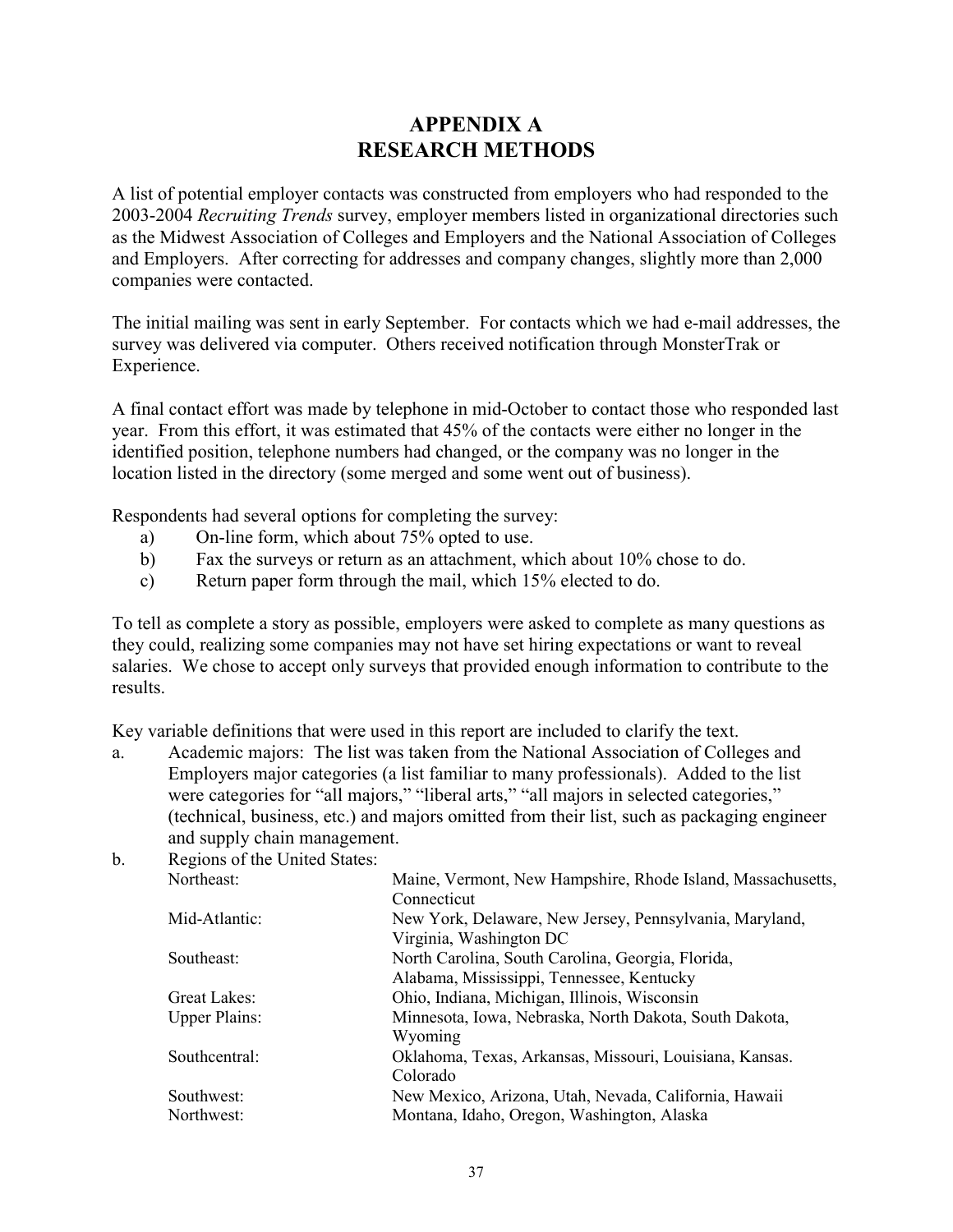c. North American Industrial Classification (taken from Standard Industrial Classification): *Agriculture and Natural Resources Services*: Establishments engaged in agricultural production, agricultural services, mining activities, forestry and logging, and oil and gas extraction. *Accommodation and Food Services*: Hotels; motels; food services; drinking establishments. *Non Profits*: religious; civic; private households; education.

*Arts and Entertainment*: Performing arts; museums, amusement and recreation industries. *Construction*: Includes contractors and operative builders engaged in construction of residential, industrial, and commercial buildings; heavy construction, such as highways, bridges, etc. are also included; special trade contractors and service providers associated with construction.

*Health Care*: Hospitals; ambulatory care services; nursing and residential care facilities; social assistance, service providers.

*Information*: Publishing industry; broadcasting and telecommunication; motion pictures and sound recording; information services and data processing services, and software producers. *Administrative support services*: waste management; travel services; investigation and security services; services to buildings/dwellings, travel related services; document printing and preparation; telemarketing.

*Manufacturing*: Establishments engaged in the mechanical or chemical transformation of materials or substances into new products; also include assembling of component parts and blending of materials.

*Transportation and Warehousing*: All types of transportation services (air, rail, water, and truck), includes support services for transportation; couriers and messengers; storage services. *Wholesale Trade*: Establishments engaged in selling merchandise to retailers, other wholesalers, or business/industrial users.

*Retail Trade*: Establishments engaged in selling merchandise for personal or household consumption and rendering services incidental to the sale of the goods.

*Finance*: Establishments operating primarily in the fields of finance, insurance, and real estate. *Professional Services, Scientific and Technical Services*: Provide services to businesses and individuals including legal, accounting, architectural, engineering, design (computer systems and specialized), management consultants; marketing research, including public opinion polls; environmental consulting; scientific research; advertising.

*Government*: Includes activities of federal, state, and local governments, including research by public agencies (space).

*Utilities*: Electric power generation; national gas distribution.

d. Company size. Respondents were asked to provide the size of the unit for whom they recruited. The range was reduced to four groups with each group containing approximately 25% of the sample.

All the analyses were conducted using the SPSS statistical package. Access to the data can be requested from the Director of Research, Dr. Philip Gardner.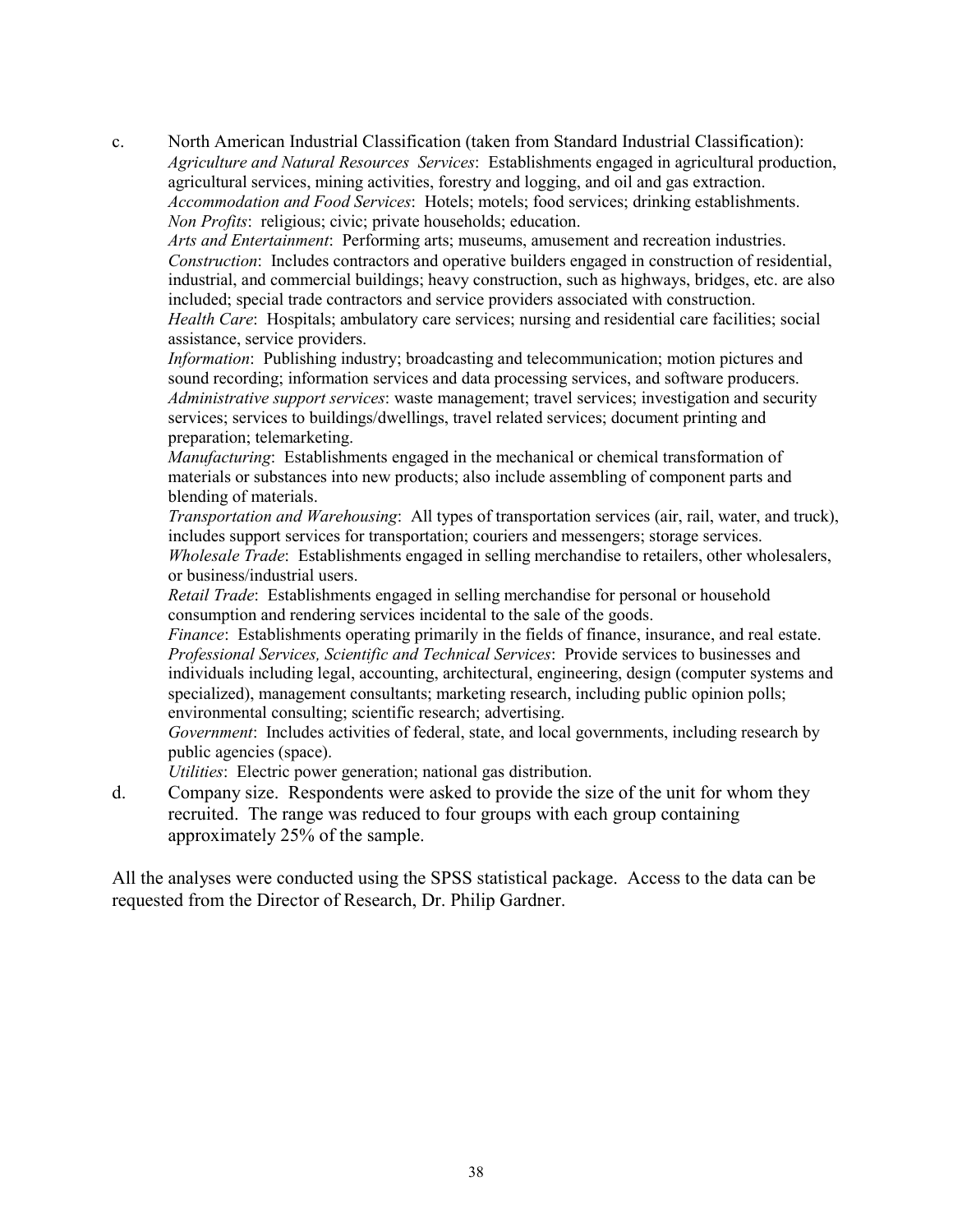#### **APPEDIX B EMPLOYER PROFILE**

The characteristics of the 456 respondents with complete information are provided in this appendix.

Respondents' Gender: 58% female, 42% male

Regional breakdowns based on mailing addresses:

| Northeast:           | Maine, Vermont, New Hampshire, Rhode Island, Massachusetts, |
|----------------------|-------------------------------------------------------------|
|                      | Connecticut                                                 |
| Mid-Atlantic:        | New York, Delaware, New Jersey, Pennsylvania, Maryland,     |
|                      | Virginia, Washington DC                                     |
| Southeast:           | North Carolina, South Carolina, Georgia, Florida,           |
|                      | Alabama, Mississippi, Tennessee, Kentucky                   |
| Great Lakes:         | Ohio, Indiana, Michigan, Illinois, Wisconsin                |
| <b>Upper Plains:</b> | Minnesota, Iowa, Nebraska, North Dakota, South Dakota,      |
|                      | Wyoming                                                     |
| Southcentral:        | Oklahoma, Texas, Arkansas, Missouri, Louisiana, Kansas.     |
|                      | Colorado                                                    |
| Southwest:           | New Mexico, Arizona, Utah, Nevada, California, Hawaii       |
| Northwest:           | Montana, Idaho, Oregon, Washington, Alaska                  |
|                      |                                                             |

|                     | n  | $\frac{0}{0}$  |
|---------------------|----|----------------|
| Northeast           | 17 | $\overline{4}$ |
| Mid-Atlantic        | 78 | 17             |
| Southeast           | 47 | 11             |
| <b>Great Lakes</b>  | 62 | 36             |
| <b>Upper Plains</b> | 16 | 3              |
| Southcentral        | 30 | 7              |
| Southwest           | 86 | 19             |
| Northwest           | q  | 2              |

Size of organization or size of unit (number of employees) are grouped by quartiles:

| <b>Organizational Size</b> | n   | $\%$ |
|----------------------------|-----|------|
| $<$ 40                     | 144 | 26   |
| $41 - 250$                 | 140 | 25   |
| 251-4,500                  | 140 | 25   |
| >4,500                     | 139 | 25   |

Industrial Sector: For each respondent their major North American Industrial classifications (NAIC) code which, reflected their organizations' products and services was used to assign to industrial sector. Only the first three numerals were utilized. Some companies have more than one NAIC code. This year we chose to only assign the primary or major NAIC code. A computer manufacturer may build components (manufacturing) and sell computers (retail), for example. According to their responses, the group represented these industrial sectors: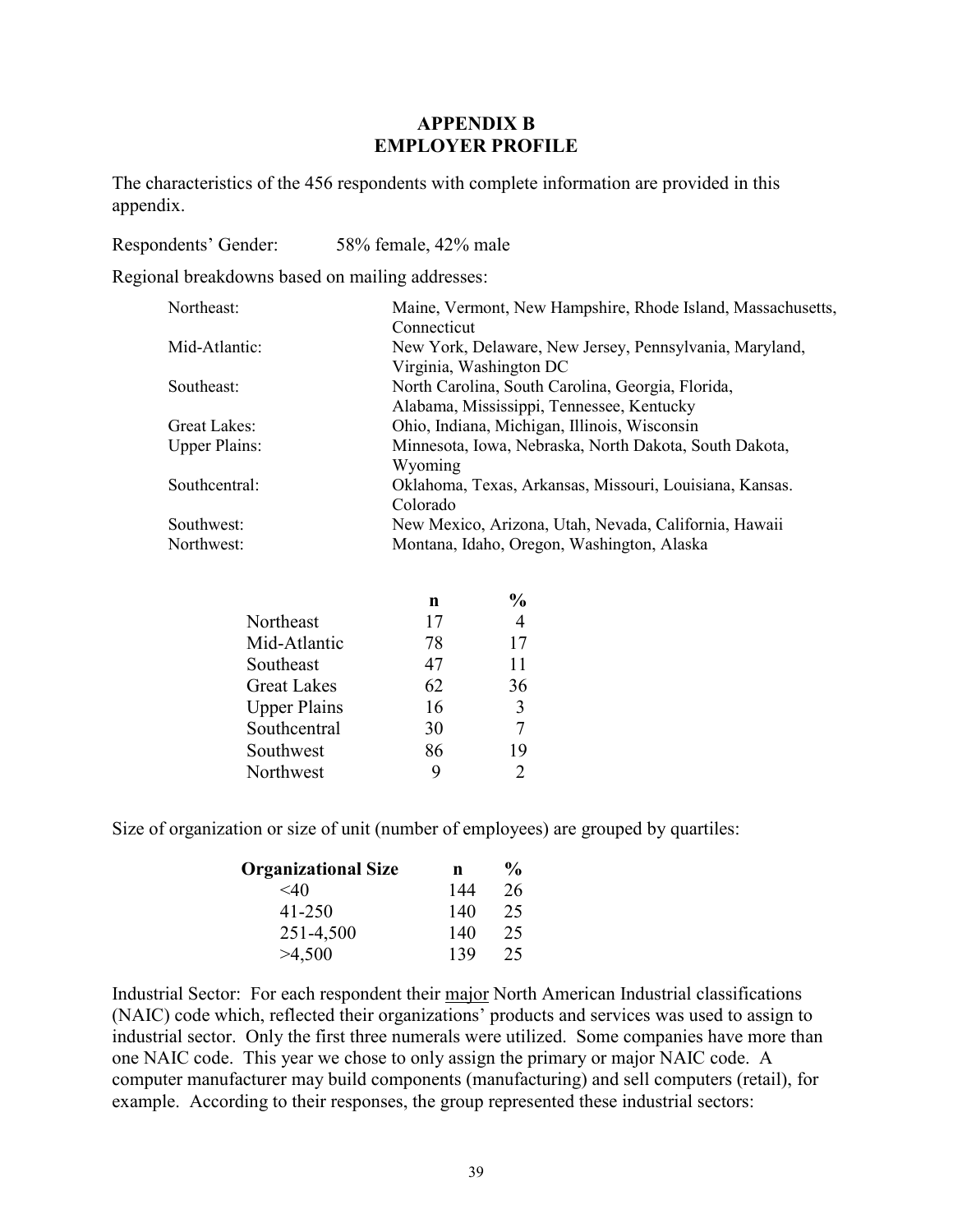| <b>Industrial Sector</b>         | n   | $\frac{0}{0}$  |
|----------------------------------|-----|----------------|
| Public Utilities/Ag.             | 4   |                |
| Construction                     | 17  | 4              |
| Manufacturing                    | 98  | 22             |
| Wholesale                        | 17  | 4              |
| Retail                           | 24  | 5              |
| Transportation                   | 6   |                |
| Information                      | 26  | 6              |
| Finance, Insurance               | 39  | 9              |
| Real Estate                      | 10  | 2              |
| <b>Professional Services</b>     | 108 | 24             |
| <b>Business Support Services</b> | 28  | 6              |
| Health                           | 22  | 4              |
| <b>Education Services</b>        | 14  | 3              |
| Entertainment/Accommodations     | 15  | $\overline{3}$ |
| Professional Org./Non prof       | 11  | $\overline{2}$ |
| Government                       | 15  |                |

Recruiting Territory: Respondents were asked which areas of the United States that their organizations recruited candidates. They were allowed to check all the areas that applied.

| n   | $\frac{0}{0}$ |
|-----|---------------|
| 64  | 11            |
| 178 | 31            |
| 53  | 9             |
| 100 | 17            |
| 94  | 16            |
| 182 | 31            |
| 42  |               |
| 32  | 6             |
| 66  | 11            |
| 94  | 16            |
|     |               |

Techniques and Strategies Used to Recruit College Graduates.

Respondents were asked to identify their top three recruiting strategies. All the strategies from the list provided appeared in the top three. About half of the respondents indicated on-campus recruiting and job listing services as their primary strategies; on-campus recruiting was listed by 27% as the top strategy. Four other strategies, job fairs, organizational web postings, coop/internship program, and ads in newspapers or professional journals, elicited more support (referrals was very close). Regardless, the selected strategies were more distributed than in previous years.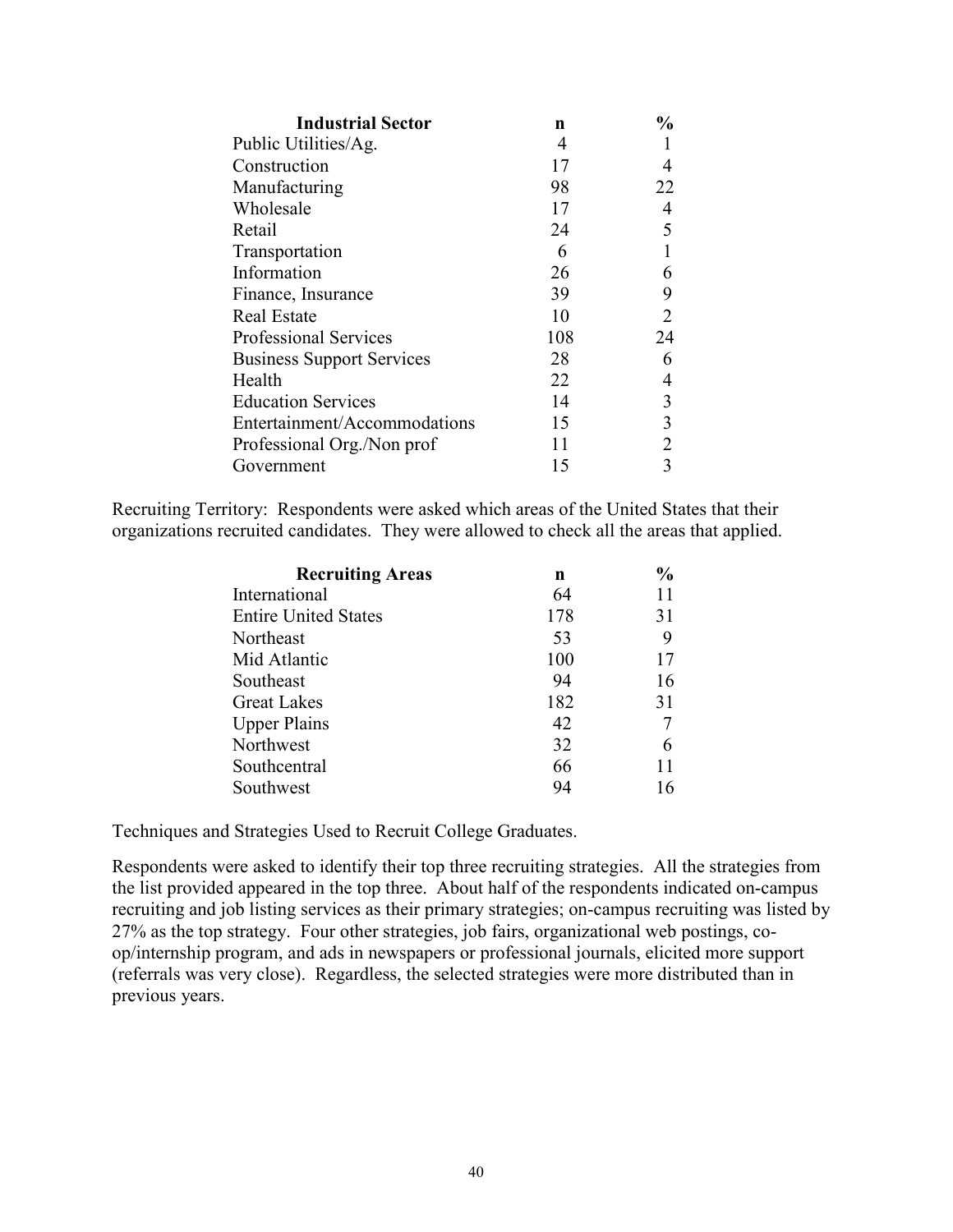| <b>Primary Strategy</b>              | n   | % who put as top<br>strategies | % total<br>listed |
|--------------------------------------|-----|--------------------------------|-------------------|
| On-campus recruiting                 | 218 | 27                             | 45                |
| Job fairs                            | 154 |                                | 31                |
| Organization's Web/Internet posting  | 218 | 15                             | 44                |
| Referrals by current employees       | 165 | 0                              | 34                |
| Co-op/internship program             | 137 | 6                              | 27                |
| Ads in papers, professional journals | 159 | 11                             | 32                |
| Job listing service (Web)            | 221 | 19                             | 45                |
| Resume referrals (campus)            | 96  | 6                              | 19                |
| Local Internet boards                | 132 | 8                              | 27                |
| External staffing prof./consultants  | 43  |                                |                   |

Majors Sought: Respondents could identify the top five academic majors they were seeking in 2004-05. Employers identified specific majors, including all majors, all business majors, all technical majors, and all liberal arts. A combined 1,600 majors were (approximately three per response) identified, which represented approximately 80 individual majors. The top listed majors included:

| <b>Individual Majors</b>             | $\mathbf n$ | % of Total              |
|--------------------------------------|-------------|-------------------------|
| All majors                           | 71          | 4                       |
| All business                         | 88          | 6                       |
| Accounting                           | 90          | 6                       |
| Mechanical Engineering               | 44          | 3                       |
| <b>Business Administration</b>       | 66          | $\overline{4}$          |
| <b>Electrical Engineering</b>        | 56          | $\overline{\mathbf{3}}$ |
| Finance                              | 52          | $\overline{3}$          |
| Marketing                            | 90          | 6                       |
| <b>Computer Science</b>              | 51          | 3                       |
| Civil Engineering                    | 30          | $\overline{2}$          |
| Communications                       | 29          | $\overline{2}$          |
|                                      |             |                         |
| Liberal Arts                         | 27          |                         |
| <b>Majors Within Disciplines</b>     | $\mathbf n$ | % of Total              |
| Ag/Nat Resources/Construction        | 32          | 2                       |
| <b>Business</b>                      | 460         | 29                      |
| Communications                       | 57          | $\overline{4}$          |
| Engineering                          | 257         | 16                      |
| <b>Computer Science</b>              | 92          | 6                       |
| Humanities/Liberal Arts              |             |                         |
| Social Sciences                      | 52          | 3                       |
| Biological, Physical, Math. Sciences | 61          | $\overline{4}$          |
| Allied Health                        | 45          | 3                       |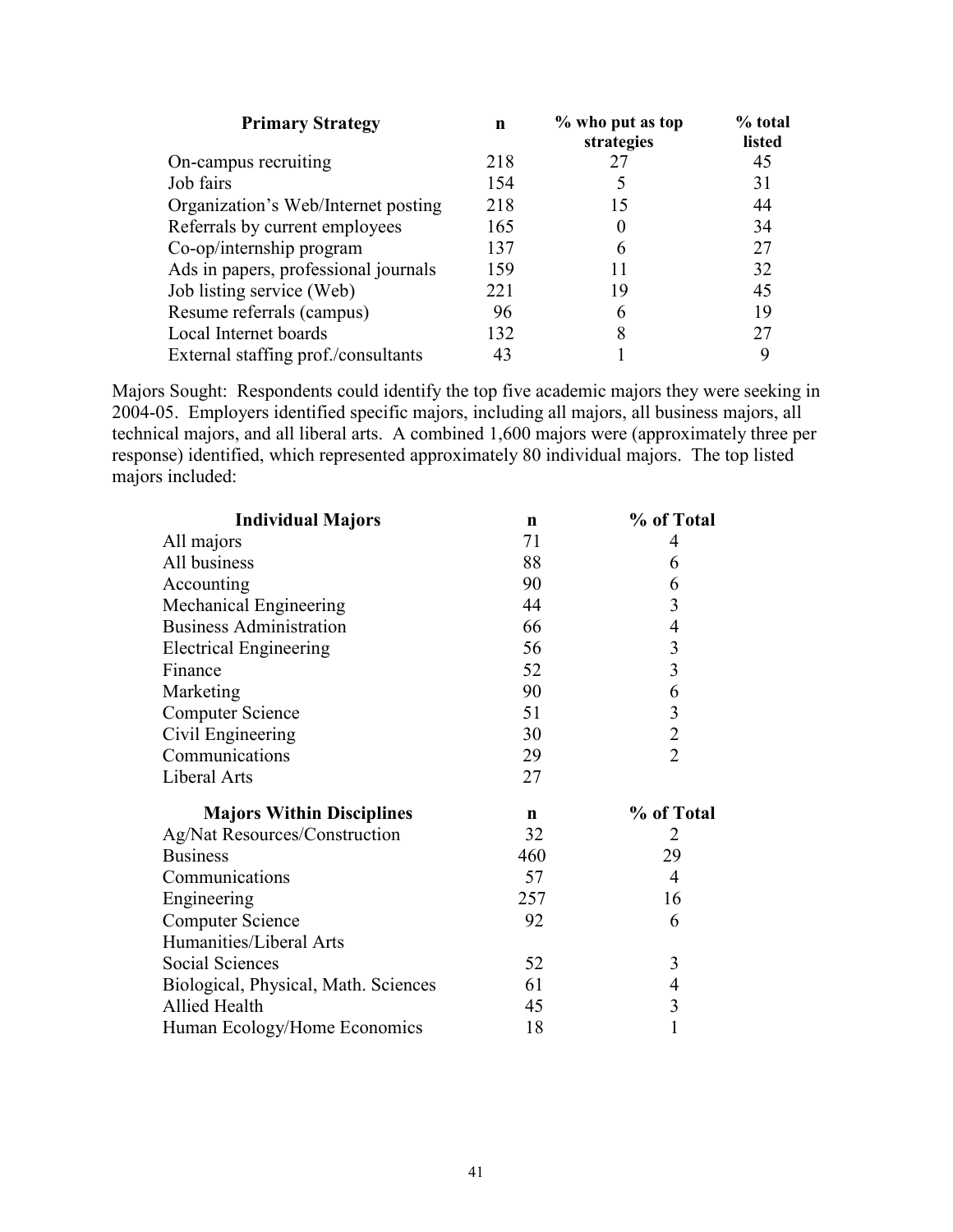## **APPEDIX C-1 Overall Job Market Rating by Economic Sector and Manufacturing Sector**

|                                | Mean | Very good -<br><b>Excellent</b> | Good | $Fair -$<br>Poor |
|--------------------------------|------|---------------------------------|------|------------------|
| Ag./Utilities                  |      |                                 |      |                  |
| Overall                        | 2.2  |                                 | 25   | 75               |
| Industry                       | 2.2  |                                 | 25   | 75               |
| Construction                   |      |                                 |      |                  |
| Overall                        | 2.8  | 21                              | 43   | 36               |
| Industry                       | 3.1  | 33                              | 33   | 34               |
| Manufacturing                  |      |                                 |      |                  |
| Overall                        | 2.6  | 12                              | 43   | 45               |
| Industry                       | 2.8  | 24                              | 35   | 41               |
| Wholesale                      |      |                                 |      |                  |
| Overall                        | 2.8  | 6                               | 71   | 23               |
| Industry                       | 3.1  | 23                              | 59   | 18               |
| Retail                         |      |                                 |      |                  |
| Overall                        | 2.9  | 9                               | 74   | 17               |
| Industry                       | 3.6  | 56                              | 35   | 9                |
| Transportation                 |      |                                 |      |                  |
| Overall                        | 2.8  | 20                              | 40   | 40               |
| Industry                       | 3.6  | 60                              | 40   | --               |
| Information                    |      |                                 |      |                  |
| Overall                        | 2.6  | 9                               | 39   | 52               |
| Industry                       | 2.8  | 18                              | 45   | 36               |
| Finance/Insurance              |      |                                 |      |                  |
| Overall                        | 2.5  | 6                               | 47   | 47               |
| Industry                       | 3.0  | 27                              | 46   | 27               |
| <b>Real Estate</b>             |      |                                 |      |                  |
| Overall                        | 2.5  | --                              | 50   | 50               |
| Industry                       | 3.2  | 33                              | 56   | 11               |
| <b>Professional Services</b>   |      |                                 |      |                  |
| Overall                        | 2.6  | 8                               | 49   | 43               |
| Industry                       | 2.9  | 25                              | 42   | 33               |
| <b>Administrative Services</b> |      |                                 |      |                  |
| Overall                        | 2.7  | 9                               | 52   | 39               |
| Industry                       | 2.8  | 17                              | 48   | 35               |
| <b>Education Services</b>      |      |                                 |      |                  |
| Overall                        | 2.1  |                                 | 22   | 78               |
| Industry                       | 3.0  | 34                              | 33   | 33               |
| Health                         |      |                                 |      |                  |
| Overall                        | 3.4  | 45                              | 50   | 5                |
| Industry                       | 3.8  | 65                              | 35   |                  |
| Entertainment/Accommodation    |      |                                 |      |                  |
| Overall                        | 2.7  | 16                              | 42   | 42               |
| Industry                       | 3.2  | 42                              | 25   | 33               |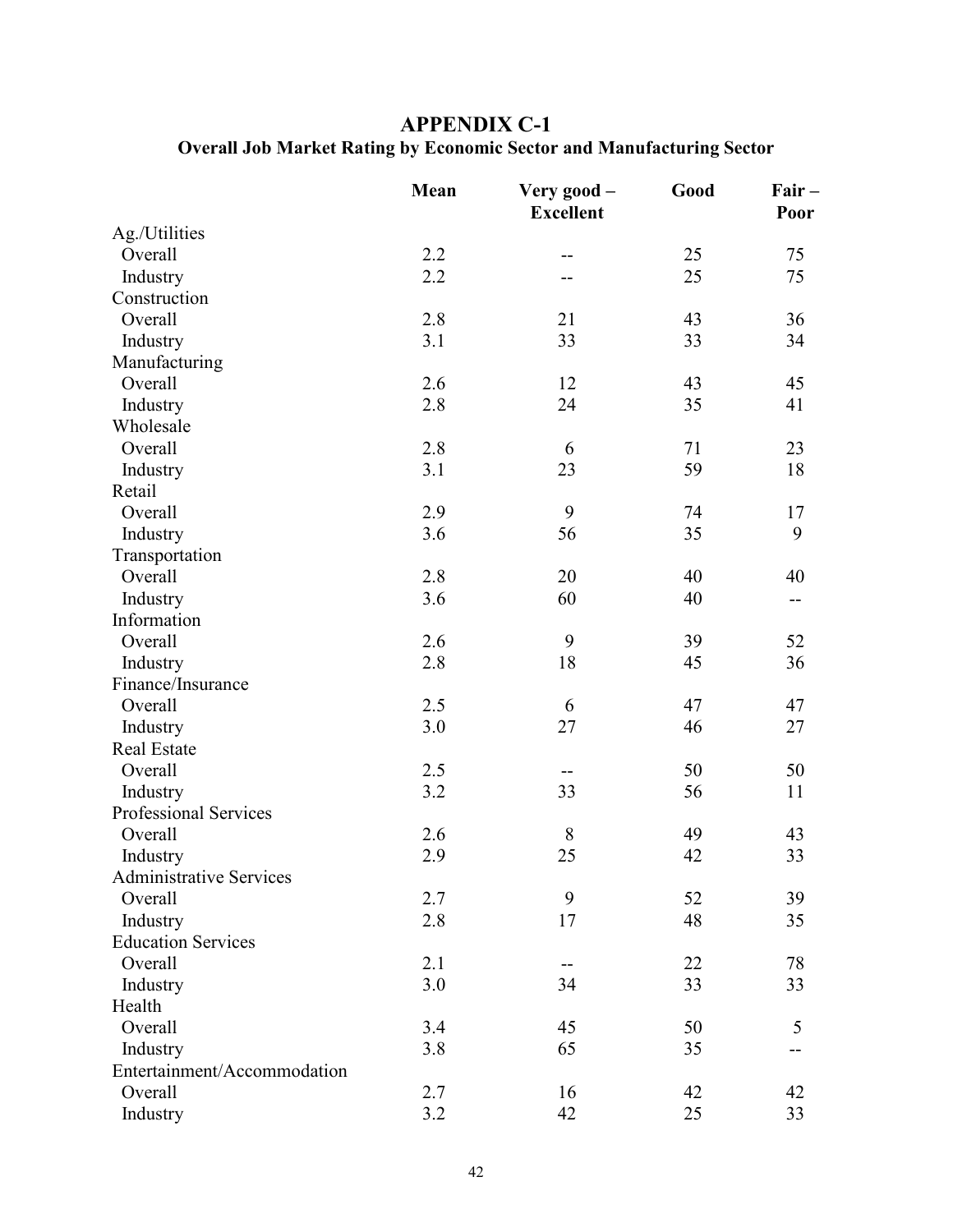| Prof. Org./Non profits            |     |     |     |    |
|-----------------------------------|-----|-----|-----|----|
| Overall                           | 3.0 | 22  | 56  | 22 |
| Industry                          | 3.2 | 33  | 56  | 11 |
| Public                            |     |     |     |    |
| Overall                           | 2.8 | 14  | 43  | 43 |
| Industry                          | 2.6 | 29  | 14  | 57 |
| Manufacturing                     |     |     |     |    |
| Food Beverage                     |     |     |     |    |
| Overall                           | 3.0 | 25  | 50  | 25 |
| Industry                          | 3.5 | 50  | 25  | 25 |
| Textile/Apparel                   |     |     |     |    |
| Overall                           | 2.7 | 33  | $-$ | 67 |
| Industry                          | 3.0 | 33  |     | 67 |
| Paper Printing                    |     |     |     |    |
| Overall                           | 2.7 | 25  | 25  | 50 |
| Industry                          | 2.7 | 25  | 50  | 25 |
| Chemicals/Plastics                |     |     |     |    |
| Overall                           | 2.9 | 25  | 46  | 29 |
| Industry                          | 3.1 | 44  | 20  | 36 |
| <b>Primary Metals/Fabricating</b> |     |     |     |    |
| Overall                           | 2.6 | 10  | 40  | 50 |
| Industry                          | 2.5 | --  | 60  | 40 |
| Machinery                         |     |     |     |    |
| Overall                           | 2.7 |     | 71  | 27 |
| Industry                          | 2.9 | 25  | 50  | 25 |
| Electronics/Electrical            |     |     |     |    |
| Overall                           | 2.4 | $-$ | 43  | 57 |
| Industry                          | 2.5 | 13  | 35  | 52 |
| Automotive                        |     |     |     |    |
| Overall                           | 2.0 | 25  | 50  | 25 |
| Industry                          | 2.5 | 25  | 25  | 50 |
| <b>Surgical Equipment</b>         |     |     |     |    |
| Overall                           | 2.4 |     | 40  | 60 |
| Industry                          | 2.6 | $-$ | 60  | 40 |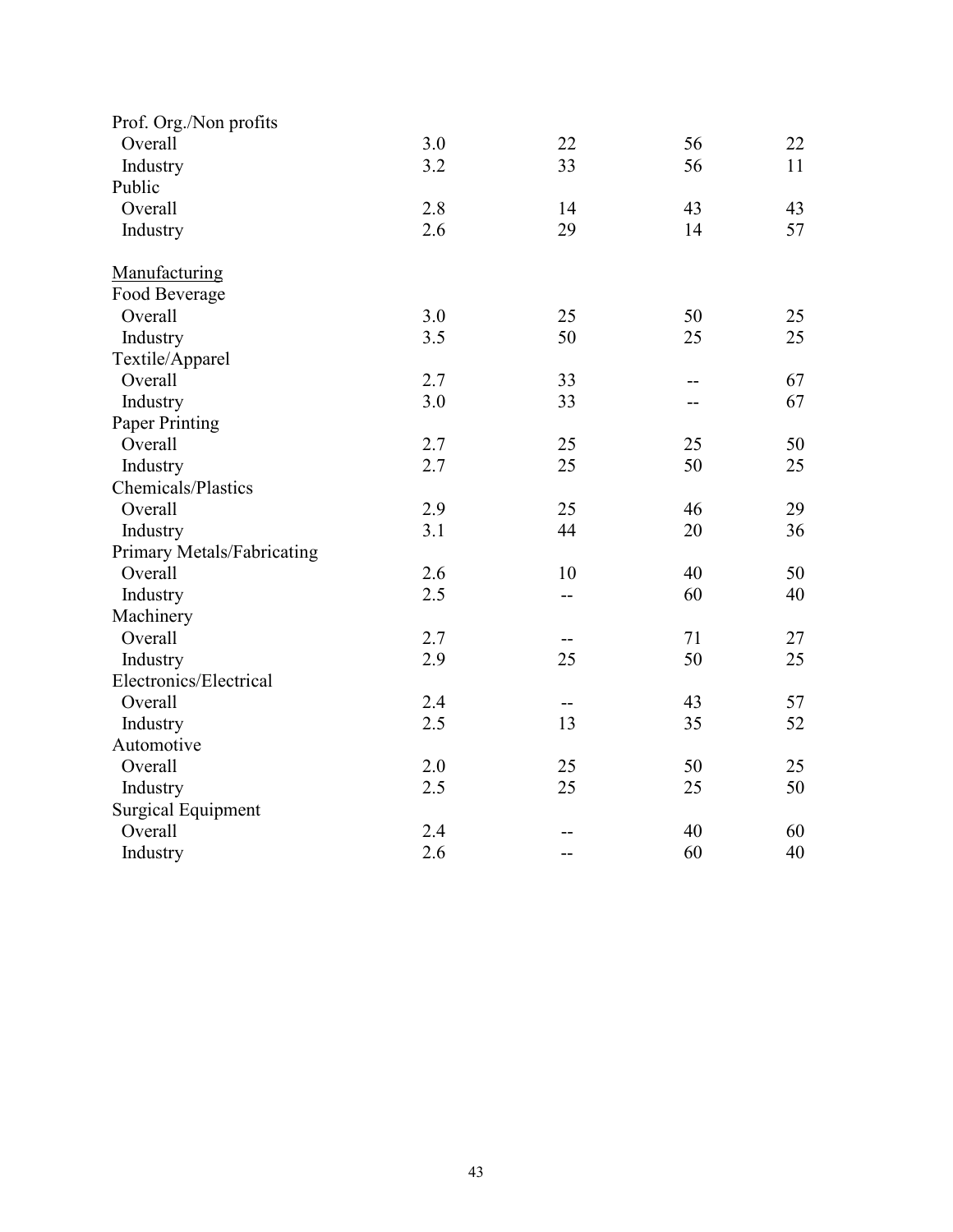**Overall Job Market Rating By Comparing Size and Region of the Country** 

|                            | <b>NE</b> | MA | GL | <b>UP</b> | <b>SE</b> | <b>SC</b> | <b>SW</b> | <b>NW</b> |
|----------------------------|-----------|----|----|-----------|-----------|-----------|-----------|-----------|
| <b>Companies</b><br>$<$ 40 |           |    |    |           |           |           |           |           |
| Very good to               |           |    |    |           |           |           |           |           |
| excellent                  | 17        | 18 | 15 | 8         | 16        | 11        | 14        | 13        |
| Good                       | 51        | 48 | 51 | 60        | 59        | 58        | 59        | 63        |
| Poor-Fair                  | 32        | 34 | 34 | 32        | 26        | 32        | 27        | 24        |
| <b>Companies</b>           |           |    |    |           |           |           |           |           |
| 40-250                     |           |    |    |           |           |           |           |           |
| Very good to               |           |    |    |           |           |           |           |           |
| excellent                  | 16        | 13 | 8  | 6         | 17        | 18        | 15        | 11        |
| Good                       | 56        | 59 | 54 | 55        | 57        | 62        | 63        | 66        |
| Poor-Fair                  | 28        | 28 | 38 | 39        | 26        | 20        | 22        | 23        |
| <b>Companies</b>           |           |    |    |           |           |           |           |           |
| 250-4,500                  |           |    |    |           |           |           |           |           |
| Very good to               |           |    |    |           |           |           |           |           |
| excellent                  | 26        | 29 | 24 | 19        | 28        | 23        | 28        | 25        |
| Good                       | 53        | 51 | 54 | 45        | 55        | 48        | 47        | 46        |
| Poor-Fair                  | 21        | 20 | 22 | 36        | 17        | 29        | 25        | 29        |
| <b>Companies</b>           |           |    |    |           |           |           |           |           |
| >4,500                     |           |    |    |           |           |           |           |           |
| Very good to               |           |    |    |           |           |           |           |           |
| excellent                  | 31        | 27 | 29 | 20        | 33        | 31        | 36        | 32        |
| Good                       | 45        | 53 | 40 | 48        | 46        | 46        | 44        | 45        |
| Poor-Fair                  | 24        | 20 | 31 | 33        | 21        | 23        | 20        | 23        |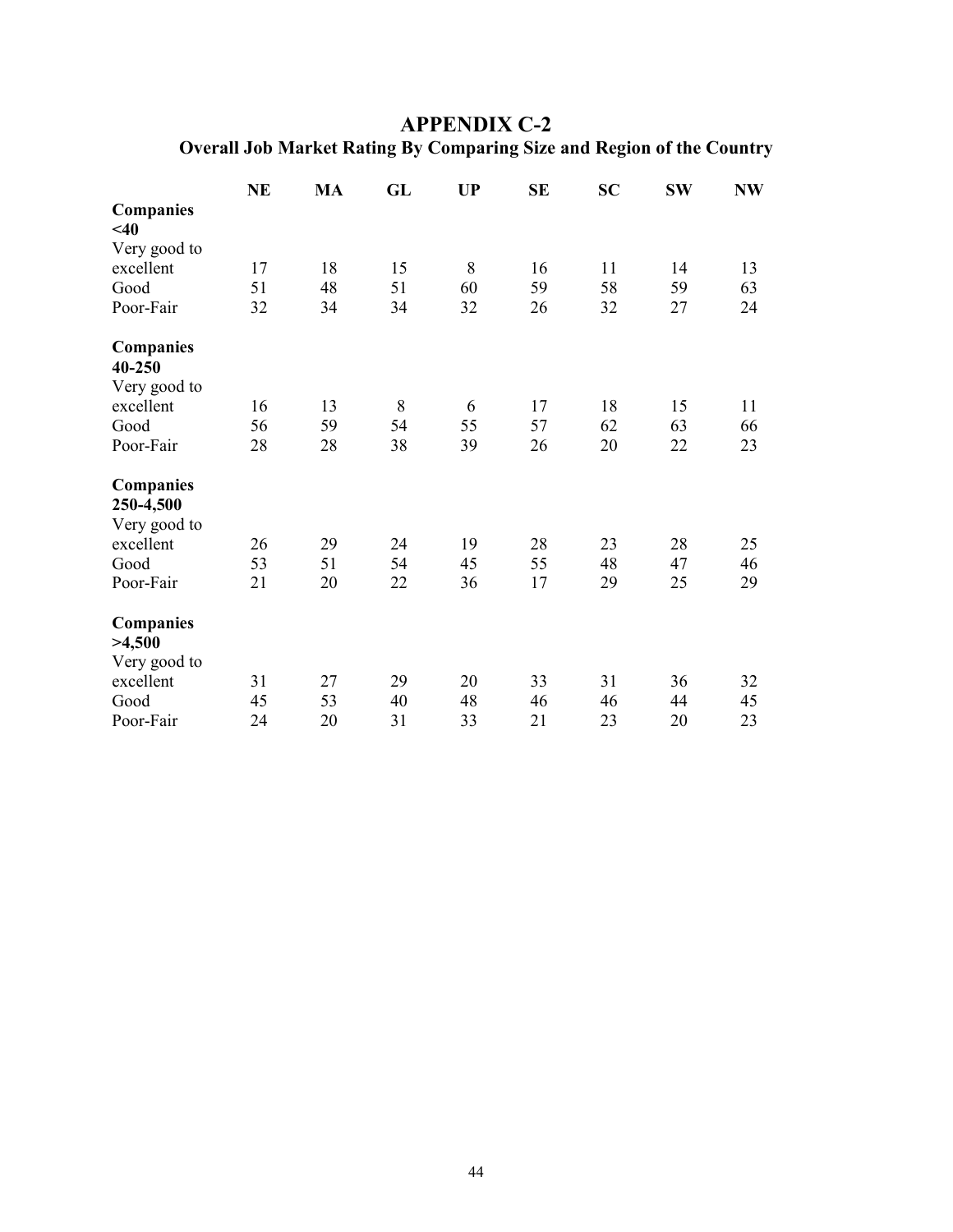### **Regional Job Markets for Industrial Sector as Reported by Economic Sector and Manufacturing Sector**

|                           | <b>NE</b> | MA  | <b>SE</b> | GL  | <b>UPP</b> | <b>SC</b> | <b>SW</b> | <b>NW</b> |
|---------------------------|-----------|-----|-----------|-----|------------|-----------|-----------|-----------|
| Ag/Utilities              | 2.3       | 2.0 | 2.3       | 2.3 | 2.0        | 2.3       | 2.0       | 1.5       |
| Construction              | 3.0       | 3.0 | 3.1       | 2.7 | 2.4        | 3.3       | 3.5       | 3.4       |
| Manufacturing             | 2.6       | 2.5 | 2.6       | 2.8 | 2.3        | 2.6       | 2.8       | 2.6       |
| Wholesale                 | 3.1       | 3.2 | 3.2       | 3.4 | 2.6        | 3.0       | 3.3       | 2.9       |
| Retail                    | 3.3       | 3.4 | 3.5       | 2.9 | 2.9        | 3.5       | 3.5       | 3.5       |
| Transportation            | 3.6       | 4.0 | 3.5       | 3.0 | 3.0        | 3.5       | 3.2       | 3.0       |
| Information               | 2.7       | 2.8 | 2.7       | 2.3 | 2.4        | 2.3       | 2.4       | 2.4       |
| Finance/Insurance         | 2.6       | 2.6 | 2.7       | 2.6 | 2.6        | 2.8       | 2.6       | 2.8       |
| Real Estate               | 3.0       | 3.0 | 4.0       | 3.2 | 3.0        | 3.0       | 3.3       | 3.0       |
| Professional services     | 3.2       | 3.1 | 3.1       | 2.7 | 2.7        | 2.8       | 3.0       | 3.0       |
| Administrative services   | 2.7       | 3.0 | 2.6       | 2.6 | 2.1        | 2.5       | 2.6       | 2.7       |
| <b>Education services</b> | 3.0       | 3.0 | 3.5       | 2.7 | 2.0        | 3.0       | 2.0       | 2.0       |
| Health                    | 3.9       | 3.7 | 3.6       | 3.7 | 3.4        | 3.2       | 3.9       | 3.7       |
| Entertainment/Accom.      | 3.0       | 3.0 | 3.7       | 3.0 | 2.7        | 3.3       | 3.0       | 3.0       |
| Prof org/Non profit       | 3.0       | 3.0 | 3.2       | 3.0 | 3.0        | 3.0       | 3.2       | 3.2       |
| Public                    | 2.2       | 2.0 | 2.2       | 2.6 | 2.3        | 2.3       | 2.7       | 2.2       |
| Manufacturing             |           |     |           |     |            |           |           |           |
| Food/beverage             | --        | --  | 3.0       | 3.5 | 3.0        | --        |           |           |
| Textile/apparel           | 3.0       | 1.0 | 1.0       | 2.0 | 2.0        | 1.0       | 2.5       | 2.0       |
| Paper/printing            | 3.0       | 4.0 | 4.0       | 3.5 | 3.0        | 4.0       | 4.0       | 4.0       |
| Chemicals/petro/plastics  | 2.5       | 2.3 | 2.5       | 2.7 | 2.0        | 2.6       | 2.8       | 2.4       |
| Primary metals/fab metals | 2.0       | 2.2 | 2.5       | 2.6 | 2.0        | 2.0       | 2.0       | 2.8       |
| Machinery                 | 3.5       | 3.5 | 3.5       | 3.0 | 3.5        | 3.0       | 3.5       | 3.5       |
| Computer/electrical       | 3.0       | 2.8 | 2.6       | 2.8 | 2.4        | 2.7       | 2.8       | 3.2       |
| Transportation            | 2.5       | 2.0 | 2.3       | 2.0 | 2.5        | 2.5       | 2.5       | 2.5       |
| Surgical equipment        | --        | 3.0 | 3.0       | 2.0 | --         | $-$       | --        | --        |

\*Direction of scale: "1" – Poor to "5" - Excellent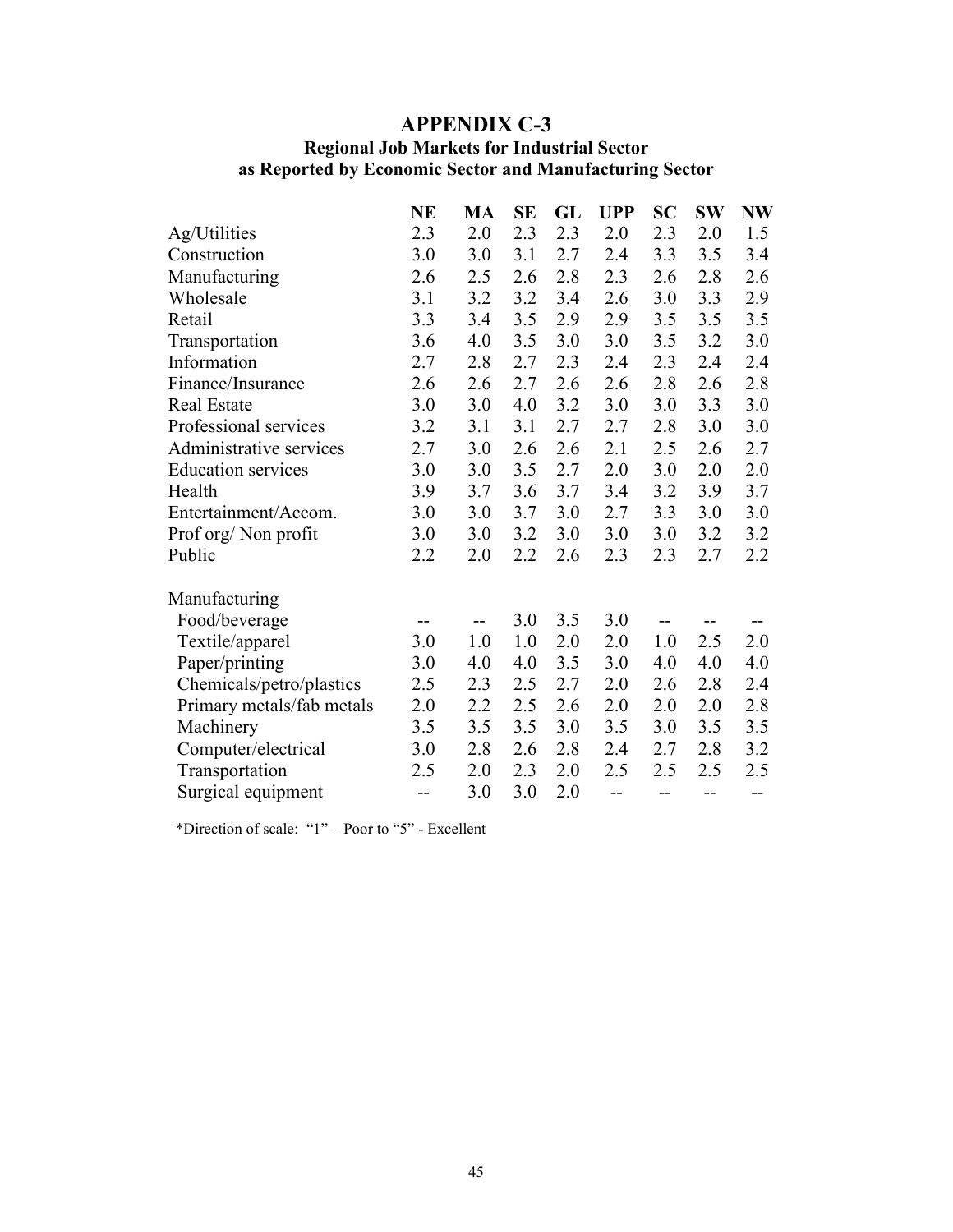| Hiring Patterns for Firms by Company Size and Degree Level (based on quartiles) |  |  |  |  |
|---------------------------------------------------------------------------------|--|--|--|--|
|                                                                                 |  |  |  |  |

| <b>Firm Size</b> | $\mathbf n$ | <b>Average Hires</b><br><b>Made</b><br>2003-04 | <b>Average Hires</b><br><b>Expected</b><br>2004-05 | <b>Expected Change</b><br>(%)    |
|------------------|-------------|------------------------------------------------|----------------------------------------------------|----------------------------------|
| All graduates    |             |                                                |                                                    |                                  |
| $<$ 40           | 130         | 5.4                                            | 10.0                                               | $+85$                            |
| 41-250           | 119         | 18.0                                           | 22.1                                               | $+23$                            |
| 251-4,500        | 122         | 33.0                                           | 38.3                                               | $+9$                             |
| >4,500           | 110         | 121.2                                          | 144.7                                              | $+19$                            |
| Associates       |             |                                                |                                                    |                                  |
| $<$ 40           | 40          | 2.6                                            | 3.5                                                | $+34$                            |
| 41-250           | 48          | 7.7                                            | 8.2                                                | $+6$                             |
| 251-4,500        | 45          |                                                | 13.6                                               | $+12$                            |
| >4,500           | 39          | 19.9                                           | 27.3                                               | $+37$                            |
| <b>Bachelors</b> |             |                                                |                                                    |                                  |
| $<$ 40           | 115         | 3.1                                            | 6.9                                                | $+122$                           |
| 41-250           | 118         | 12.8                                           | 15.2                                               | $+19$                            |
| 251-4,500        | 112         | 19.7                                           | 23.9                                               | $+21$                            |
| >4,500           | 104         | 69.1                                           | 79.1                                               | $+14$                            |
| <b>MBAs</b>      |             |                                                |                                                    |                                  |
| $<$ 40           | 22          | 1.5                                            | 2.1                                                | $+40$                            |
| 41-250           | 18          | 5.8                                            | 7.3                                                | $+26$                            |
| 251-4,500        | 19          | 3.3                                            | 4.1                                                | $+24$                            |
| >4,500           | 40          | 24.2                                           | 24.1                                               | $-1$                             |
| Masters          |             |                                                |                                                    |                                  |
| $<$ 40           | 21          | 1.7                                            | 4.5                                                | $+65$                            |
| 41-250           | 21          | 8.3                                            | 13.8                                               | $+66$                            |
| 251-4,500        | 26          | 11.5                                           | 15.5                                               | $+35$                            |
| >4,500           | 37          | 18.3                                           | 19.4                                               | $+6$                             |
| PhD              |             |                                                |                                                    |                                  |
| $<$ 40           | 9           | 1.9                                            | 1.4                                                | $-26$                            |
| 41-250           | 11          | 1.9                                            | 1.9                                                | $\boldsymbol{0}$                 |
| 251-4,500        | 14          | 5.5                                            | 5.4                                                | $\overline{3}$<br>$\blacksquare$ |
| >4,500           | 14          | 6.4                                            | 5.9                                                | $-8$                             |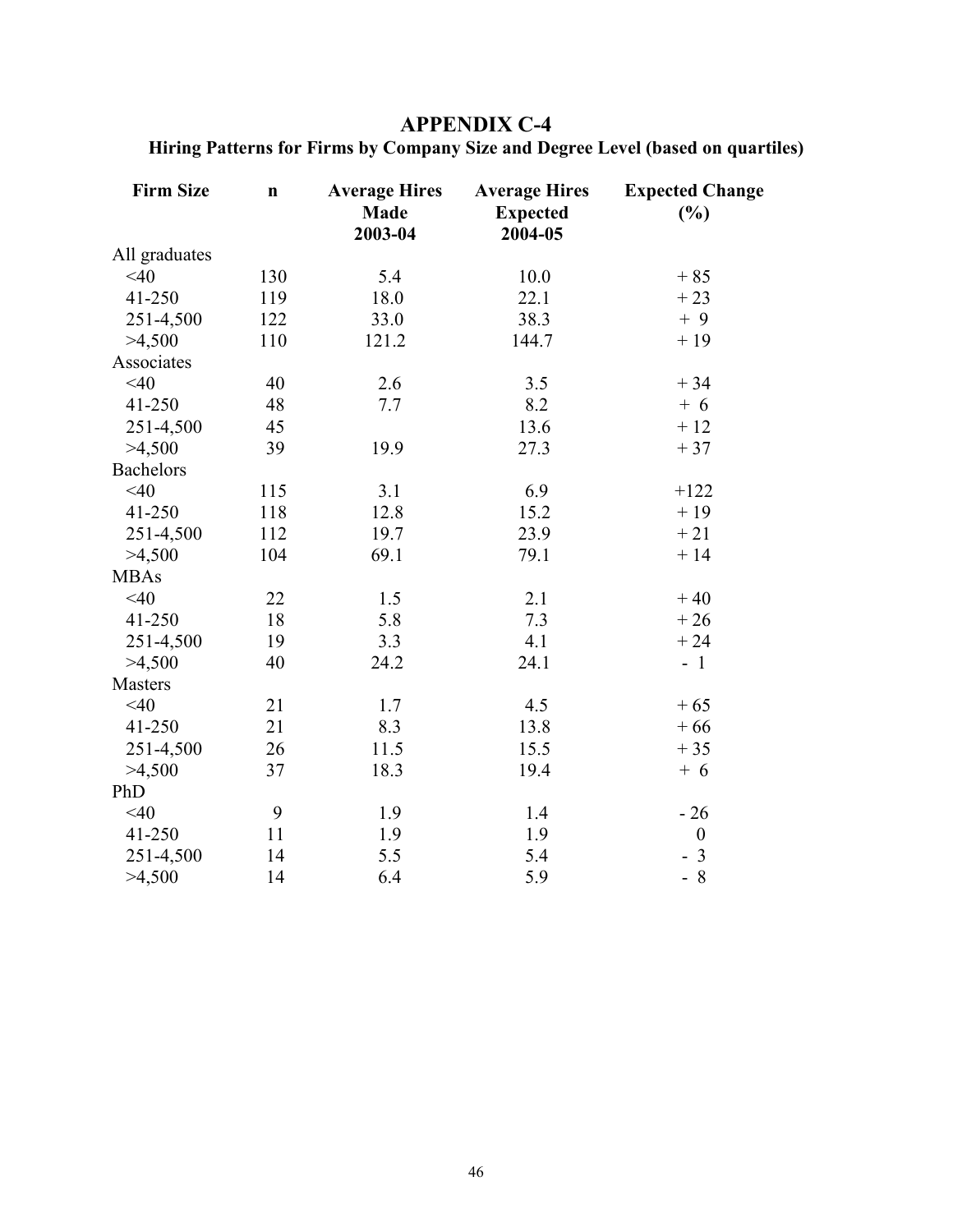|                     | $\mathbf n$                  | <b>Average Hires</b><br>2003-04 | $\mathbf n$    | <b>Average Hires</b><br>2004-05 | % Change         |
|---------------------|------------------------------|---------------------------------|----------------|---------------------------------|------------------|
| International       |                              |                                 |                |                                 |                  |
| Associates          | 22                           | 8.45                            | 22             | 10.32                           | $+22$            |
| <b>Bachelors</b>    | 43                           | 24.47                           | 43             | 31.20                           | $+27$            |
| <b>MBAs</b>         | 19                           | 7.16                            | 19             | 8.68                            | $+21$            |
| PhD                 | $\overline{7}$               | 3.57                            | $\tau$         | 3.43                            | $-4$             |
| Total               | 47                           | 79.77                           | 47             | 102.28                          | $+28$            |
| Entire U.S.         |                              |                                 |                |                                 |                  |
| Associates          | 49                           | 18.39                           | 49             | 24.94                           | $+36$            |
| <b>Bachelors</b>    | 130                          | 34.77                           | 130            | 45.16                           | $+30$            |
| <b>MBAs</b>         | 42                           | 7.79                            | 43             | 8.63                            | $+11$            |
| PhD                 | 20                           | 7.20                            | 20             | 6.95                            | $-3$             |
| Total               | 142                          | 57.00                           | 142            | 72.79                           | $+27$            |
| Northeast           |                              |                                 |                |                                 |                  |
| Associates          | 14                           | 9.07                            | 14             | 9.93                            | $+9$             |
| <b>Bachelors</b>    | 40                           | 31.88                           | 40             | 24.50                           | $-23$            |
| <b>MBAs</b>         | 10                           | 5.90                            | 10             | 8.40                            | $+42$            |
| PhD                 | 10                           | 1.90                            | 10             | 2.00                            | $+5$             |
| Total               | 44                           | 37.05                           | 44             | 31.41                           | $-15$            |
| Mid-Atlantic        |                              |                                 |                |                                 |                  |
| Associates          | 23                           | 14.22                           | 23             | 15.87                           | $+12$            |
| <b>Bachelors</b>    | 74                           | 35.69                           | 74             | 38.58                           | $+8$             |
| <b>MBAs</b>         | 12                           | 5.50                            | 12             | 8.08                            | $+47$            |
| PhD                 | 6                            | 1.33                            | 6              | 2.17                            | $+63$            |
| Total               | 79                           | 40.57                           | 79             | 44.63                           | $+10$            |
| <b>Great Lakes</b>  |                              |                                 |                |                                 |                  |
| Associates          | 50                           | 11.64                           | 50             | 13.26                           | $+14$            |
| <b>Bachelors</b>    | 146                          | 26.11                           | 146            | 26.00                           | $\boldsymbol{0}$ |
| <b>MBAs</b>         | 21                           | 33.57                           | 21             | 36.40                           | $+8$             |
| PhD                 | 7                            | 1.29                            | $\tau$         | 1.57                            | $+22$            |
| Total               | 152                          | 36.36                           | 152            | 37.26                           | $+2$             |
| <b>Upper Plains</b> |                              |                                 |                |                                 |                  |
| Associates          | 14                           | 17.36                           | 14             | 18.00                           | $+4$             |
| Bachelor            | 34                           | 33.56                           | 34             | 38.26                           | $+14$            |
| <b>MBAs</b>         |                              |                                 |                |                                 | $+53$            |
|                     | $\sqrt{6}$<br>$\overline{2}$ | 9.50                            | 6              | 14.50                           |                  |
| PhD                 | 35                           | 1.50                            | $\overline{2}$ | 3.00                            | $+100$           |
| Total               |                              | 45.83                           | 35             | 51.89                           | $+13$            |
| Southeast           |                              |                                 |                |                                 |                  |
| Associates          | 31                           | 10.52                           | 31             | 11.68                           | $+11$            |
| Bachelors           | 79                           | 36.53                           | 80             | 37.78                           | $+3$             |
| <b>MBAs</b>         | 16                           | 4.5                             | 15             | 5.93                            | $+32$            |
| PhD                 | $\tau$                       | 2.0                             | $\,8\,$        | 1.88                            | $-6$             |
| Total               | 83                           | 41.47                           | 83             | 44.13                           | $+6$             |
| Southcentral        |                              |                                 |                |                                 |                  |
| Associates          | 17                           | 5.53                            | 17             | 6.74                            | $+22$            |
| <b>Bachelors</b>    | 46                           | 51.39                           | 46             | 44.55                           | $-13$            |
| <b>MBAs</b>         | 16                           | 1.62                            | 16             | 1.81                            | $+12$            |
| PhD                 | $\overline{2}$               | 2.0                             | $\overline{2}$ | 2.5                             | $+25$            |
| Total               | 51                           | 51.92                           | 51             | 46.53                           | $+10$            |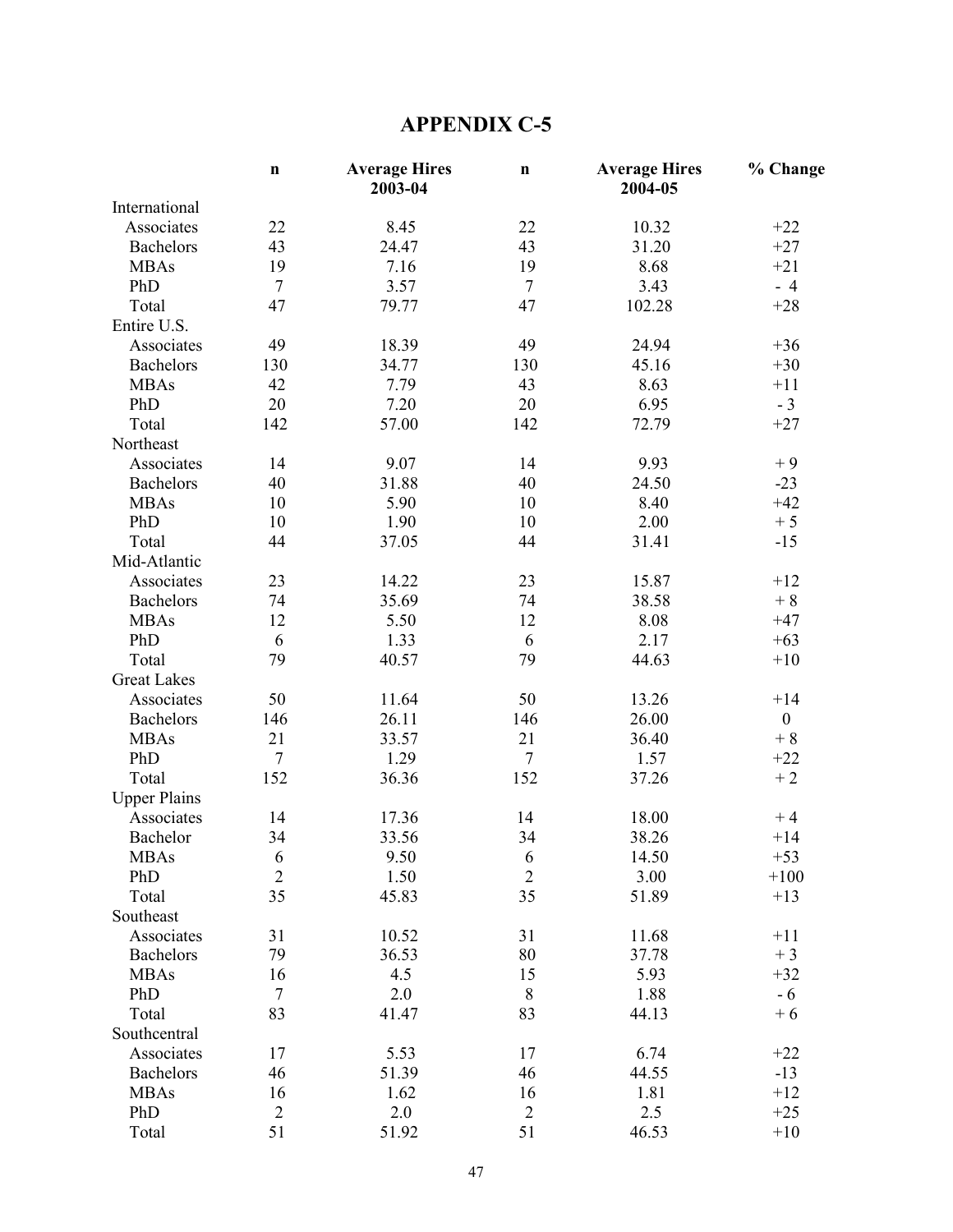| Southwest        |    |       |    |       |        |
|------------------|----|-------|----|-------|--------|
| Associates       | 31 | 9.00  | 31 | 10.45 | $+16$  |
| <b>Bachelors</b> | 70 | 31.29 | 70 | 28.73 | - 8    |
| <b>MBAs</b>      | 18 | 2.44  | 18 | 2.50  | $+2$   |
| PhD              | 12 | 2.00  | 12 | 1.67  | $-16$  |
| Total            | 75 | 35.81 | 75 | 34.13 | - 5    |
| Northwest        |    |       |    |       |        |
| Associates       | 6  | 2.67  | 6  | 4.00  | $+50$  |
| <b>Bachelors</b> | 22 | 66.45 | 22 | 45.41 | $-31$  |
| <b>MBAs</b>      | 4  | 2.25  | 4  | 2.50  | $+12$  |
| PhD              |    | 2.0   |    | 4.0   | $+100$ |
| Total            | 6  | 71.04 | 26 | 50.35 | $-29$  |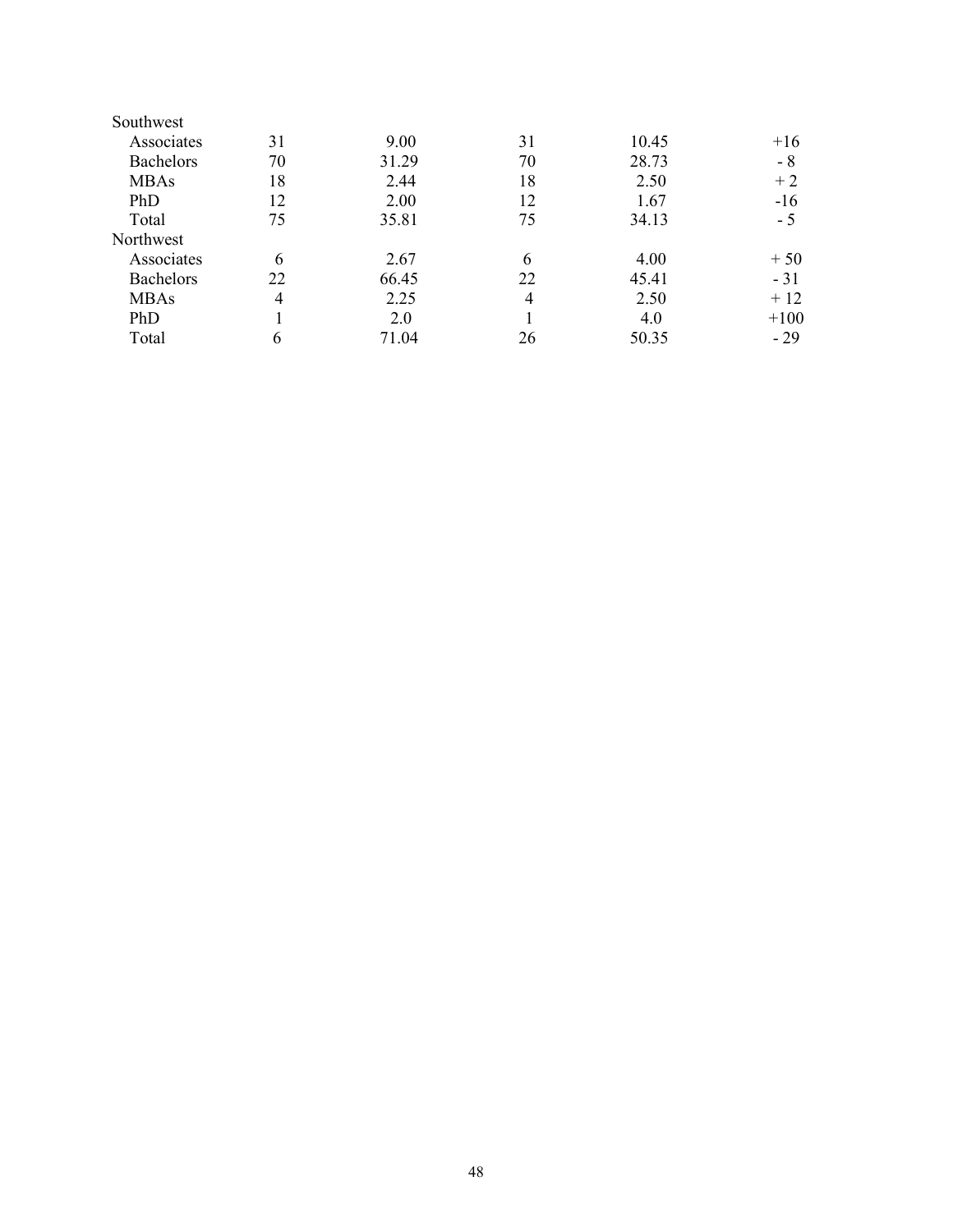|                  | n      | <b>Average Hires</b><br>2002-03 | <b>Average Hires</b><br>2003-04 | % Change |
|------------------|--------|---------------------------------|---------------------------------|----------|
| <b>Business</b>  |        |                                 |                                 |          |
| Total            | 371    | 50.3                            | 56.4                            | $+13$    |
| Associates       | 137    | 5.2                             | 5.9                             | $+13$    |
| <b>Bachelors</b> | 353    | 28.2                            | 28.5                            | $+1$     |
| <b>MBAs</b>      | 95     | 17.6                            | 19.2                            | $+9$     |
| Masters          | 61     | 24.5                            | 24.6                            | NC       |
| PhD/Prof.        | 21     | 8.1                             | 7.3                             | $-9$     |
| Engineering      |        |                                 |                                 |          |
| Total            | 226    | 20.0                            | 20.9                            | $+4$     |
| Associates       | 73     | 3.4                             | 6.3                             | $+8$     |
| <b>Bachelors</b> | 219    | 16.0                            | 19.5                            | $+22$    |
| <b>MBAs</b>      | 53     | 3.8                             | 5.5                             | $+45$    |
| Masters          | 70     | 6.4                             | 8.2                             | $+29$    |
| PhD/Prof.        | 41     | 2.6                             | 2.5                             | $-5$     |
| Computer Sci.    |        |                                 |                                 |          |
| Total            | 87     | 53.4                            | 66.0                            | $+24$    |
| Associates       | $2\;8$ | 8.2                             | 9.2                             | $+12$    |
| <b>Bachelors</b> | 84     | 19.8                            | 22.1                            | $+11$    |
| <b>MBAs</b>      | 13     | 13.9                            | 13.8                            | NC       |
| Masters          | 26     | 9.7                             | 17.7                            | $+82$    |
| PhD/Prof.        | 13     | 5.2                             | 5.8                             | $+12$    |
| Humanities       |        |                                 |                                 |          |
| Total            | 23     | 85.6                            | 109.3                           | $+26$    |
| <b>Bachelors</b> | 23     | 71.3                            | 89.9                            | $+27$    |
| Social Sciences  |        |                                 |                                 |          |
| Total            | 29     | 275.2                           | 382.8                           | $+39$    |
| <b>Bachelors</b> | 26     | 119.0                           | 159.3                           | $+34$    |
| Sciences         |        |                                 |                                 |          |
| Total            | 55     | 69.5                            | 79.5                            | $+14$    |
| Associates       | 16     | 17.7                            | 18.1                            | $+2$     |
| <b>Bachelors</b> | 46     | 67.8                            | 79.1                            | $+17$    |
| Masters          | 18     | 10.4                            | 10.8                            | $+4$     |
| PhD/Prof.        | 13     | 7.1                             | 6.8                             | $-4$     |
| Allied Health    |        |                                 |                                 |          |
| Total            | 34     | 34.0                            | 37.6                            | $+10$    |
| Associates       | 30     | 16.4                            | 18.1                            | $+10$    |
| <b>Bachelors</b> | 32     | 16.0                            | 18.9                            | $+18$    |
| PhD/Prof.        | 11     | 7.0                             | 6.4                             | $-8$     |
| Communications   |        |                                 |                                 |          |
| Total            | 56     | 72.0                            | 92.1                            | $+28$    |
| Associates       | 26     | 17.8                            | 28.4                            | $+6$     |
| <b>Bachelors</b> | 54     | 36.8                            | 43.0                            | $+17$    |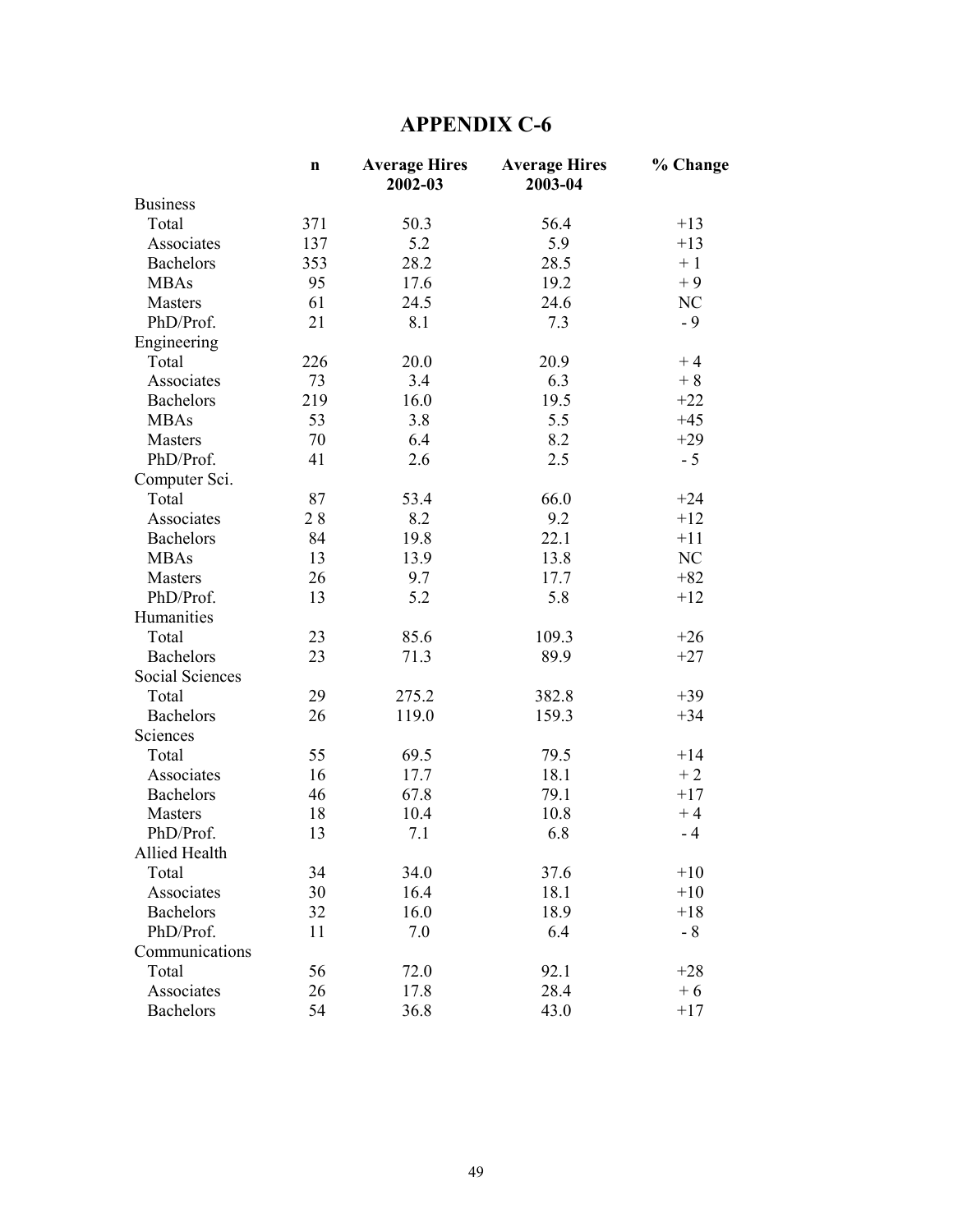| <b>APPENDIX C-7</b>                         |  |  |  |  |  |
|---------------------------------------------|--|--|--|--|--|
| <b>Hiring Patterns by Industrial Sector</b> |  |  |  |  |  |

|                    | $\mathbf n$ | <b>Average Hires</b><br>2002-03 | <b>Average Hires</b><br>2003-04 |
|--------------------|-------------|---------------------------------|---------------------------------|
| Construction       |             |                                 |                                 |
| Total              | 14          | 198.6                           | 202.4                           |
| <b>Bachelors</b>   | 13          | 73.8                            | 43.0                            |
| Manufacturing      |             |                                 |                                 |
| Total              | 77          | 26.6                            | 34.8                            |
| Associates         | 25          | 15.1                            | 25.3                            |
| <b>Bachelors</b>   | 72          | 21.1                            | 25.5                            |
| <b>MBAs</b>        | 18          | 2.7                             | 4.2                             |
| Masters            | 15          | 5.1                             | 4.1                             |
| PhD/Prof.          | 13          | 2.8                             | 2.3                             |
| Wholesale          |             |                                 |                                 |
| Total              | 15          | 30.5                            | 30.9                            |
| <b>Bachelors</b>   | 15          | 17.9                            | 17.9                            |
| Retail             |             |                                 |                                 |
| Total              | 12          | 7.5                             | 8.2                             |
| Associates         | 21          | 50.9                            | 59.0                            |
|                    | 21          |                                 |                                 |
| <b>Bachelors</b>   |             | 38.8                            | 45.9                            |
| Transportation     |             |                                 |                                 |
| Total              | 6<br>6      | 29.3                            | 34.8                            |
| <b>Bachelors</b>   |             | 23.7                            | 30.3                            |
| Information        |             |                                 |                                 |
| Total              | 23          | 27.3                            | 27.5                            |
| <b>Bachelors</b>   | 22          | 12.9                            | 12.8                            |
| Finance            |             |                                 |                                 |
| Total              | 22          | 16.0                            | 17.3                            |
| <b>Bachelors</b>   | 21          | 11.8                            | 13.1                            |
| <b>MBAs</b>        | 8           | 4.6                             | 5.0                             |
| <b>Real Estate</b> |             |                                 |                                 |
| Total              | 9           | 53.3                            | 64.1                            |
| Professional Svc.  |             |                                 |                                 |
| Total              | 95          | 39.5                            | 51.8                            |
| Associates         | 20          | 9.6                             | 10.8                            |
| <b>Bachelors</b>   | 88          | 9.0                             | 10.8                            |
| <b>MBAs</b>        | 13          | 5.6                             | 8.6                             |
| Masters            | 22          | 11.8                            | 18.9                            |
| PhD/Prof.          | 7           | 2.3                             | 2.6                             |
| Admin. Support     |             |                                 |                                 |
| Total              | 21          | 27.1                            | 29.3                            |
| <b>Bachelors</b>   | 19          | 22.4                            | 23.2                            |
| <b>Health Care</b> |             |                                 |                                 |
| Total              | 14          | 11.9                            | 14.8                            |
| Associates         | 18          | 41.9                            | 60.7                            |
| <b>Bachelors</b>   | 17          | 24.1                            | 39.6                            |
| Entertainment/     |             |                                 |                                 |
| Accommodations     |             |                                 |                                 |
| Total              | 12          | 117.2                           | 159.3                           |
| <b>Bachelors</b>   | 10          | 105.8                           | 156.4                           |